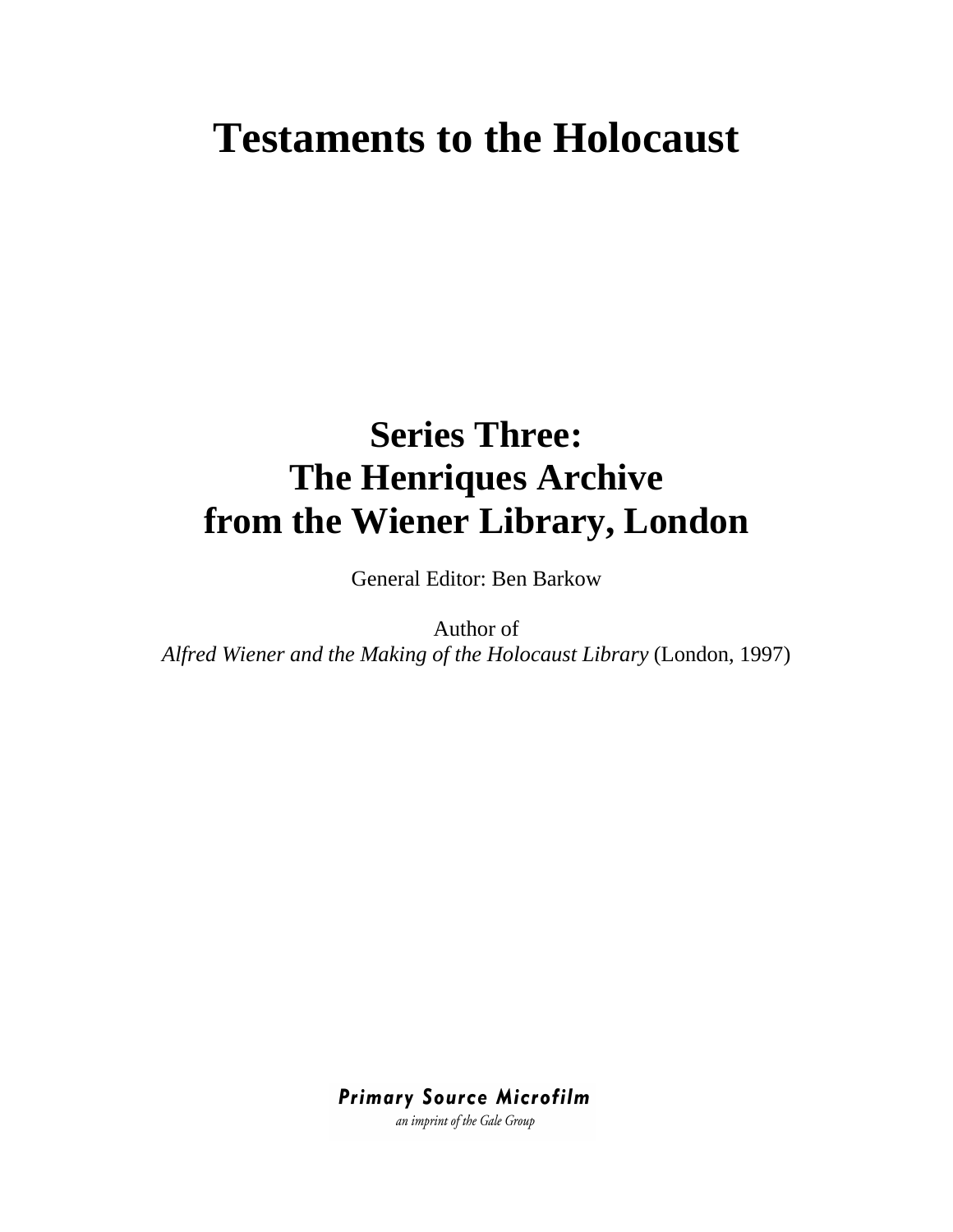## **TESTAMENTS TO THE HOLOCAUST**

## **Series Three: The Henriques Archive from the Wiener Library, London**

First Published in 2000 by Primary Source Microfilm Primary Source Microfilm is an imprint of the Gale Group Gale Group is a trading name of Gale International Ltd

Copyright © Gale International Limited and the Wiener Library, London

All rights reserved. No part of this publication may be reproduced, stored in a retrieval system or transmitted in any form or by any means, electronic, mechanical, photocopying, recording, or otherwise, without the prior permission of Gale International Limited and the Wiener Library, London.

PRIMARY SOURCE MICROFILM 50 Milford Road Reading Berkshire RG1 8LJ

PRIMARY SOURCE MICROFILM 12 Lunar Drive Woodbridge Connecticut 06525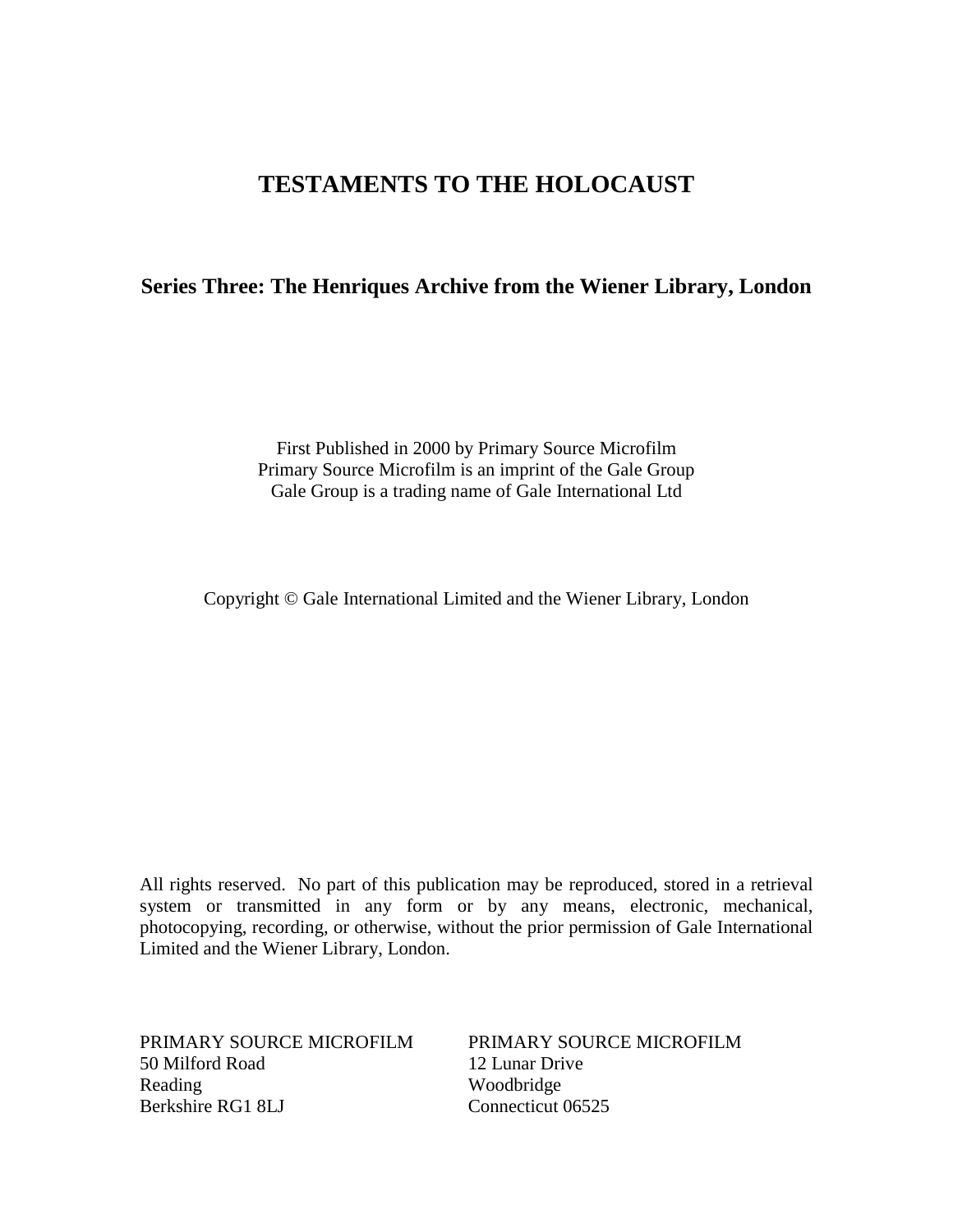# **CONTENTS**

|                                   | Page |
|-----------------------------------|------|
| Publisher's Forward               | 5    |
| <b>Technical Note</b>             | 5    |
| <b>Introduction by Ben Barkow</b> | 7    |
| <b>Contents of Reels</b>          | 15   |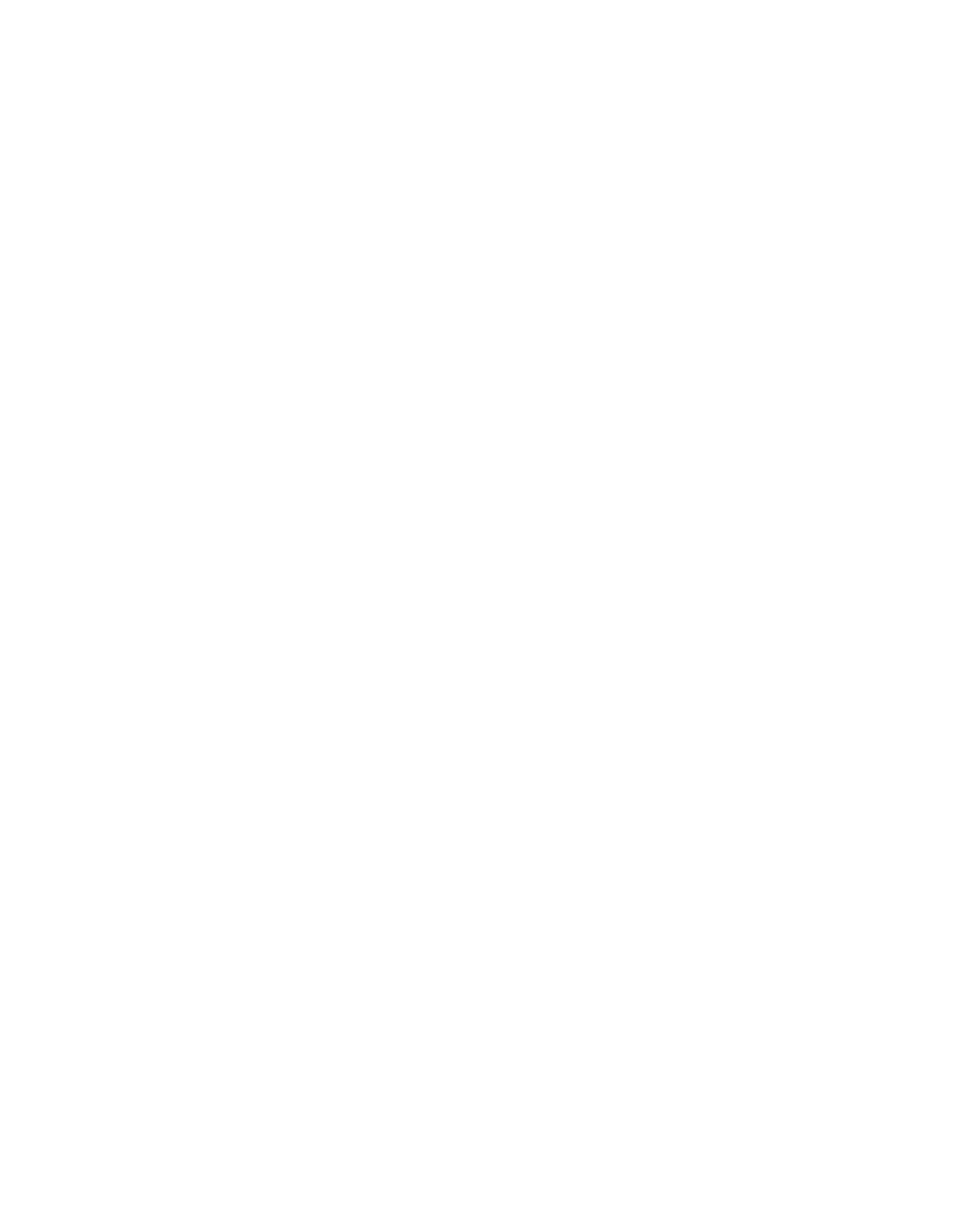## **PUBLISHER'S FOREWORD**

Primary Source Microfilm is proud to present *Testaments to the Holocaust*. This microfilm edition contains the papers of Rose Henriques, from the Wiener Library, London. The Henriques Archive (as this collection is commonly known) offers extraordinary insights into the life of Jewish survivors of the Holocaust and their first steps back into life and community. The archive comprises the working papers of Rose Henriques from 1945 to 1950, when she served as head of the Germany Section of the Jewish Committee for Relief Abroad (JCRA) and led one of the Jewish Relief Units (JRU) into the former concentration camp of Bergen-Belsen.

The microfilm collection is accompanied by a comprehensive index. Available in both digital and hardback paper formats, this index will open the contents of the Wiener Library archives to closer inspection than has hitherto been possible, making rare and unique historical material available to a wider public. Taken together, the materials assembled here provide the basis for studying the immediate post-War period in Germany and the reconstruction of Jewish life.

Along with acknowledgements for the help and co-operation extended by the staff of the Wiener Library, a special thank you is due to Ben Barkow whose comprehensive knowledge and generous advice have very substantially contributed to the preparation of the collection for publication.

> Justine Williams History Editor Primary Source Microfilm Reading, UK

## **TECHNICAL NOTE**

Primary Source Microfilm has set itself the highest standards in the field of archivallypermanent library microfilming. Our microfilm publications conform to the recommendations of the guides to good microforming and micropublishing practice and meet the standards established by the Association for Information and Image Management (AIIM) and the American National Standards Institute (ANSI).

Attention should be drawn to the nature of the printed material and manuscript documents within the collection. These sometimes consist of articles, records and correspondence printed or written with a variety of inks and pens and on paper which has become severely discoloured or stained which renders the original document difficult to read. Occasionally volumes have been tightly bound and this leads to text loss. Such inherent characteristics present difficulties of image and contrast which stringent tests and camera alterations cannot entirely overcome. Users of the microfilm should be aware that the numbering sequence for the documents herein is for internal reference at the Wiener Library and does not relate to the number of documents in this microfilm edition.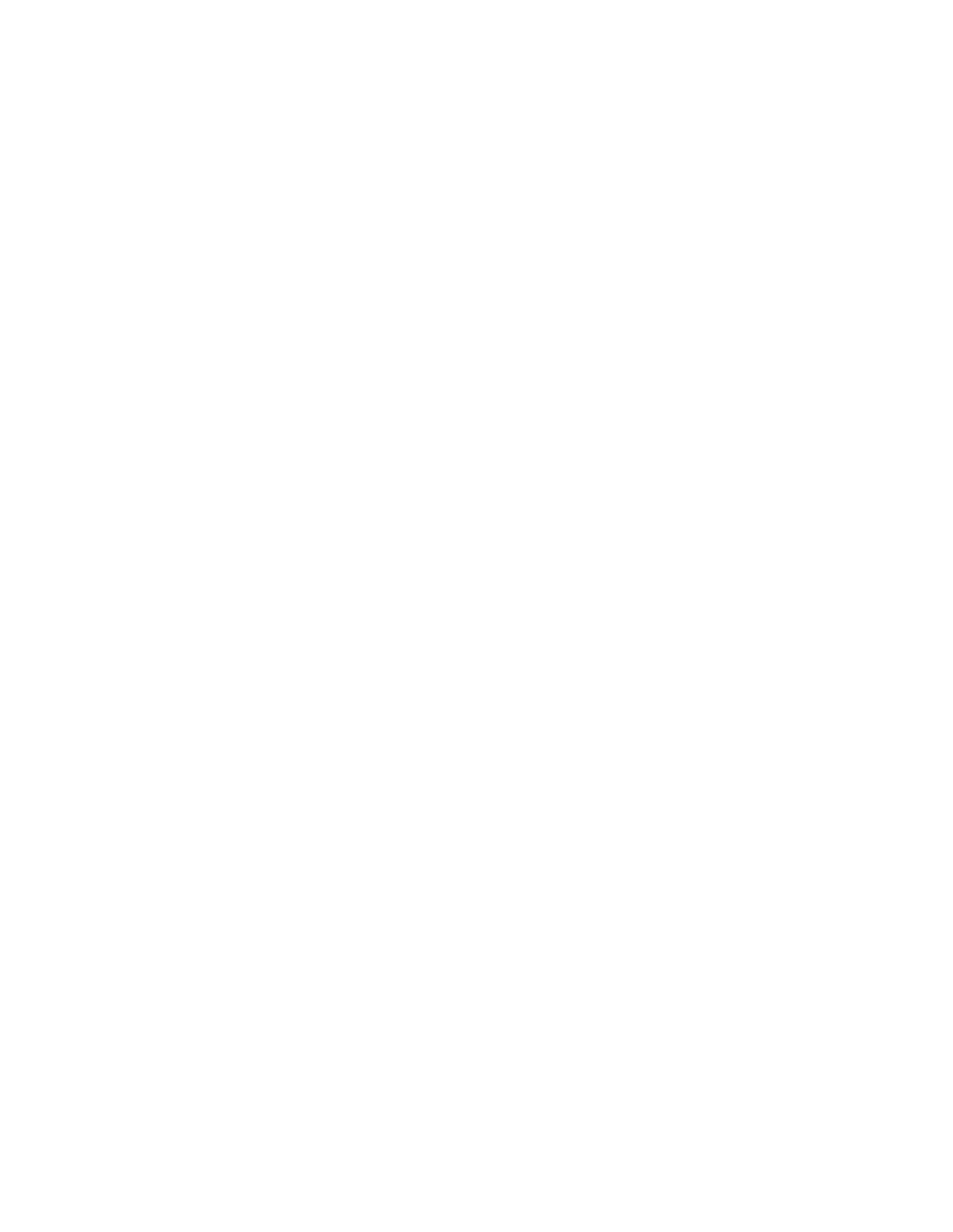## **INTRODUCTION**

## **Historical Background**

The Wiener Library is the oldest institution in the world established for the task of documenting the Nazi regime and its crimes against the Jewish people.

The founder, Alfred Wiener (1885-1964) was a German Jew, born in Potsdam, who had studied Arabic literature to doctorate level, and spent the years 1907-9 travelling in the Middle East. This experience persuaded him that the Zionist ideal was misplaced and that efforts to establish a national homeland for the Jews could only prove damaging to the Jews (naturally he altered his views later, enjoying friendly relations with former political enemies and even, for a time, pondering whether the Wiener Library should not move to Jerusalem).

After serving in the First World War (in the course of which he was decorated with the Iron Cross, 2nd Class) he became increasingly perturbed by the theories of extreme rightwing anti-Semitic groups in Germany. He joined the largest Jewish civil rights organisation, the conservative and anti-Zionist Centralverein deutscher Staatsbürger jüdischen Glaubens (Central Association of German Citizens of Jewish Faith), and devoted himself to the task of enlightening the German people about the dangers of rightwing extremism and anti-Semitism. Within a few years he had risen to a very high position in the organisation and was closely involved in formulating its policy. From 1925 onwards Wiener was in no doubt that the greatest danger from the far right was from the National Socialists under Hitler. He directed most of his efforts towards combating the Nazi threat.

As part of this work Wiener was involved in an initiative in 1928 to set up an office to collect all available information about the Nazi Party, its leaders and its activities. The office was called Büro Wilhelmstrasse, after the main street in Berlin's government district. The Büro Wilhelmstrasse collected newspapers, journals, pamphlets, leaflets and ephemeral matter produced by or relating to the Nazis, and used these as the basis for campaigns against the Nazis. Typical is a sticker featuring a cartoon of Hitler and the words 'Die Nazis sind unser Unglück!' (the Nazis are our misfortune!), parodying the Nazi slogan 'Die Juden sind unser Unglück!' (the Jews are our misfortune!). In the few years of its existence the archive amassed a collection of about 200,000 items and was probably the largest collection of material about the Nazis in existence at the time.

With Hitler's accession to power in January 1933, the Büro was closed down and its materials sent into hiding in Bavaria. It is presumed that the collection was lost or destroyed during the Second World War.

For Wiener, Hitler's *Machtergreifung* was a personal crisis. After suffering a sort of nervous collapse he made plans to go into exile. In the summer of 1933 he and his family moved to Amsterdam. There he met Professor David Cohen, a leading member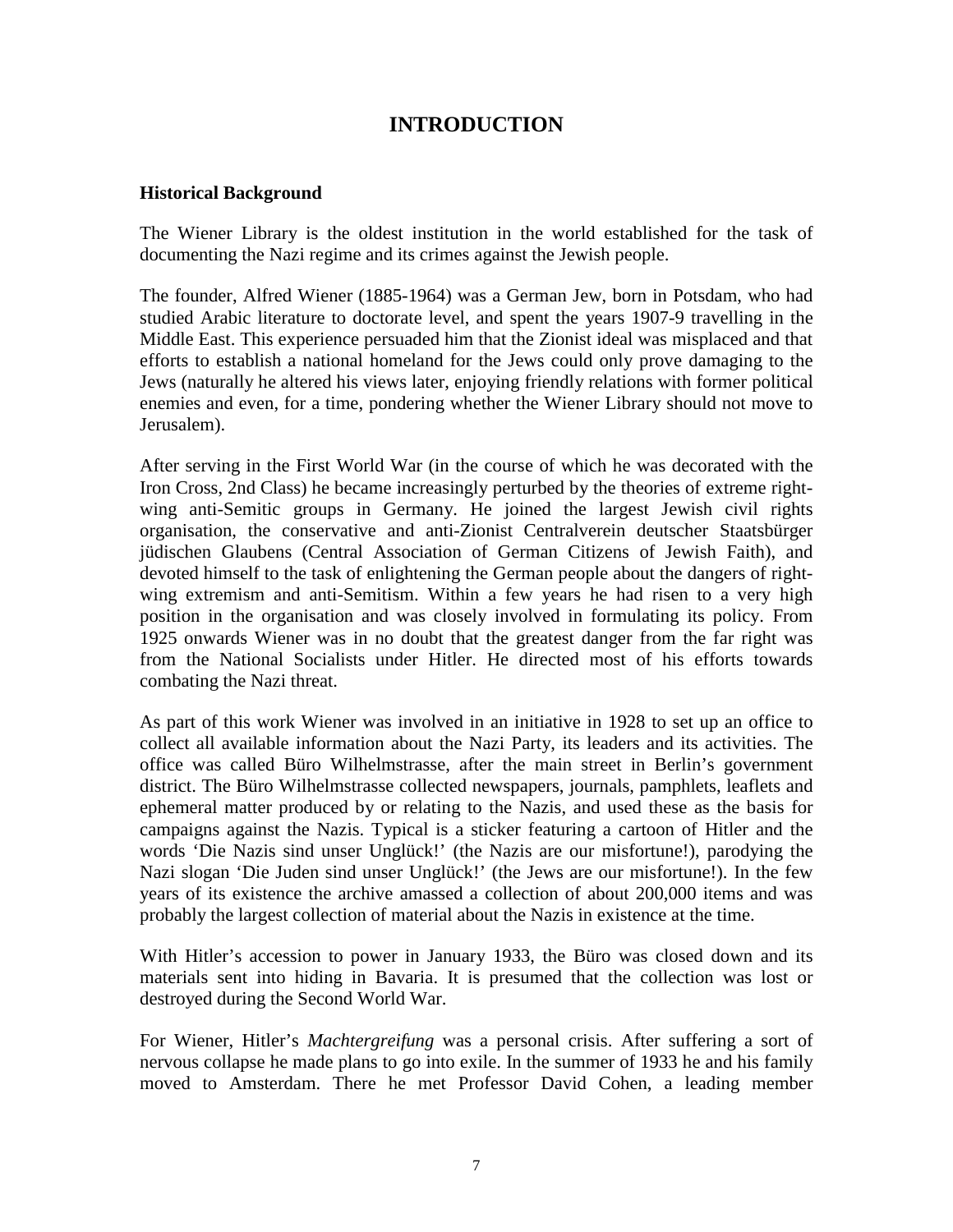#### TESTAMENTS TO THE HOLOCAUST

of the city's Jewish community, and together they formulated plans to set up what became known as the Jewish Central Information Office (JCIO).

The task of the JCIO was essentially similar to that of its predecessor the Büro Wilhelmstrasse. From early 1934 it issued a stream of publications, some substantial, the majority short mimeographed reports on particular issues or events. In addition the office produced in-depth responses to three events: the Bern trial of distributors of the so-called *Protocols of the Elders of Zion*, the murder of the Swiss Nazi leader Wilhelm Gustloff by a young Jewish medical student, David Frankfurter and the Pogrom of 9/10 November 1938, the so-called Kristallnacht.

Following Kristallnacht the JCIO came under mounting pressure from the Dutch government to limit its activities. For Wiener and Cohen this was a warning that the JCIO's days in Amsterdam were numbered. In spring 1939 Wiener came to London and began the preparations for bringing the Office to safety. It eventually opened its doors at 19 Manchester Square, London on 1 September 1939.

Several members of the staff, including Wiener's wife, remained in Amsterdam, becoming stranded there after the German invasion in April 1940. Kurt Zielenziger, Wiener's Deputy, Bernard Krieg, the JCIO's book-keeper and Wiener's wife and children were eventually arrested and taken to the transit camp Westerbork before being deported to Bergen-Belsen in Germany. Zielenziger and Krieg died there. Although Margarethe Wiener and the children survived and were freed in a prisoner exchange in January 1945, Mrs Wiener was so weakened by her time in Belsen that she died within hours of crossing the border to Switzerland.

Wiener himself spent the war years in the United States of America. According to one source, he suffered a renewed nervous collapse after the outbreak of war, and was determined to get out of Europe. With the invasion of the Netherlands the JCIO's supply lines of materials from Germany were for the most part cut off. Wiener established new ones in the USA and also worked for British government agencies. The Office in London was left in the care of his new Deputy Louis Bondy.

The work of the JCIO in London concentrated on supplying information to various government departments such as the Ministry of Information, the Political Intelligence Department of the Foreign Office, and the BBC. It also assisted London-based governments in exile and continued to offer its resources to Jewish organisations worldwide. In addition it issued two periodicals, *The Nazis at War* and *Jewish News,* which featured compilations of extracts from publications and press reports about political developments in Germany and the occupied territories.

It was in London that the name-change from JCIO to Wiener Library came about. The cause was the reluctance of the ministries and offices which used the JCIO to use a name that highlighted the specifically Jewish nature of the organisation. Instead the Office was euphemistically called 'Dr Wiener's Library' and eventually this name became the accepted one, even within the Office itself. After the war, when the work of the JCIO became increasingly academic the new name seemed more fitting and was officially adopted in the form Wiener Library.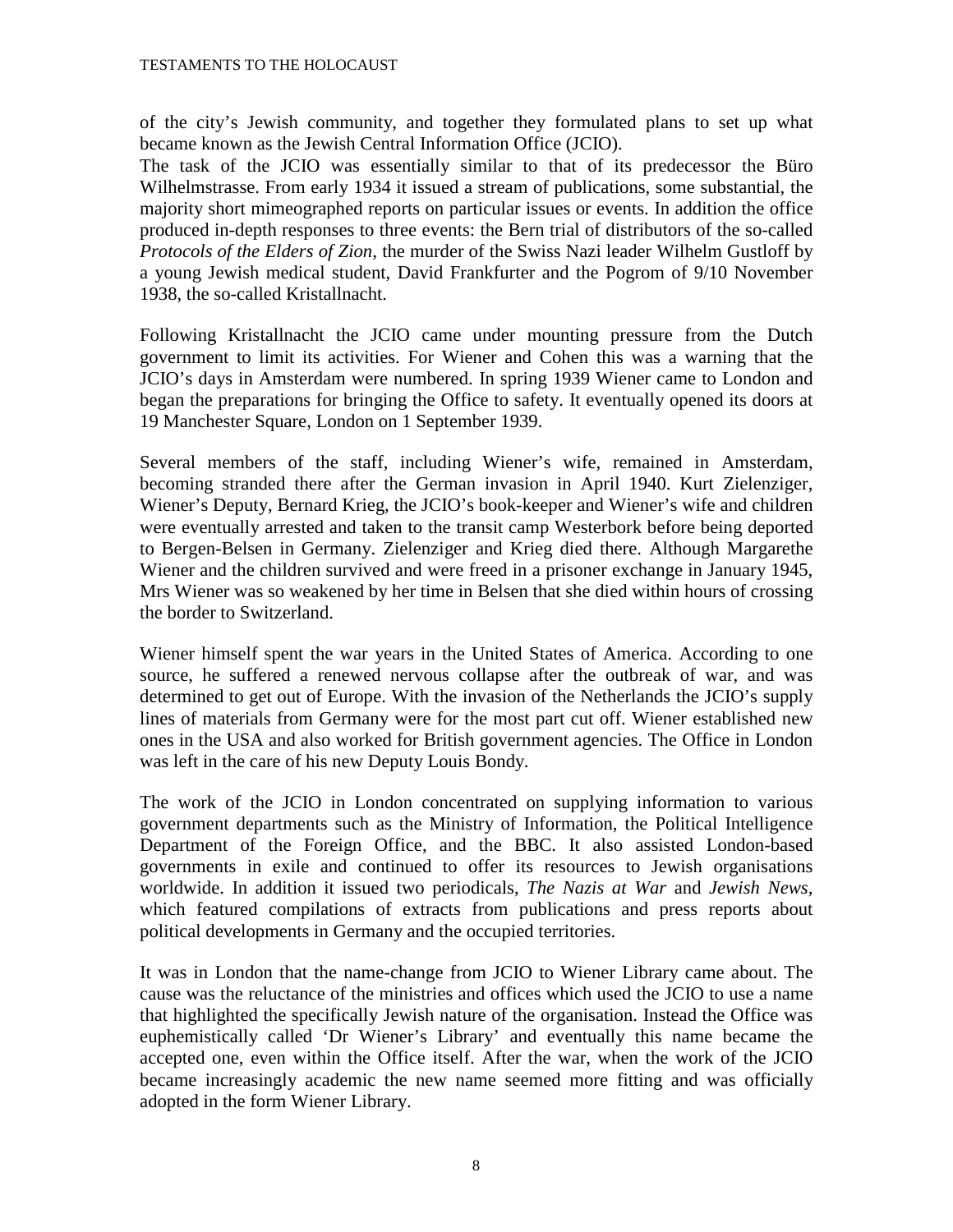INTRODUCTION

During the late 1940s and 50s the Library devoted itself to a number of tasks: assisting the prosecution of war criminals at Nuremberg, helping individuals with restitution claims (for many years the Library had a lawyer on its staff), and collecting eyewitness accounts of what eventually became known as the Holocaust. From 1946 it issued the *Wiener Library Bulletin,* which became a renowned forum for news about research, books and news items relating to the Nazi era, German neo-Nazism, the Holocaust and all matters to do with right-wing extremism in Europe. The Library also carried out detailed monitoring of the German Austrian press, publishing the weekly *Auszüge aus der deutschen und österreichischen Presse* from 1948 (this publication is not included in *Testaments to the Holocaust*).

Alfred Wiener died in 1964 and was replaced as Director by Walter Laqueur, a young and ambitious academic who broadened the range of the Library's activities and interests and made it the forum for a series of lectures and international conferences which were of fundamental importance to the development of the academic study of Nazi Germany and the Holocaust. The Library also sponsored original research into topics such as the November Pogrom, the persecution of Gypsies under the Nazis, and the Nazi use of propaganda. Much of this research led to publications which remain standard works.

Yet Laqueur's many achievements were set against the background of a steadily weakening financial position. By the mid-1970s the situation was so desperate that outside help was needed. This came from the University of Tel Aviv, which part-funded the Library for five years and eventually gave a secure home to a large part of its book collection.

For several years after 1980 the Library's focus was on fund-raising and re-building the collection. By 1990 the financial situation had been stabilised and the collection was back to full strength. Throughout the 1990s the emphasis, under the new Director, David Cesarani, has been to re-establish the Library's credentials as an academic institution of international renown. This has been achieved by means of twice-yearly lecture series and a string of major international conferences on topics including the Final Solution, the Holocaust in Hungary, De-Nazification, the Holocaust and British museums, representations of the Holocaust, and the reconstruction of Jewish life in Europe after the war.

Today the Library serves a readership comprising academic researchers, writers, broadcasters, the media, students and youngsters studying the Holocaust at school. Survivors and their families make use of its resources to trace family history, to study the history of towns and villages where they had their origins and the ghettos and camps where so many of their loved-ones perished.

Taken together the materials assembled in the *Testaments to the Holocaust* series provide the basis for studying Nazi Germany and its crimes against the Jews from many perspectives. It does not offer answers but rather a wealth of raw materials for students to explore and work with in their effort to reach their own conclusions. Complemented by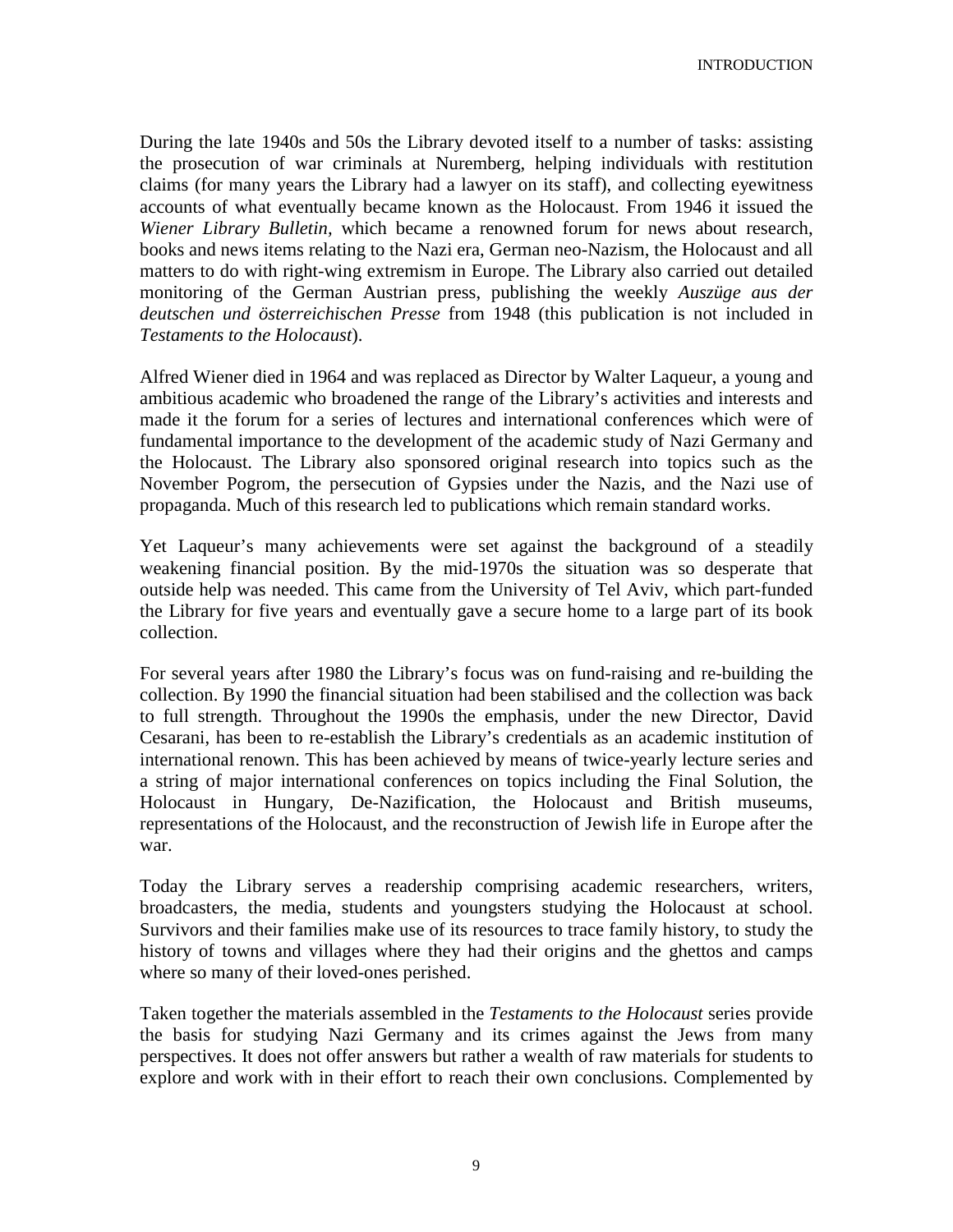#### TESTAMENTS TO THE HOLOCAUST

appropriate secondary literature the collection offers outstanding opportunities to gain insights into one of the darkest periods of human history.

### **The Rose Henriques Collection**

The Henriques Archive comprises the working papers of Rose Henriques from 1945 to 1950, when she served as head of the Germany Section of the Jewish Committee for Relief Abroad (JCRA) and led one of the Jewish Relief Units (JRU) into the former concentration camp of Bergen-Belsen.

## **Rose Henriques**

Rose Louise Loewe was born in London in 1889, the daughter of James Loewe, a wellknown figure in Jewish communal life. Her brother Herbert achieved standing as Reader in Rabbinics at Cambridge University.

Rose Loewe's childhood was marked by prosperity, piety and a love of the arts. Her particular interest was music, and she performed regularly on the harmonium at her synagogue in St John's Wood, London.

Intent on a career in music she travelled to Germany to study piano in Breslau. Returning at the outbreak of the First World War she met Basil Henriques, who persuaded her to join him in a venture to establish a Jewish boys' club in the East End of London. The Oxford and St. George's Club dominated the lives of the couple for decades. Rose Loewe initially took charge of the girls' section of the club, eventually managing the boys' section as well when Basil Henriques went off to do his patriotic duty. The couple married in 1916.

Increasingly devoted to a career in social work, broadly understood, Rose Henriques became a VAD nurse at Liverpool Street Station in London during the War.

Rose and Basil Henriques lived on the premises of their club, first in Betts Street, and from 1930 in Berner Street, where new premises were built with a £65,000 grant from the tobacco magnate Bernhard Baron. The home was renamed The Bernhard Baron St. George's Settlement. From this base they undertook very wide-ranging welfare work, involving not only youth work but mother and baby welfare, help for the aged, and the promotion of education, participation in Jewish religious life and in the arts. Among the East End children she worked with she was affectionately known as 'The Missus'. Berner Street was eventually renamed Henriques Street in the couple's honour.

The Nazi persecution of Germany's and Europe's Jews roused the interest and compassion of Rose Henriques at an early stage. In 1943 she found an opportunity to become actively involved in planning for the end of the war by joining the Jewish Committee for Relief Abroad (JCRA) which was established by the Joint Foreign Committee of the Anglo-Jewish Association and the Board of Deputies of British Jews (the same Joint Foreign Committee had called the Jewish Central Information Office into being in 1933). The JCRA had as one its chief goals the establishment of the Jewish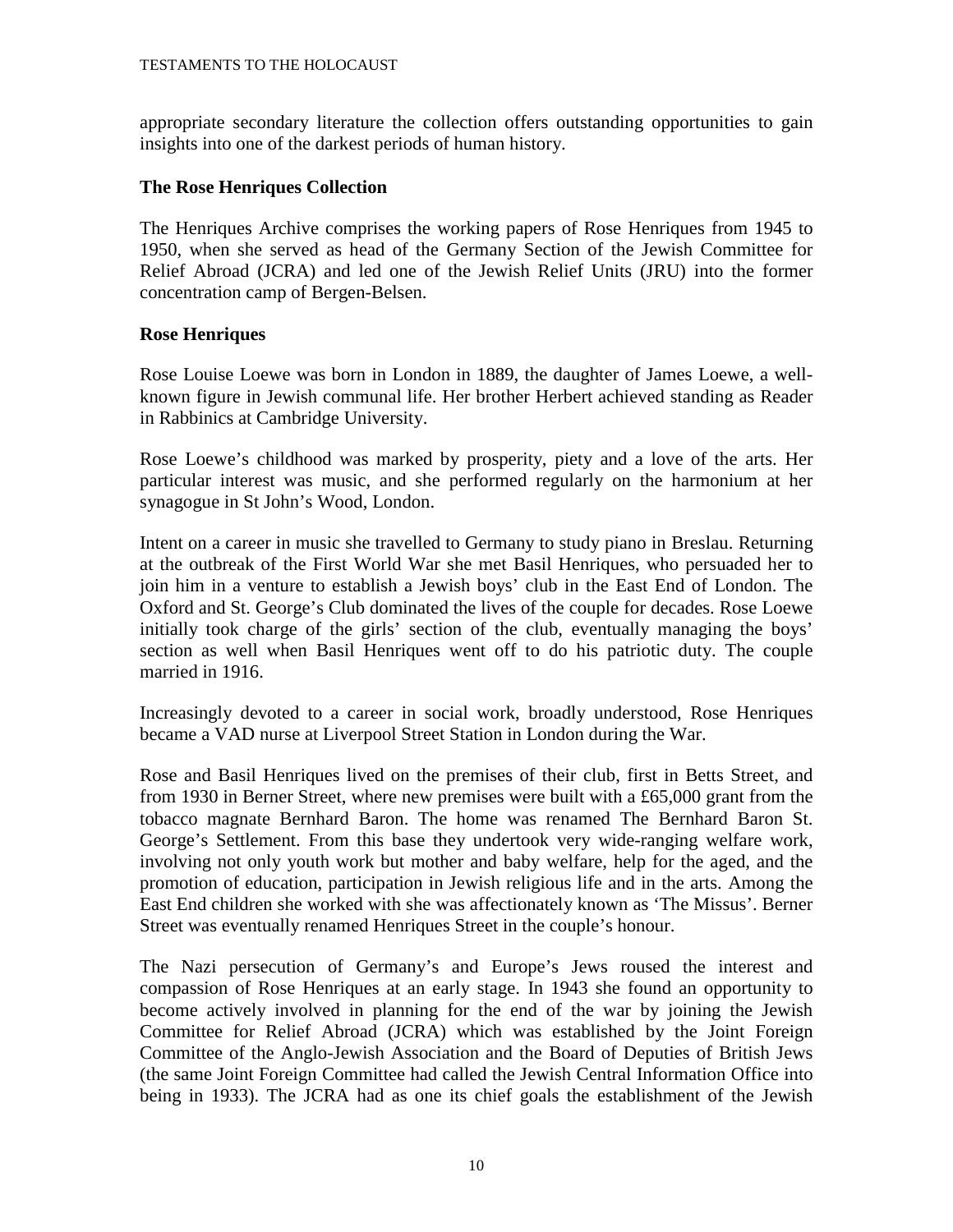Relief Unit (JRU) – an active service unit for carrying out welfare work among the surviving remnant of European Jewry in Germany. Rose Henriques served as Head of the Germany Department of the JCRA.

British troops entered the notorious Bergen-Belsen concentration camp on 15 April 1945. The first JRU team arrived there on 21 June 1945. Rose Henriques arrived with the second team a short while after and based herself in the nearby town of Celle. A third team arrived in August 1945.

Welfare work with Displaced Persons (DPs) in the British Zone of Occupation occupied Rose Henriques until 1950 when Bergen-Belsen was closed down and most Jewish DPs emigrated to the newly-founded state of Israel or to the USA.

In the post-war era Rose Henriques became actively involved in the British ORT organisation (ORT are the Russian initials of the Society for Spreading Artisan and Agricultural Work Among Jews), serving as Chair of the British OSE Society (OSE are the Russian initials for the Society for the Protection of the Health of the Jews), establishing the Workrooms for the Elderly in east London and presiding over the League of Jewish Women, the Association for the Welfare of the Physically Handicapped, the Whitechapel Art Gallery and the Jewish Research Unit – among many others.

When Basil Henriques was knighted in 1955, Rose became Lady Henriques. In 1964 she was honoured with the Henrietta Szold Award and in 1971, a year before her death, she was appointed a CBE in the Queen's Birthday Honours.

#### **Belsen as a Displaced Persons' Camp**

At the end of the Second World War Germany was placed under military government and divided into four occupation zones, British, French, Soviet and American. The British Zone of Occupation comprised Schleswig Holstein, North Rhine-Westphalia (Nordrhein-Westfalen), Lower Saxony and the Hanseatic city of Hamburg.

In Germany as a whole there were around 13 million people in the care of the authorities, in the British Zone around two million. Most of these Displaced Persons (DPs) had been forced labourers, deportees, stateless persons, concentration camp survivors and former prisoners of war.

Allied policy was to repatriate people as quickly as possible – by the end of July 1945 some 3.2 million had been returned to their country of origin. In many cases, however, repatriation was not straightforward. Many DPs did not want to be repatriated, either for fear of new political regimes in their homelands or because – as in the case of the Jews – their former homes were seen as little more than the graveyards of families and friends. For Jewish survivors, decisions to refuse repatriation were of course also arrived at through commitment to the Zionist cause. Such people were defined by the authorities as 'non-repatriables' and in the British Zone Belsen was a major centre for their accommodation.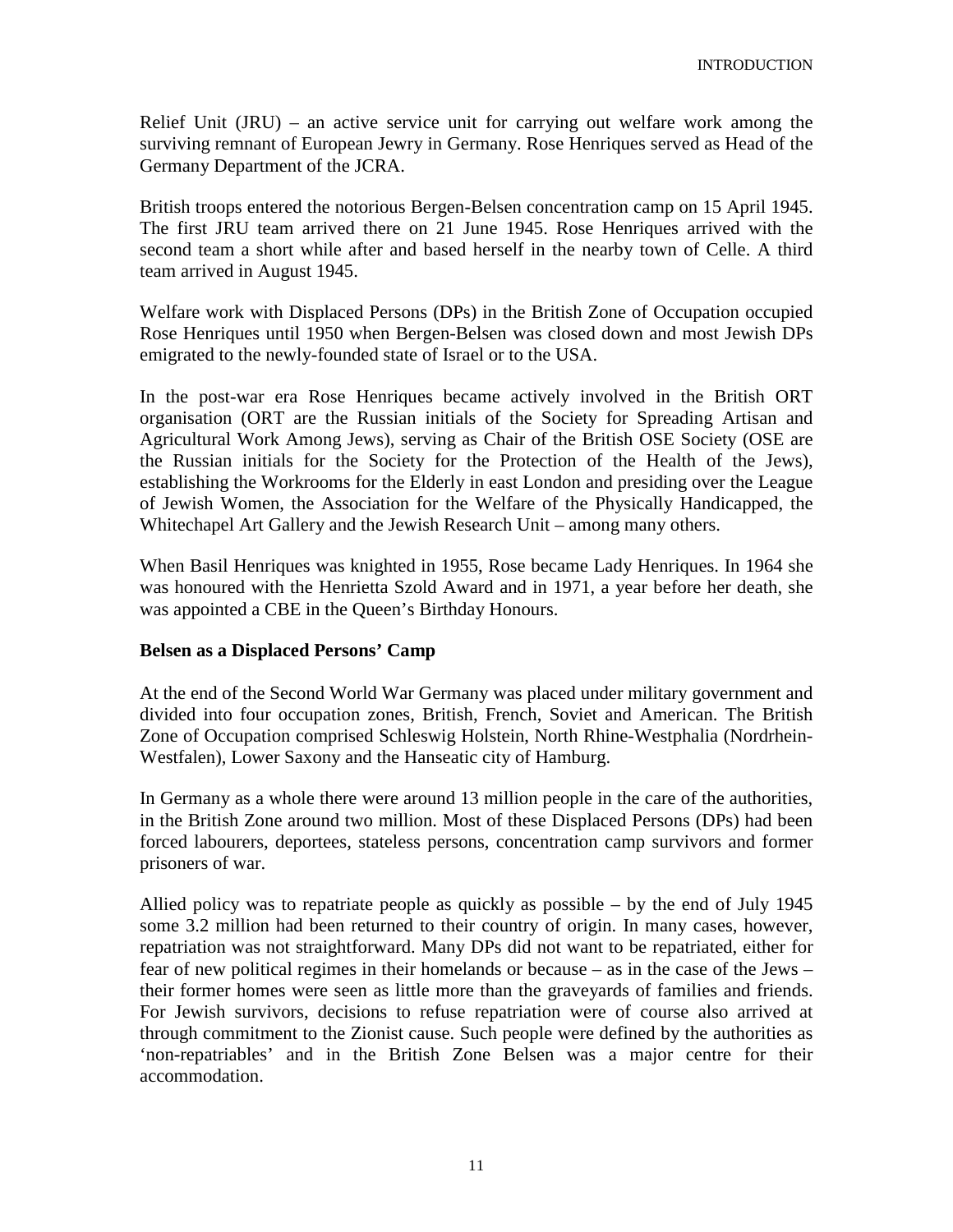#### TESTAMENTS TO THE HOLOCAUST

Belsen was the largest concentration camp in the British Zone. It is reported that at liberation it housed approximately 60,000 people, roughly half of them Jewish. Many of the inmates were survivors of death marches from other camps to the east. During the first weeks after liberation many thousands died of exhaustion, starvation, sudden overeating or disease. In addition, approximately 17,000 were repatriated to Belgium, Czechoslovakia, France, Hungary, Romania and Yugoslavia, leaving around 12,000, the majority of whom were Jewish. An indication of how significant Belsen was for Jewish life in the British Zone is that its population represented roughly one half of all the Jews surviving in the Zone. In the years after 1945 it became a great centre of Jewish renewal and dominated Jewish life in the British Zone.

The number of people housed in the camp held steady over a long period, although survivors departed for Palestine (often illegally) and new refugees arrived. British policy was not to allow Jewish refugees from the Soviet Union and other eastern countries into the Zone. Belsen's comparative demographic stability strengthened it as a centre of Jewish political and cultural life.

While the British authorities envisaged the DP camp at Belsen as a provisional measure, in fact it closed only in 1950. The chief reason for this extended existence was the inability or refusal of Jewish survivors to 'return' to what the British defined as their country of origin. Many Jews perceived themselves as 'liberated but not free' and felt passionately that freedom would only come when they were able to settle in a Jewish national homeland in Palestine.

Two distinct groups of Jewish survivors are discernible: young, unmarried people who for the most part originated in Poland and other eastern European countries, and German Jews who were predominantly elderly. From early on, the young Jewish DPs embarked on relationships and marriages and many children were born in Belsen. This also tended to make for demographic stability within the camp.

Living conditions in the camp were poor. Initially the authorities could only provide a diet of c.2,000 calories per day (the World Health Organisation today calculates that 2,400 calories per day are needed to maintain health). The economies of Germany and the UK were in extremely poor condition - and to make matters worse the winter of 1946-7 was harsh.

The younger Polish and eastern European Jews in Belsen were predominantly Zionists who aspired to create a Jewish national homeland in Palestine. This shared conviction gave strong impetus to political organisation and activity. A Jewish committee was elected soon after liberation to promote the interests of the DPs. In September a Central Jewish Committee was established, with Josef Rosensaft as its Chair. The Committee created numerous departments dealing with issues such as health, culture, education, economics and religion.

For the JRU the situation was challenging, because the Jewish DPs were politically at odds with the British authorities over the issues of Jewish nationality and Palestine. The British sought to treat German Jews as Germans first and Jews second, and resisted the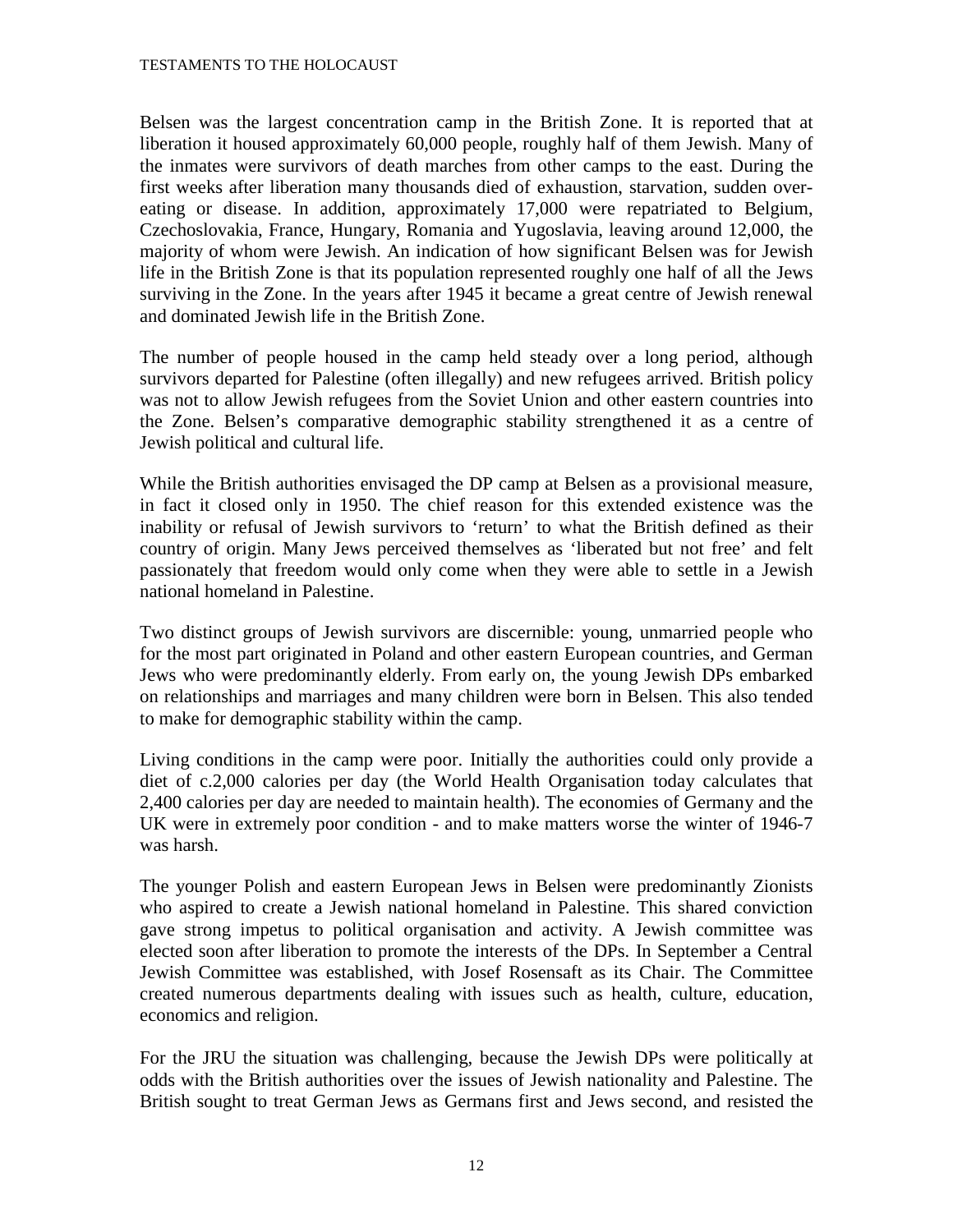segregation of Jewish DPs from other groups. This led to strong opposition from the Jewish side, particularly from the Central Committee.

A number of Jewish bodies were active in the British Zone of Occupation, including the American Joint Distribution Committee (the Joint), the Jewish Brigade, ORT and others. The JRU worked to co-ordinate the activities of these bodies and maintain productive cooperation between them. The JRU itself avoided taking political positions, and sought to mediate between Zionists and non-Zionists, the Orthodox and the secular, and all the other interest groups represented. While many JRU workers were Zionists themselves and eventually made new lives in the state of Israel, the JCRA took the position that a continued Jewish life in Germany was a worthwhile and legitimate goal.

The rich and complex social, political, cultural and religious life of the DP camp at Bergen-Belsen emerges from the papers of the Rose Henriques Collection. The Collection came to the Wiener Library some time after the death of Lady Henriques, when her office in Henriques Street was being cleared. Herbert Loewe contacted Chief Librarian Christa Wichmann, who arranged for the three filing cabinets containing the working papers amassed by Lady Henriques to be transported across London.

For many years the collection was stored in these cabinets and no finding aids were available. Although used by a few scholars, the condition of the papers meant that they could not be made freely available. In 1997 grants were awarded by the National Manuscript Conservation Trust, the Kessler Foundation and a number of private donors to improve the storage of the collection and prepare a finding aid. Ruth Shackleton Levy, a qualified conservator with a strong interest in the work of the Wiener Library, undertook the work.

Her final report specifies that the papers were transferred to acid-free containers, maintaining the original file sequence 1 - 21 (Section 22 was created to house some additional papers). Within each file papers have been arranged in date order. The archive also provides an example of how the numbering system works, see:

HA1-3/5/33B/r = Henriques Archive Section 1/Box3/folder 5/page 33/subsectionB/recto.

The papers of the Rose Henriques Collection offer extraordinary insights into the life of Jewish survivors of the Holocaust and their first steps back into life and community. Any student of the immediate post-war period in Germany – and particularly of the reconstruction of Jewish life – must be grateful that Lady Henriques preserved her working papers and allowed the information contained in them to be transmitted to future generations.

> Ben Barkow General Editor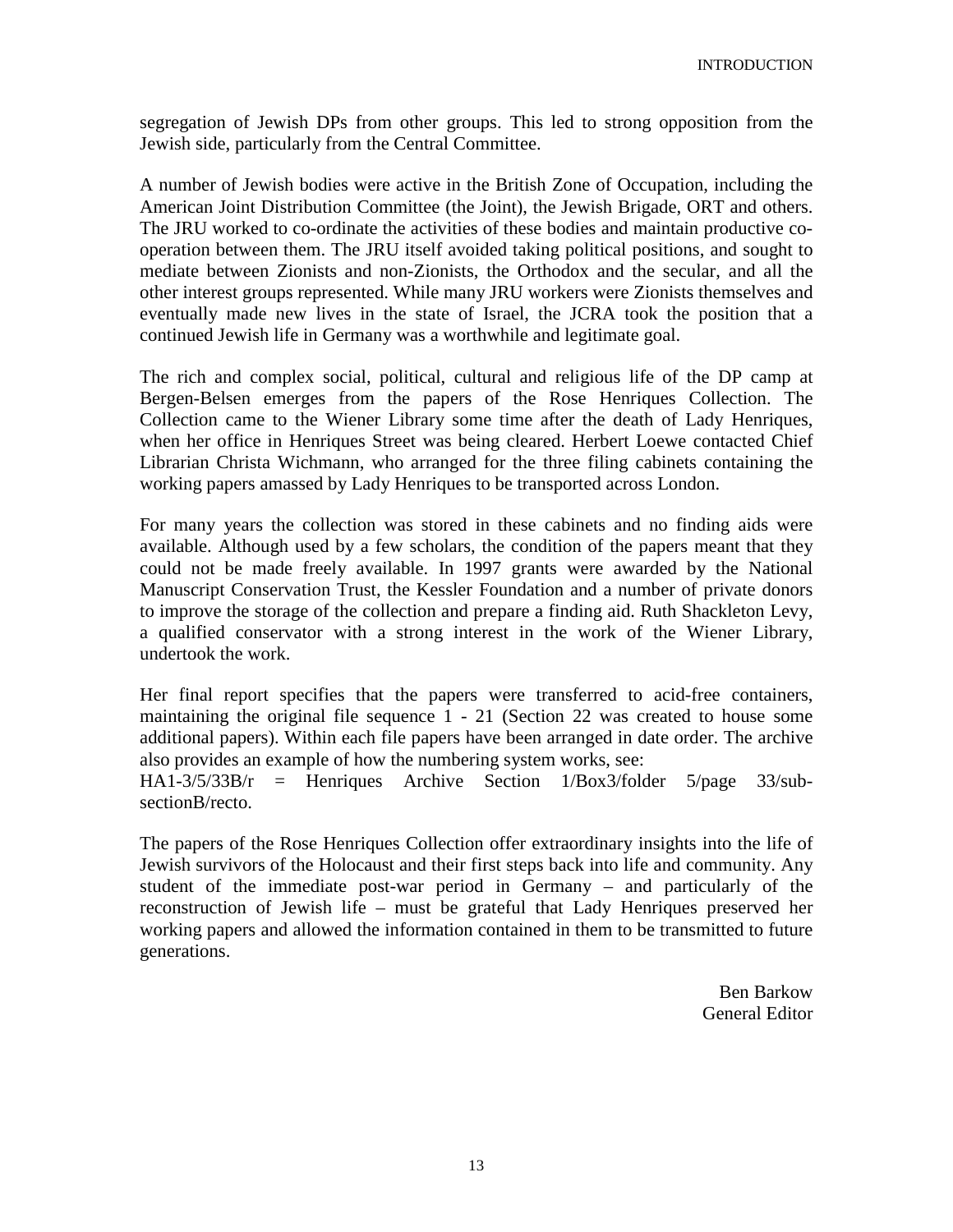## **CONTENTS OF REELS**

#### **REEL ONE**

#### **Jewish Committee for Relief Abroad (JCRA) General: Inception**

Inaugural Conference, January 1943 Survey by High Commissioner for Refugees and JCRA JCRA Statistics Leaflets and Articles Workers: Conditions of Service; Forms and Circulars Children's Marrainage Scheme Statement of Aims History of Foundation of JCRA Negotiations with the Wiener Library Organisation of Archive by Lady Henriques, 1952 Librarian's Note

#### **JCRA General: Liaison**

Approaches to Government, 1945 Agreement to Provide Relief Workers for the British Zone in Germany, 1945-6 Liaison with Government Departments, 1945-7 Inter-Governmental Committee on Refugees, 1944-51 International Refugee Matters, 1950-1 Jewish Relief Unit (JRU): Early Organisation; First Team (Gerson's) in Cairo, 1945 JRU: Instructions to Teams, 1946-7 JRU: Location Lists, 1945-50

#### **REEL TWO**

#### **JCRA General: Committees**

Executive Committee Meetings, 1946-50 Council Meetings, 1946-7 Council Minutes, 1948-9 & May 1950 Medical Committee Meetings, 1946-8 Medical Selection Board, 1944-6 Policy Committee, 1949 Finance Committee Meetings, 1945-50

#### **REEL THREE**

#### **JCRA General: Central British Fund for Jewish Relief and Rehabilitation (CBF)**

Appeal, 1946-7 Correspondence Women's Campaign Committee, 1947-57 Miscellaneous Correspondence, 1947-51 Minutes, 1946-52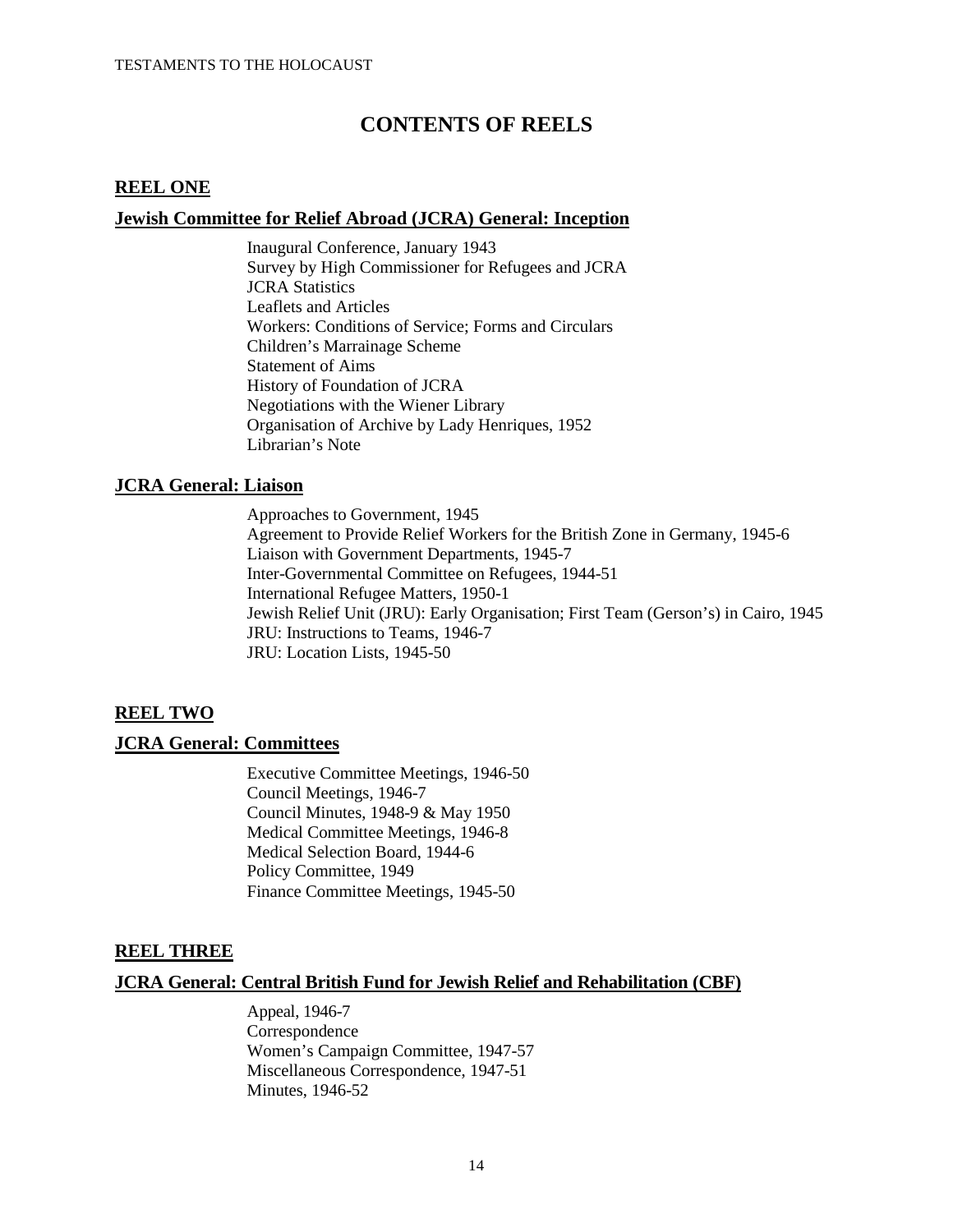Accommodation for Refugees Allocations Committee Building Management (England)

#### **REEL FOUR**

#### **JCRA Organisation: Units in Germany**

#### **JRU Status Activities, 1946-50**

JRU Correspondence, 1946-9 JRU Ex-Members, 1947-9 81 HQ Miscellaneous, 1948-50 81 HQ Proposed Move to i) Lage, 1946 ii) Belsen, 1948 81 HQ Minutes of Meetings, 1946-50 81 HQ Filing System Meetings with JRU, US Zone Correspondence with 118 JRU Germany, 1945-8 Correspondence with 118 JRU Germany and 81 HQ, 1946-8

#### **REEL FIVE**

#### **JCRA Organisation: Training**

Training Committee, 1943-5 Recruitment, 1944-5 Conditions of Service Training Courses, 1943-5 Training Courses: Welfare, Information, etc., 1943-5 Training Camps, 1943-5 Training Camp, Tring, 1943 & 1944 Training Films, 1943-5 Catering, 1943-5 Child Welfare, 1944-5 Dental Mechanics, 1947 Driving, 1944-5 First Aid, 1943-5 General Relief Work, 1943-5 Hygiene, 1943-6 Languages, 1943-5 Medical and Nursing, 1943-6 Miscellaneous Training, 1943-6 Rambles and Exercise, 1943-5 Toy Making, 1945

#### **REEL SIX**

#### **JCRA Organisation: Supplies**

Appeals for Supplies, 1944-9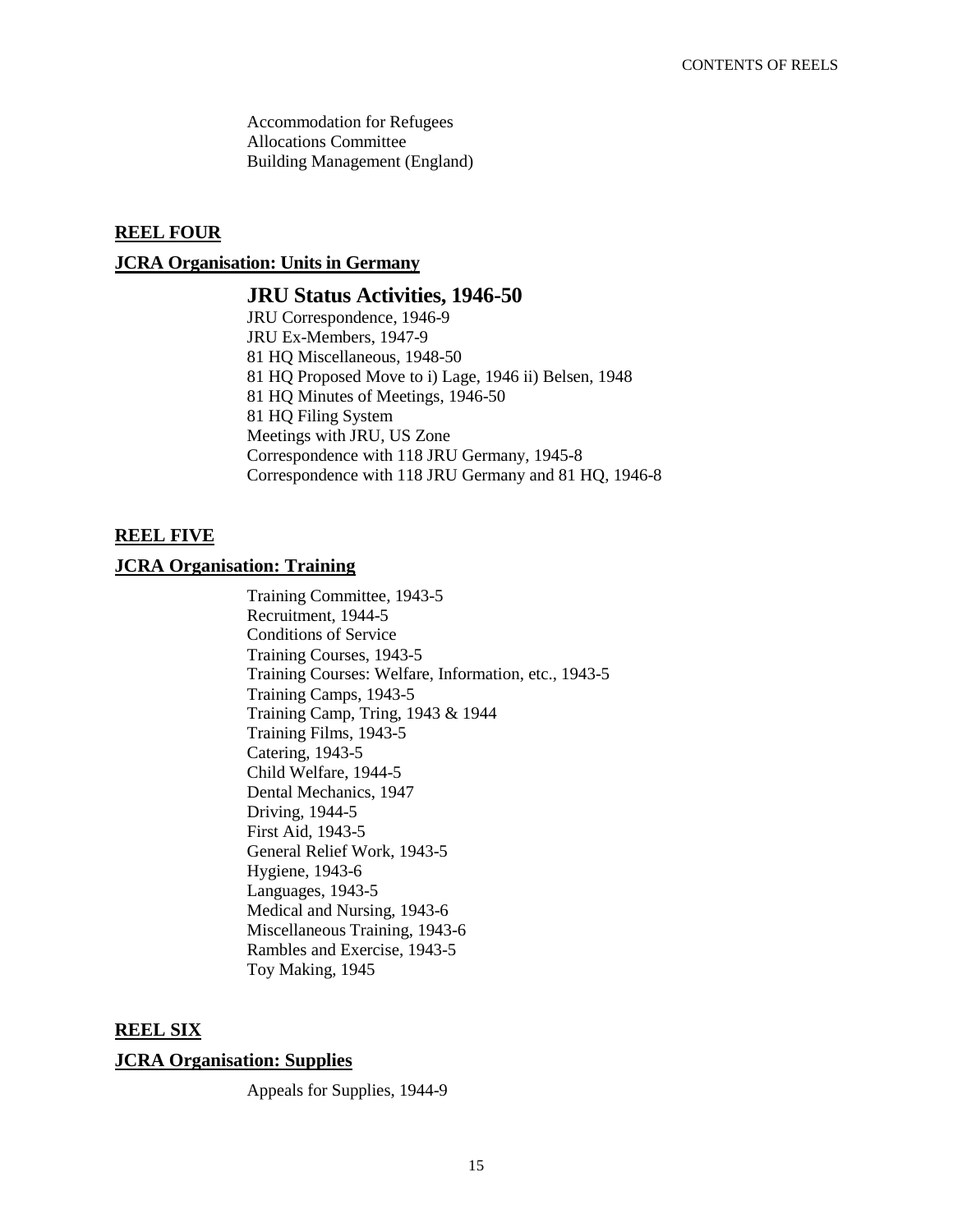Reports, 1945-9 Correspondence, 1946-7 & 1950

#### **JCRA General: Miscellaneous**

Book Scheme for Communal Library British Red Cross, 1945-9 Clothing Conference: Report and Joint Meetings, 1945-9 Co-operation with Board of Deputies of British Jews Lord Mayor's Fund, 1948-9 Lord Mayor's UN Appeal for Children UK Search Bureau, London, 1946-7 Volunteers' Committee, 1943-5 Volunteers' Conference, September 1943

## **REEL SEVEN**

#### **JCRA General: Miscellaneous**

War Damage, 7 Endsleigh Place, 1944-50 Women's Campaign for CBF, 1950 Morris Feinmann Home, Manchester 1957 Welfare Committee, Relief Services, etc., 1947 Volunteer Relief Workers: Rabbis Munk, Cohen, Schoyer, 1945-7

#### **JCRA Organisation: Miscellaneous**

Insurance: Personal Accident, 1946 Internal Organisation, 1946-7 Office Supplies: Stationery Samples Office Supplies for 92 JRU, 1946-50 Miscellaneous Correspondence, 1947-50

### **Jewish Relief Unit (JRU) in the Field**

US Directive on Immigration to the USA, 1945 81 HQ Official Directives, 1946-8 81 HQ Official Directives – Control Commission for Germany (CCG)  $\&$  International Relief Organisation (IRO), 1948-9 CCG Forms for Repairs to Office Equipment Control Office for Germany – Confidential Memoranda, 1946 Consulates, 1946-9 Entries and Exits, 1947-50 Military Government Instructions for German Courts, 1947 Movement Orders, 1946 Restrictions on Dealings for Members of the Armed Forces, 1947 Special Assistance for Inmates of Concentration Camps – Zone Policy No. 20, 1945-8 Status of JRU, 1946-7

#### **JRU Official**

British Military Government, Berlin – Administrative Instructions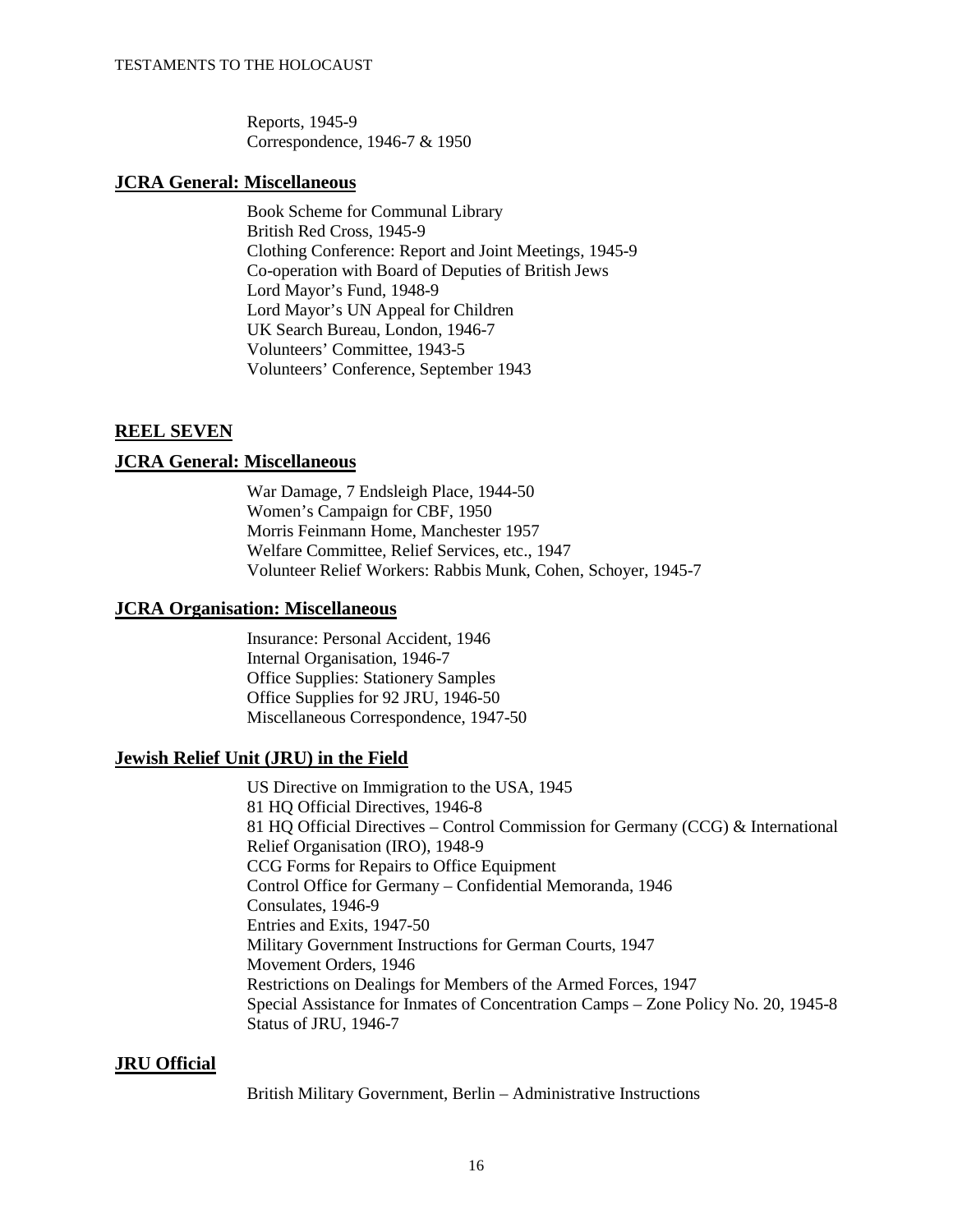Military Government Gazette – British Sector of Berlin, 1948 British Military Government, Berlin – Press and Radio Information Service, 1949 British Military Government Manpower Scheme for Training German Nurses in Britain Military Police Report – Infringement of Travel Rules by JRU Member Foreign Office Inter-Zone Passports Offices of JRU – Equipment, Move, etc., 1947-50

## **REEL EIGHT**

#### **JRU Official**

Report on JRU Activities Requested by CCG, 1947-8 CCG Routine Orders, Berlin, 1949 CCG Routine Orders, 1949-50

#### **JRU Co-operation with Other Relief Organisations: Council of British Societies for Relief Abroad (COBSRA)**

Memorandum of Agreement with the Foreign Office, 1946 Minutes, 1943-4 (incomplete); 1945-6; 1949-50 Minutes and Report of the Year, 1947

### **REEL NINE**

### **JRU Co-operation with Other Relief Organisations: Council of British Societies for Relief Abroad (COBSRA)**

Minutes and Report of the Year, 1948 Minutes, 1949-50 Activities in the Field, 1946-7 Miscellaneous, 1947-9 Miscellaneous Correspondence, etc., 1947-50 Miscellaneous Reports, 1946-8

#### **JRU Co-operation with Other Relief Organisations: Voluntary Societies**

European Advisory Committee, 1943-5 Committee for Jews in Germany: Minutes and Associated Matters, 1945-8 Committee for Jews in Germany: Miscellaneous Correspondence, 1946-50 Committee for Jews in Germany: New Year Greetings, 1950 Polish Red Cross, 1945 Joint Relief Commission of the British Red Cross: News Bulletin No.1, 1946 Jewish Voluntary Societies Meetings, 1946-7 Refugee Industries Committee, 1947 Organisation for Reconstruction and Training Jews in Trades and Agriculture (ORT): Germany Department, 1946-53 Sozialdemokratische Partei Deutschlands (SPD) Hannover, 1949 Surveys and Conferences, 1946-9 US Army Adviser on Jewish Affairs, 1949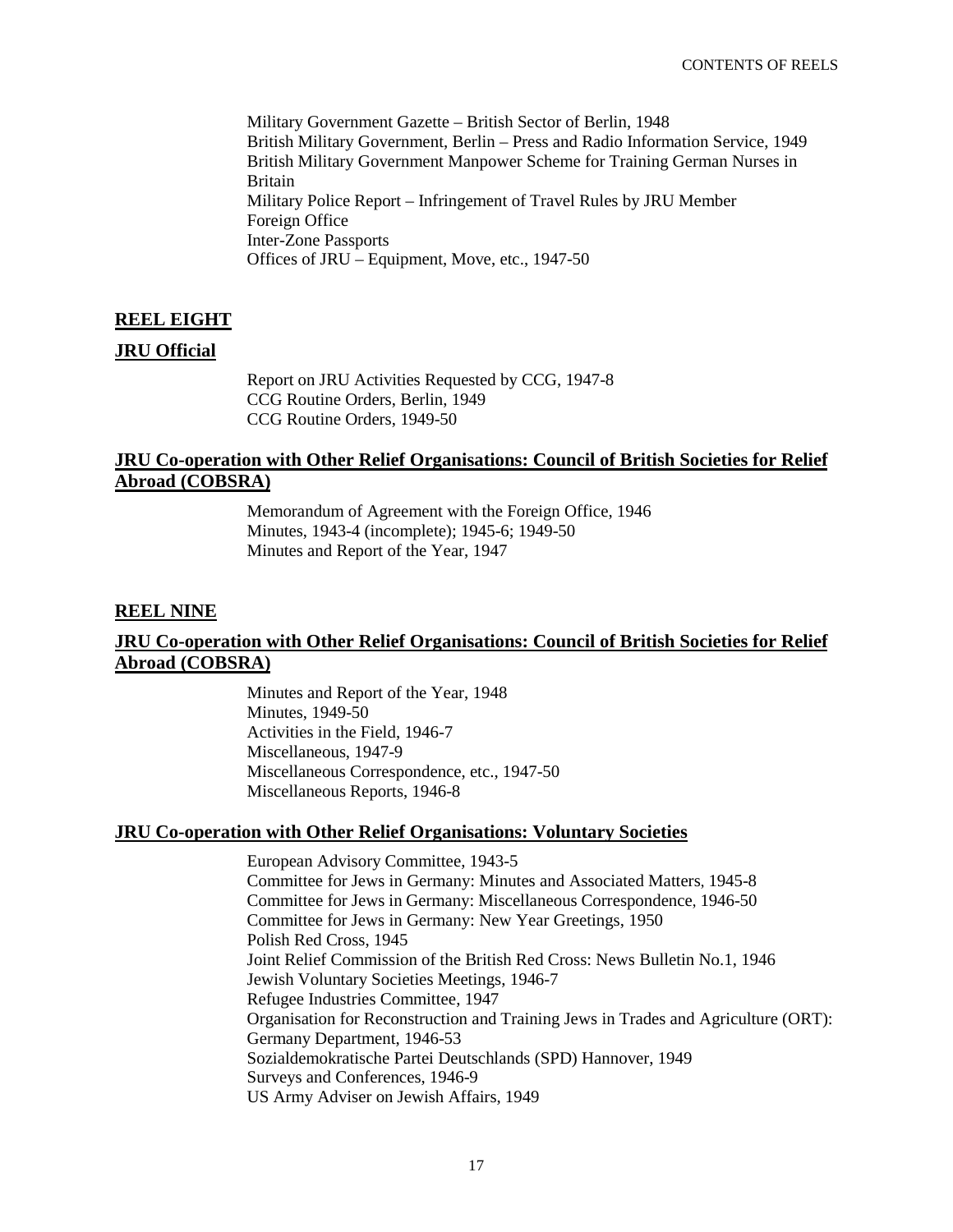British OSE, 1956

### **REEL TEN**

### **JRU Co-operation with Other Relief Organisations: American Joint Distribution Committee (AJDC)**

Joint Agreement, 1945-7 Miscellaneous, 1945-8 Miscellaneous Correspondence, 1948-50 Reports: Jewish Population in the US Zone of Germany, 1946-7 Research Department Reports: Belgium, France, Poland, 1946-7 Reports: French Zone, 1946-7 Research Department Reports: Poland, Czechoslovakia, Switzerland, France, 1947; Czechoslovakia, Europe & N. Africa, Belgium, 1948; France (Welfare), 1949 Prospects for World Food Supply, 1947-8 Reports: US Zone, 1947-9

#### **JRU Co-operation with Other Relief Organisations: United Nations Relief and Rehabilitation Administration (UNRRA)**

JCRA Negotiations to Supply Relief Workers, 1943-7 Pamphlets, Circulars, Information Sheets, 1944-5 Welfare Division: Report on Psychological Problems of Displaced Persons, 1945

### **REEL ELEVEN**

## **JRU Co-operation with Other Relief Organisations: United Nations Relief and Rehabilitation Administration (UNRRA)**

Correspondence, 1943-6 French Zone, 1946-7 Personnel and Volunteers – Correspondence and Lists, 1946 Regional HQ Weekly Bulletins, 1946-7 Lists and Statistics, 1947-8

### **JRU Co-operation with Other Relief Organisations: International Relief Organisation (IRO)**

Correspondence with Germany Department, 1947-9 Monthly Digests: IRO Preparatory Commission, 1947-9 General Conference on Specialists, Gwatt, Switzerland, 1948 IRO and Voluntary Agencies Conference, Geneva, 1949 IRO and Voluntary Agencies, 1947-51 News Reports, 1949-50 Screening Refugees for Emigration, 1948-50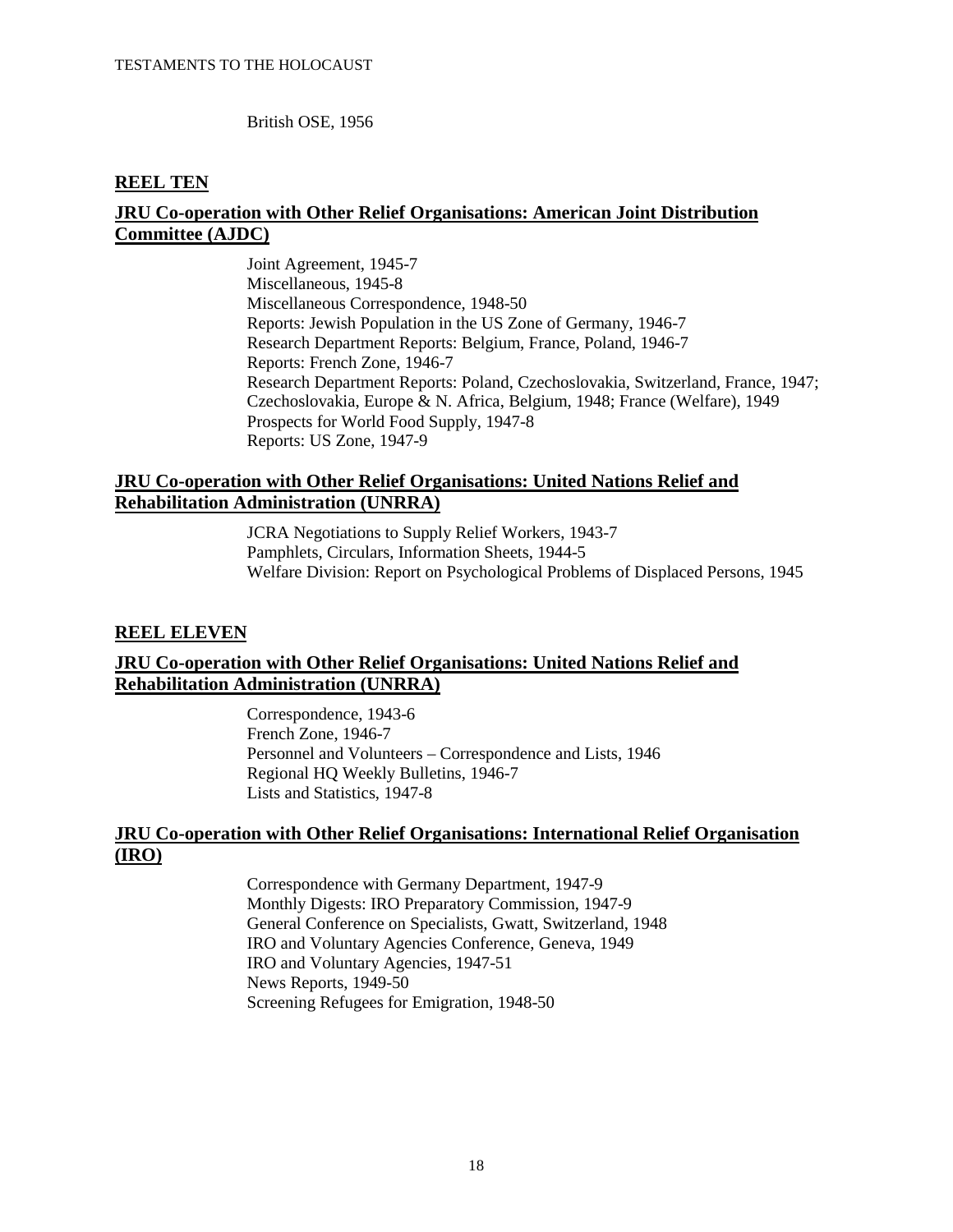#### **REEL TWELVE**

#### **JRU Co-operation with Other Relief Organisations: United Nations**

Educational Scientific and Cultural Organisation (UNESCO) Paris Conference, February 1947 Second Paris Conference, May 1947 Miscellaneous, 1950 JRU Co-operation with Other Relief Organisations: United Nations Sub-Committee on Palestine, 1947 JRU Co-operation with Other Relief Organisations: Various Voluntary Group**s** Advisory Welfare Committee Minutes, 1946-9 Voluntary Agencies Council Minutes, 1947-8 Voluntary Agencies Reports, 1948-50 (incomplete) Voluntary Societies Advisory Council Germany Department Minutes, 1946-8 Voluntary Societies British Zone Monthly Reports, 1945-7 (incomplete); 1948

## **REEL THIRTEEN JRU Co-operation with Other Relief Organisations: Various Voluntary Groups**

Voluntary Societies British Zone Monthly Reports, 1949-50 Volunteers' Newsletter, 1943-50

#### **Jews in Germany: General**

Various JRU Workers' Reports, 1947 Reports from Voluntary Societies, 1946 Brotman Viteles Report, 1946 Relief Workers' Reports: Shea Abramovicz, 1945-6 Prof. Norman Bentwich (Belsen), 1945-8 Simon Bloomberg (European Director, 81 HQ, JRU), 1947-8 Leonard Cohen, (JCRA Chairman) Mia Fisher (Field Director, Germany), 1947-50 Sydney Kahan (Belsen), 1946 Jane Leverson (Braunschweig), 1945 Revd Maj. Levy E.G. Lowenthal (General, 92 JRU Düsseldorf), 1946-9

#### **REEL FOURTEEN**

#### **Jews in Germany: General**

Relief Workers' Reports: Henry Lunzer, (Kaunitz) Shalom Marcovitch (Diepholz), 1945 Mrs A. Petrie, (Traunstein) George Pollitzer (Belsen), 1946 Miriam Warburg (Forenwald), 1945-6 Prof. J. Weingreen (Belsen), 1946 Mary Wise, (Rhein)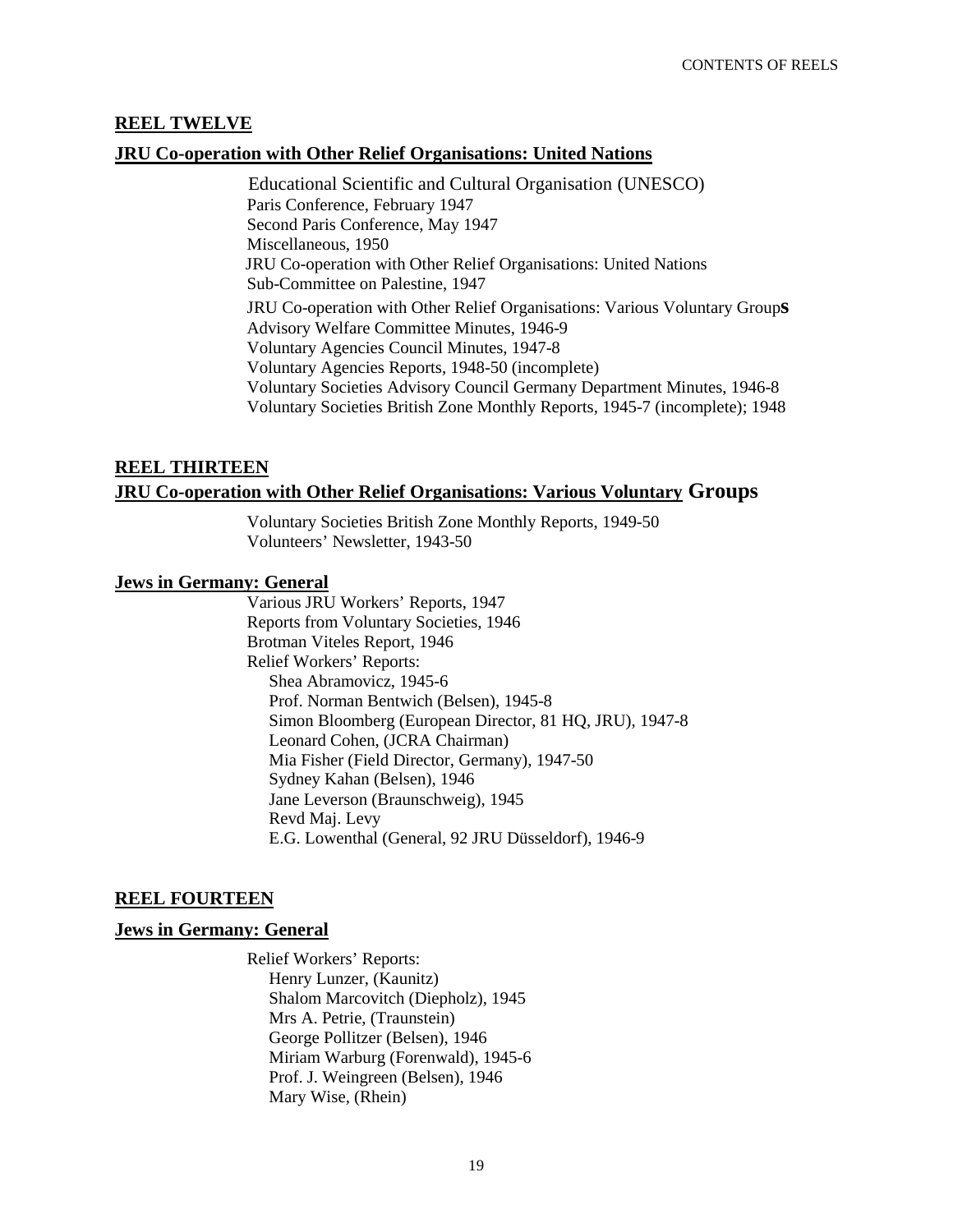Charles Zarback (Berlin), 1945-1946; Press Report, 1955 P. Rosenblum, 1948 Jewish Survivors' Reports, 1945 Meetings: Senior Field Workers, 1946-7 92 JRU & 114 JRU Monthly Reports, 1946-50 81 HQ & 92 JRU Monthly Reports, 1946-9 JCRA Bulletin, 1946-50 British Zone – AJDC Medical Inspection, 1949 French Zone Reports, 1946-9 Outside Workers and Organisations Reports, 1945-6

## **REEL FIFTEEN**

### **Jews in Germany: General**

US Zone Reports, 1946-50 Concerts in Camps Mrs Henriques's Reports, 1945-50 Mrs Henriques's Reports, 1950: Leaving Berlin

### **REEL SIXTEEN**

#### **Jews in Germany: General**

Collected Reports, 1945-7

### **Jews in Germany: Camps**

Ahlem Training Farm, 1946-55 Backnang DP Centre, 1946 Bad Harzburg, 1948-9 Bad Harzburg Convalescent Home, 1946-50 Bad Harzburg Rest Camp, 1947-8 Bad Harzburg BAFSVS Accounts, 1949-50

### **REEL SEVENTEEN**

### **Jews in Germany: Camps**

Bayerische Gmain Jewish Children's Centre, 1948 Bergen Belsen – Supplies, Central Committee, Team, Exhibition, 1947-9 Bergen Belsen After Ten Years, 1955 Bergen Belsen Miscellaneous Bergheim Biberach Bocholt Transit Camp for Palestine Brüggen/Erst Brühl Burscheid Dickhausen Diepholz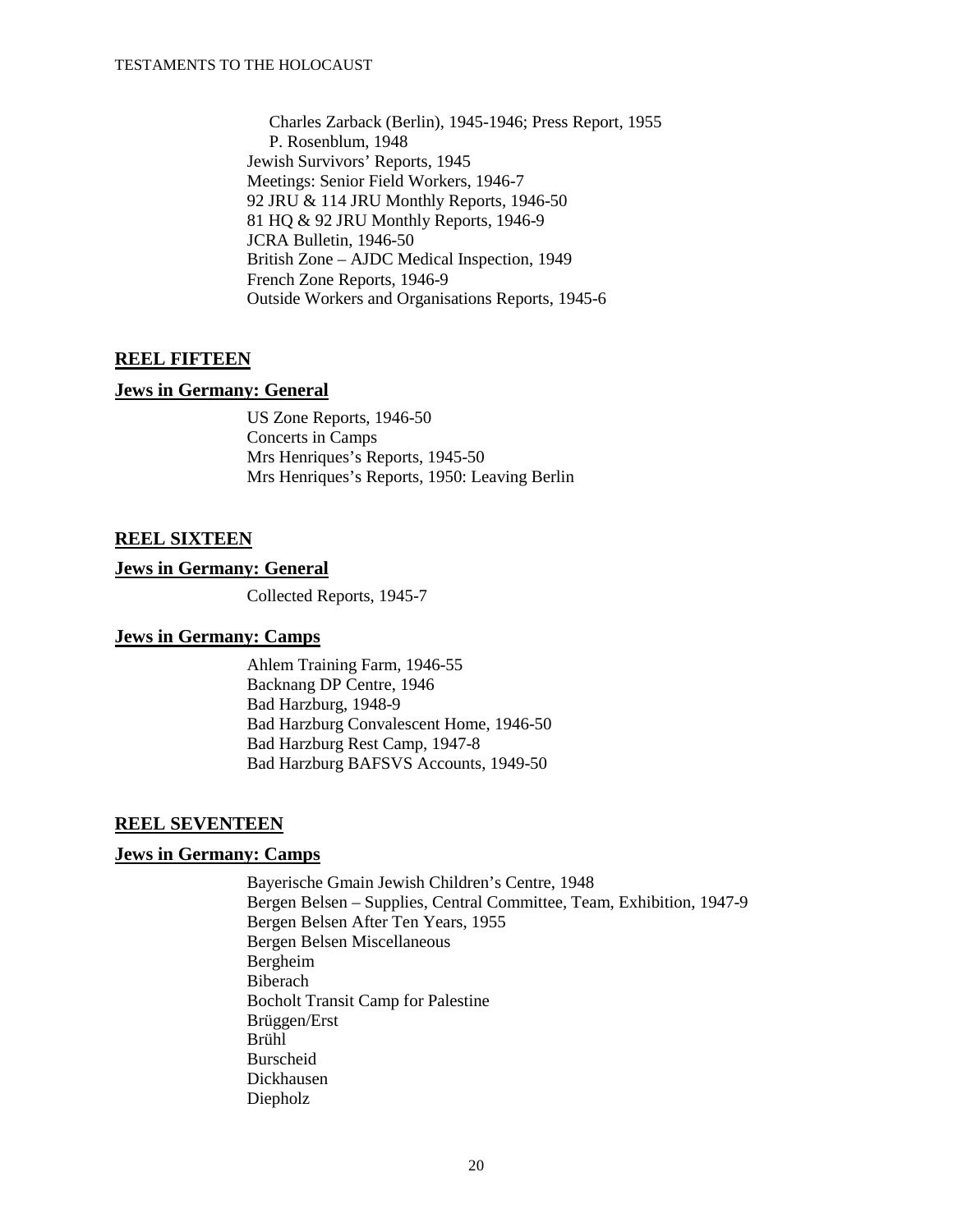Dieringhausen Dornstadt Düsseldorf I & VI Eckernförde Eschwege Flamersheim Flensburg Föhrenwald Gabersee Geretsried Godesberg Goslar Herschen Hochlandslagen Farm Hof Holzhausen Indersdorf Indersdorf Children's Home Kassel Area Kassel Area Medical Reports

## **REEL EIGHTEEN**

## **Jews in Germany: Camps**

Kaunitz Kempen Kempten Children's TB Hospital Kerpen Lampertheim Landsberg Lindenfels Lohmar Lübeck DP Camp Lüneberg Children's Home Mettmann Morsbach Müldorf Neu Freimann Transients' Camp Neuss Neustadt Niederlahnstein DP Camp Ollesheim Training Farm Opladen Pocking Prien Children's Centre Reichenhall Schloss Laach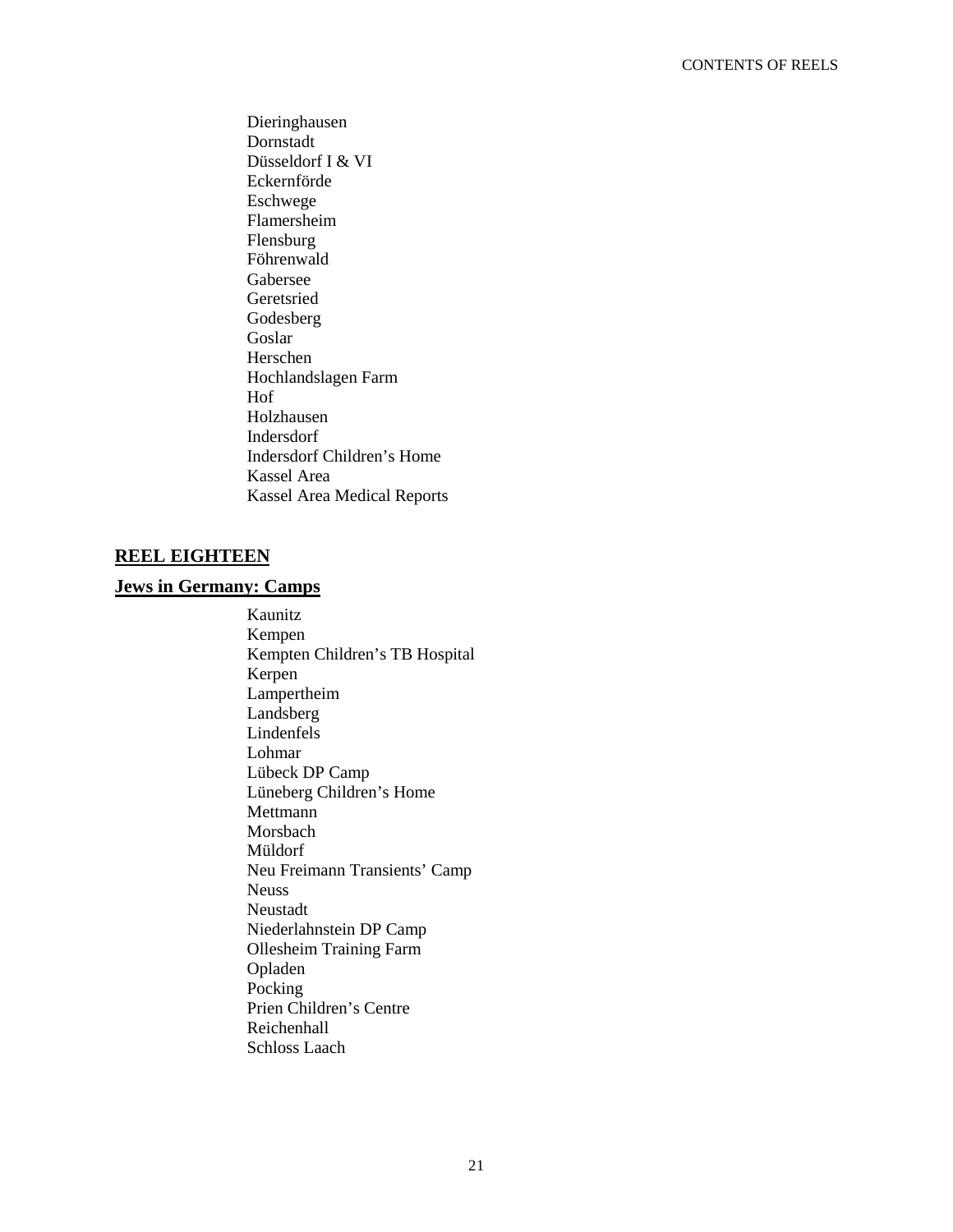#### **REEL NINETEEN**

#### **Jews in Germany: Camps**

**Stuttgart** Traunstein Troisdorf Ulm Viersen Vilseck Waldbröl Welzheim Children's Holiday Centre Windsheim Wipperfürth

#### **Jews in Germany: Adoptions**

Locations of Those Adopted, A-W Amrum Backnang Camp Bad Harzburg Convalescent Home Berlin Bonn Celle Cologne Dornstadt Eckernförde Camp Eschwege Geretsried Hagen Hamburg Hannover Heidelberg Lindenfels Lüneberg Marburg Munich Prien Sengwarden Forms Informative Correspondence Legal Adoptions in the UK Lists of Persons Adopted UK Adopters and Their Allocations Students Adopted by Inter-University British Jewish Students Supplies to JRU HQ from UK Adopters/Allocations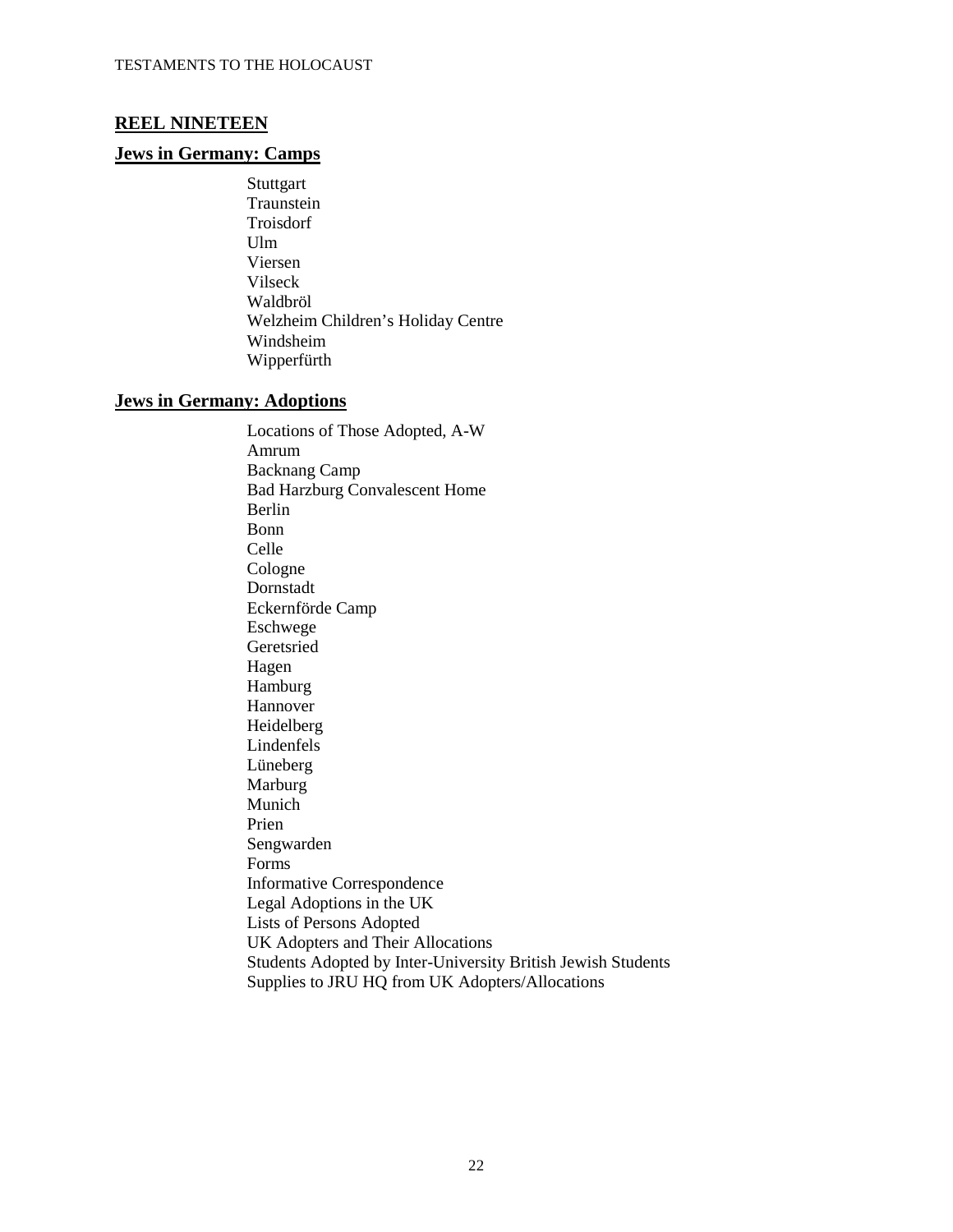#### **REEL TWENTY**

#### **Jews in Germany: Exodus Camps**

Refugees, 1947-56 Lübeck Nachrichten Adoptions: Poppendorf, Am Stau, Emden, Sengwarden

#### **Jews in Germany: Gemeinden**

General, 1947-9 Addresses, 1949 Press Cuttings, 1948-53 Wuppertal, 1949 Landsverband Westfalen, 1946-9 Requisitions, 1950 Nordrhein-Westfalen, 1946-9 Landsverband Nordrhein-Westfalen, 1946

## **REEL TWENTY-ONE**

#### **Jews in Germany: Gemeinden**

Landsverband Nordrhein-Westfalen, 1946 Re-organisation of Communal Life, 1946-52 Re-organisation of Communal Life: Conference on the Future of the Jews in Germany, July 1949 Training Jewish Teachers, 1948

#### **Reports: Germany**

Aachen (Synagogengemeinde) Amrum Bad Harzburg Bielefeld (Synagogengemeinde) Bochum (Synagogengemeinde) Bonn (Synagogengemeinde) Braunschweig (Gemeinde and Committee) Bremen Bückeberg, Westfalen (Cemetery) Burgsteinfurt-im-Westfalen

#### **REEL TWENTY-TWO**

#### **Reports: Germany**

Celle (including Mili Polatchik's and R. Henriques's Reports) Darmstadt Delmenhorst Detmold Dortmund-Gross Dresden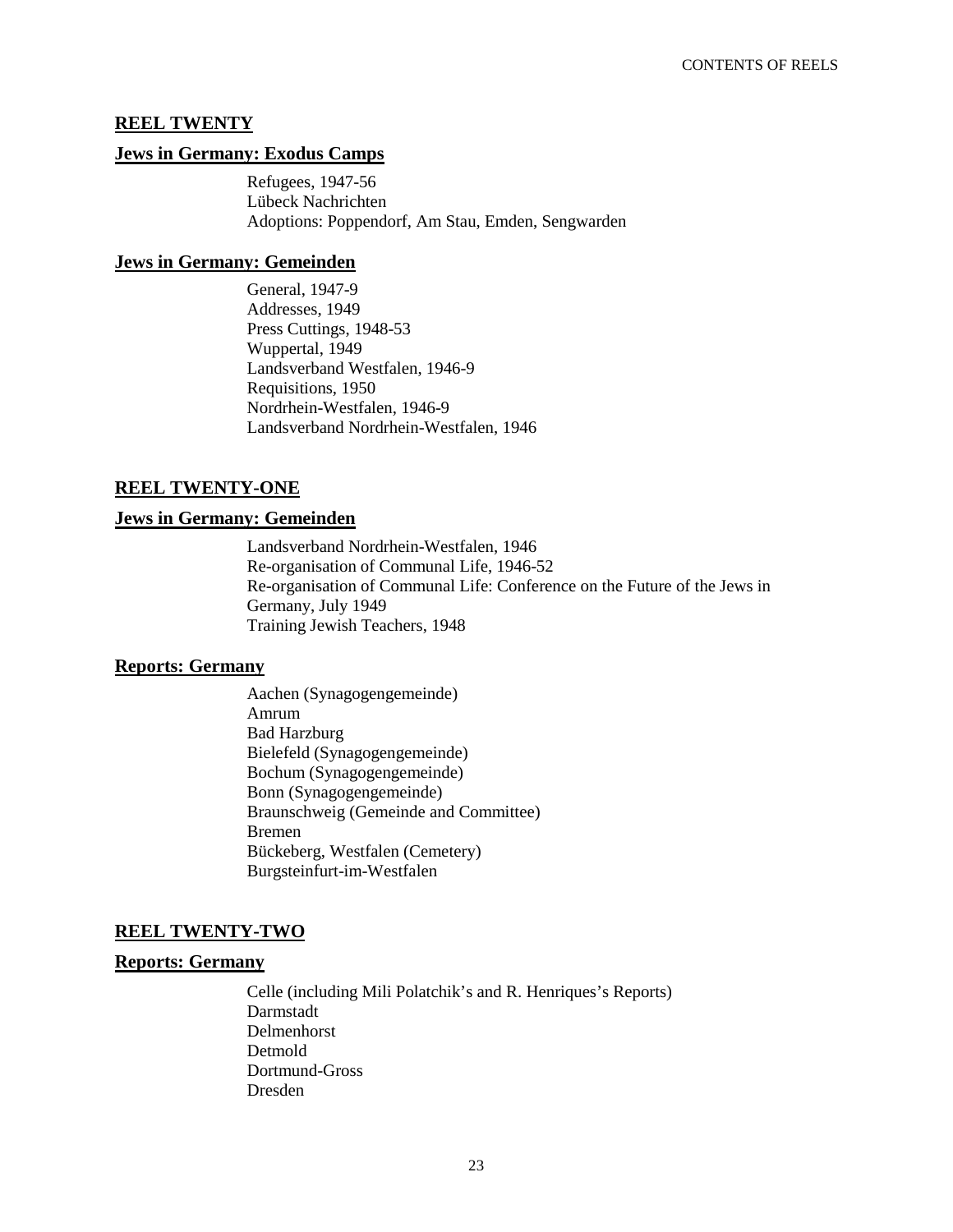Duisburg Düsseldorf (Synagogengemeinde) Düsseldorf (Old Aged People's Home Rosenau)

#### **Reports: Berlin: Joachimsthalerstrasse**

Kindergarten, 1946-51 Office, 1947-8 General, 1948-50 Visits by Senior Staff, 1947-50 Reports, 1946-50

## **REEL TWENTY-THREE**

#### **Reports: Berlin: Welfare**

Reports, 1948-50

### **Reports: Berlin: Miscellaneous**

1945-9

## **Reports: Berlin: Jüdische Gemeinde**

Miscellaneous Correspondence, 1945-51 Blind Jews, 1948-9 Bruningslinden Summer Camp for Children, 1947-50 Commemorative Stamps, 1949-50 Functions, 1947 Jewish Libraries and Treasures Jewish Agency, 1947-8

## **REEL TWENTY-FOUR**

### **Reports: Berlin: Jüdische Gemeinde**

Kindergarten Auguststrasse, 1947-8 Niederschönhausen Children's Home, 1948 Marrainage Scheme, 1947-8 Press Cuttings, 1951-61 Public Relations, 1946 Mr Schoyer, 1947-9 Rabbi Schwarzchild's Reports, 1948-9

### **Reports: Germany**

Eckernförde Essen (Synagogengemeinde) Eutin (Gemeinde) Flensburg (Gemeinde) Frankfurt Friedrichstadt (Schleswig Holstein)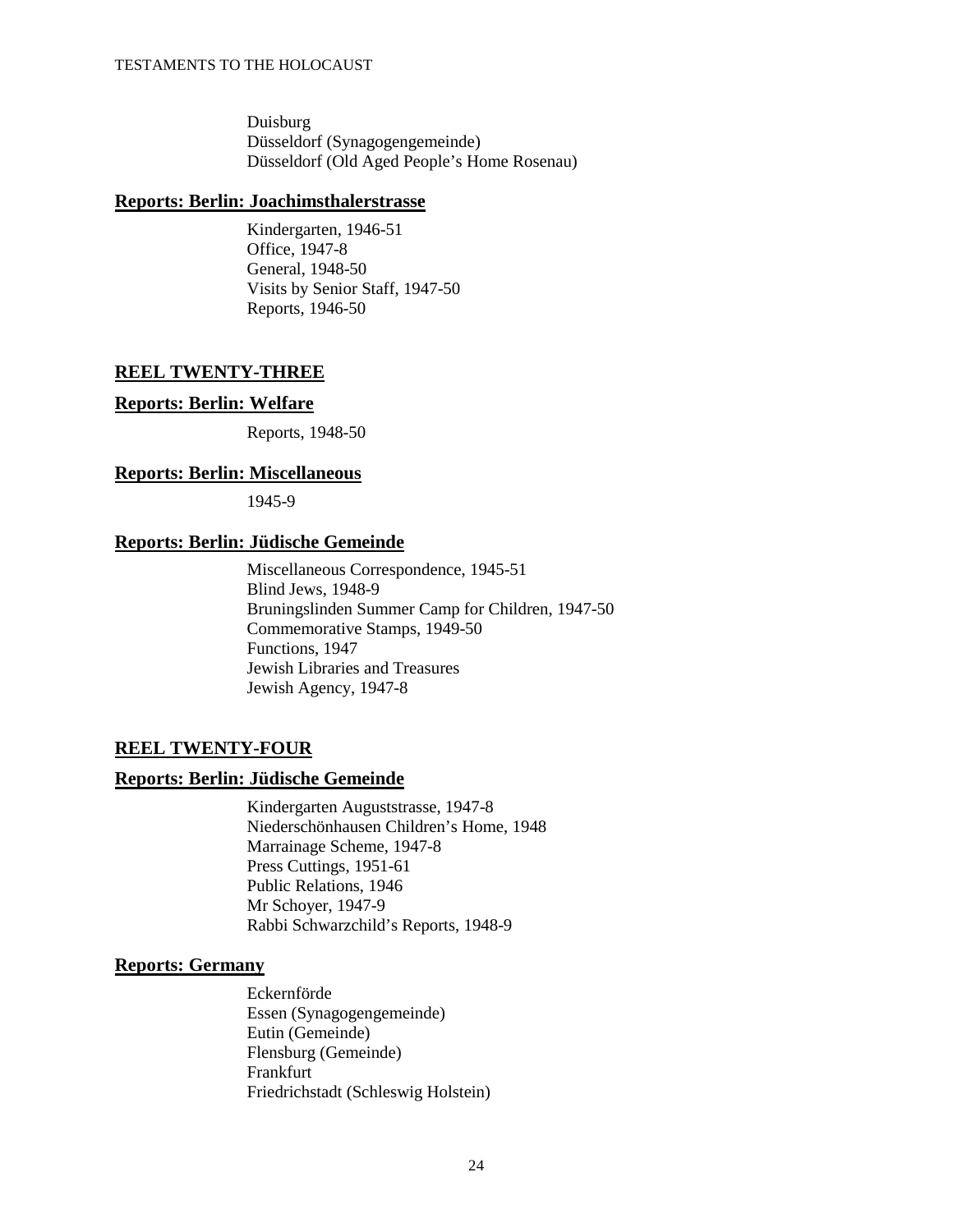Fürth Fulda Gelsenkirchen (Synagogengemeinde) Göttingen Gunzenhausen Hagen (Gemeinde) Hamborn Hamburg (Gemeinde) Hannover

### **REEL TWENTY-FIVE**

#### **Reports: Germany**

Hannover (Gemeinde) Heidelberg Herford Herne (Gemeinde) Hildesheim Holzminden Ichenhausen (Synagogengemeinde), 1946-8 Itzehoe (Schleswig Holstein) (Synagogengemeinde), 1948 Karlsruhe, 1951 Kassel Old-Aged People's Home, 1948-9 Kiel (Synagogengemeinde) Koblenz, 1947-50 Cologne, Press Cuttings, 1956-60 Cologne, General, 1947-54 Cologne (Synagogengemeinde), 1946-54 Cologne, Old-Aged People's Home, 1946-9 Krefeld, 1946-50 Landau, 1947-9 Laupheim, 1955 Lemgo-in-Westfalen, 1948-9 Lippstadt (Gemeinde), 1948-9 Lübeck (Gemeinde), 1947-51 Lüneburg (Gemeinde) Mainz, 1947-9 Marburg, 1947 Münster (Gemeinde), 1948 Müllheim, 1948 München-Gladbach (Synagogengemeinde), 1946-9 Bad-Kreuznach (Synagogengemeinde), 1947-9 Neumünster (Gemeinde), 1948-9 Neuwied, 1947-9 Niedersachsen-Land, 1948-9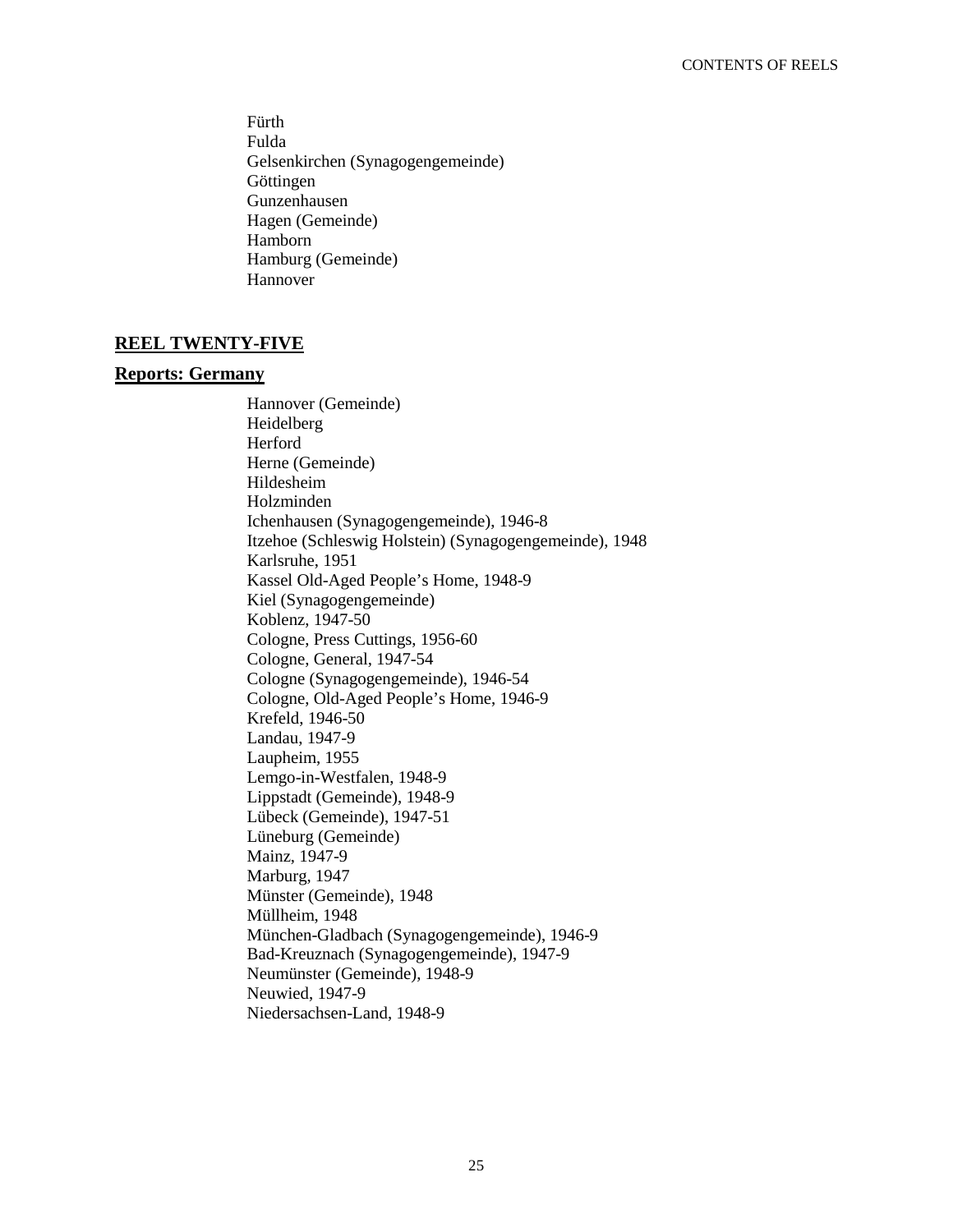#### **REEL TWENTY-SIX**

#### **Reports: Germany**

Northeim, 1946-9 Oberhausen, 1949 Offenbach, 1948 Oldenburg Oldendorf, 1956 Osnabrück, 1947-8 Paderborn (Gemeinde), 1949 & 1959-60 Pforzheim, 1948 Recklinghausen, 1947-9 Rendsburg (Gemeinde), 1948 Rheydt, 1946-9 Russian Zone, 1947-9 Saarbrücken and Saargebiet, 1947-51 Schleswig Holstein, 1948-50 Seesen (Gemeinde), 1947-9 Siegkreis Ruppichteroth (Gemeinde), 1948-9 **Stuttgart** Trier, 1947-54 Warburg, 1946-9 Wiesbaden, 1948 Wipperfürth (Generalia), 1946-9 Wittdün/Amrum (Jüdische Gemeinschaft), 1948-50 Worms, 1955-9 Wuppertal (Gemeinde), 1948-9 Wuppertal (Generalia), 1946-50 Würzburg

#### **Infiltrees**

General Correspondence, 1946-7 Cologne Cases

#### **REEL TWENTY-SEVEN**

#### **Infiltrees**

Belsen Cases Düsseldorf Cases Lemgo Report General Reports, 1946-7

#### **Students: Jewish Students in Germany: General JRU Work for Students**

Reports on Living Conditions, General Situation, etc. General Welfare, Health, Interventions with Authorities Supplies and Relief Books Supplied Provision of Students' Library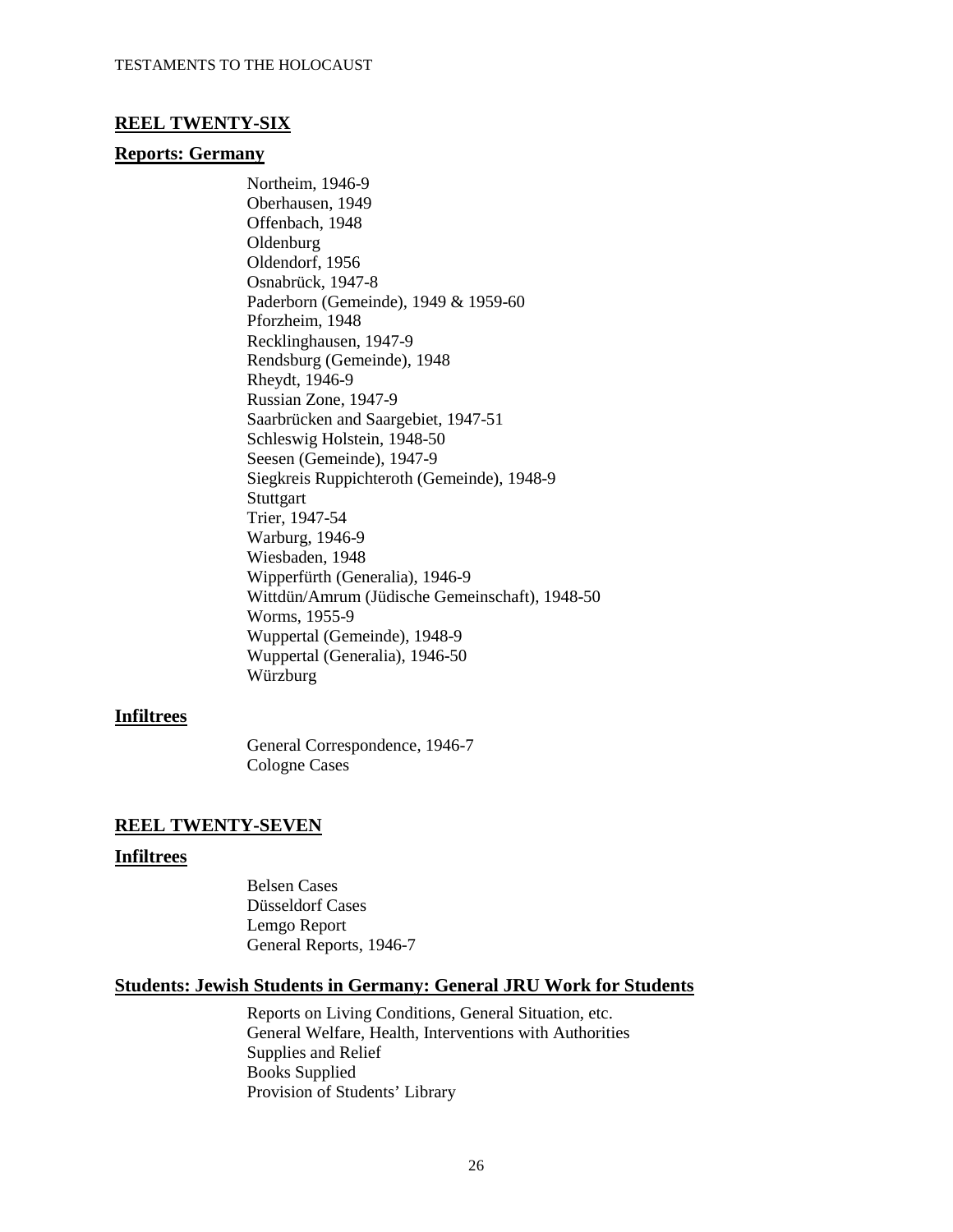#### **Students: Jewish Students in Germany: Bursary Scheme**

General Policy Bursaries Granted and Taken Up

#### **REEL TWENTY-EIGHT**

#### **Students: Jewish Students in Germany: Bursary Scheme**

Bursaries Refused or Not Taken Up

#### **Students: Jewish Students in Germany: Student Organisations**

Union of Jewish Students, British Zone Union of Jewish Students, Berlin Contacts with British Jewish Student Organisations Summer Schools in England Futile Attempts to Join Summer School Camps in Israel Student Lists

#### **Restitution Laws All Zones: Drafts and Suggestions, 1946**

Discussions of Württemberg Draft Discussions by Vereinigung der Verfolgten des Naziregimes (VVN) Lawyers on Coordination of Restitution Law Ternersee Conference on Restitution, December 1941 Mis-Statement About British Restitution Policy Bavarian Draft, 1946 Draft Restitution Law, Württemberg, 1946 Restitution Aims of World Jewish Congress Stated by Dr Beienenfeld, 1946 Comments of Council for the Protection of the Rights and Interests of Jews from Germany Draft of Landerrat, 1946 Comments of Israelitische Kultusgemeinde, Württemberg

#### **REEL TWENTY-NINE**

#### **Restitution Laws All Zones: Drafts and Suggestions, 1947-8**

Discussion of Restitution Law in American Zone, 1947 Oldenburg Draft, 1946, and Comments by Dr Weis, 1947 Draft American Zone, 1947 Nordrhein-Westfalen Draft, 1948

#### **Restitution Law: American Zone**

Gesetz no. 59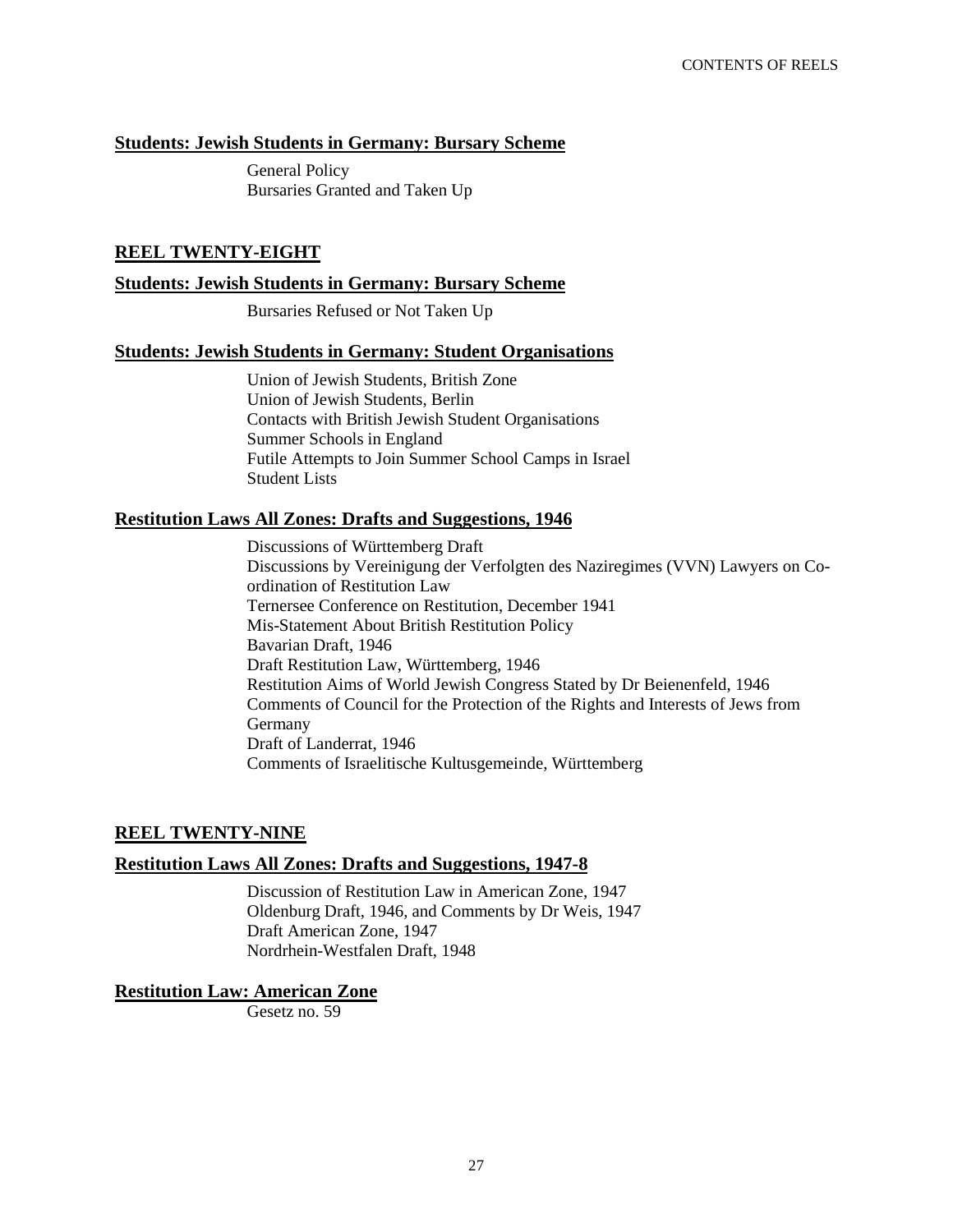#### **Restitution Law: French Zone**

Report

#### **Restitution Law: British Zone**

Meeting of Jewish Representatives with Foreign Office, 1948 Situation Explained to Association of Jewish Refugees in Great Britain (AJR) and CBF. No Restitution Law As Yet in British Zone First Draft Restitution Law, 1948 Comments on Above by Legal Department of JRU Reaction of the Council for the Protection of the Rights and Interests of Jews from Germany to First Draft of Restitution Law Second Draft Restitution Law, 1948 Comments on Above by Legal Department of JRU Correspondence re: Final Draft Pamphlet: Restitution Law, British Zone (published 1949)

#### **Compensation Laws (Häftenschadigung)**

Draft Law on Compensation in Nordrhein-Westfalen Miscellaneous Correspondence Compensation Law – Nordrhein-Westfalen; Hamburg and Niedersachsen Compensation for DPs in Lower Saxony, 1950 Compensation Law – American Zone

#### **Restitution Law: Russian Zone**

Thüringen Law Meeting of the Landsverband Jüdischen Gemeinden Draft Law, 1948 Russian Sector of Berlin – Property of Organisations Draft Law on Legal Position of Persecutees from Eastern Zone

#### **Restitution Law: Berlin**

General Questionnaire on Berlin Board of Review in British Sector of Berlin Jewish Property Seized in Berlin, 1941 Locally-Competent Offices in Berlin Restitution Cases

#### **Restitution: Subsidiary Laws and Ordinances**

Registration of "Internal Loot" at Norfolk House

#### **Restitution: Law No. 52**

General Order No. 6 Securing Property Subject to Restitution Allegemeine Genehmigung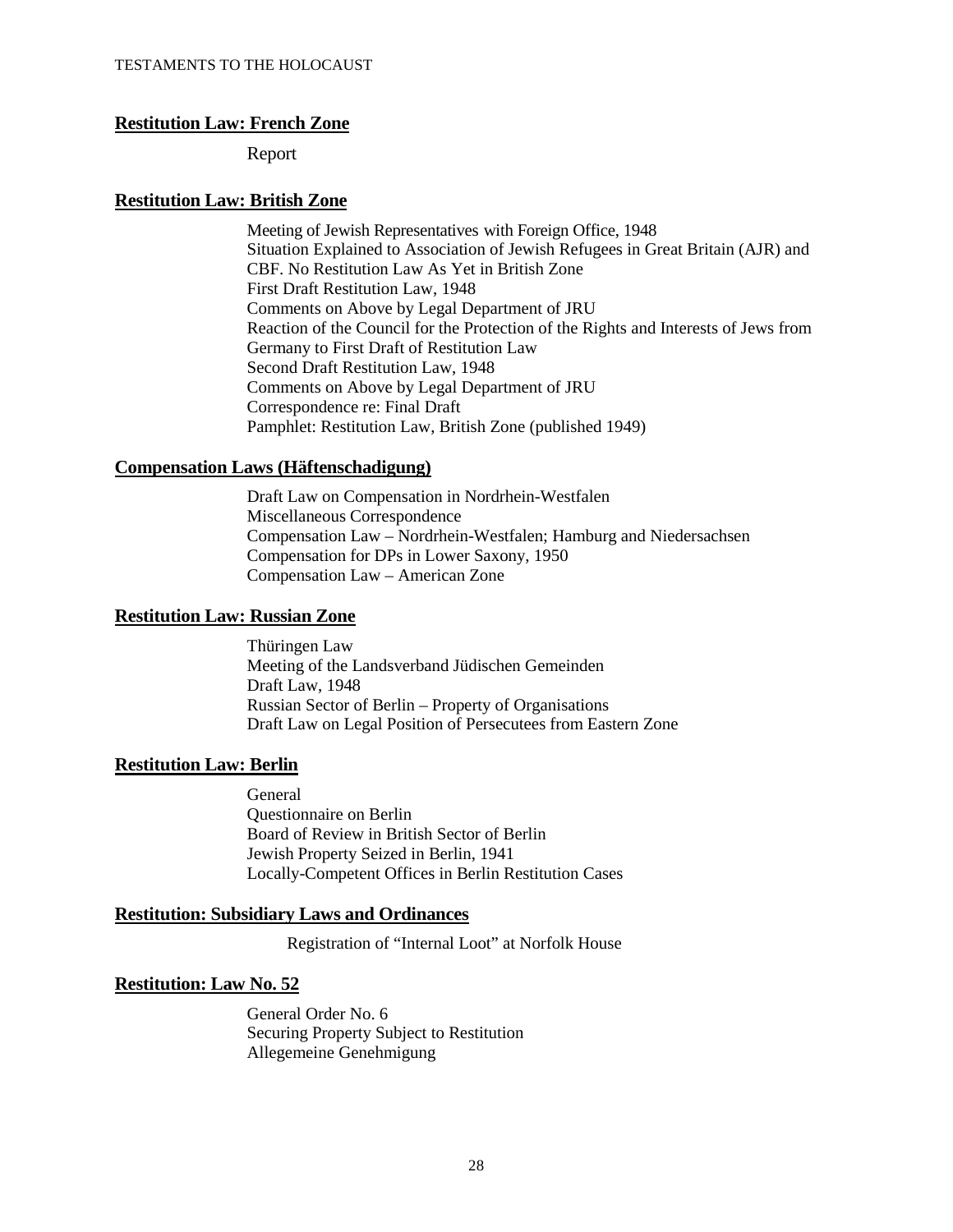#### **Restitution Law: General Order No. 10**

Preparation and Promulgation Miscellaneous Correspondence: Explanations and Clarifications German Text and Instructions

#### **Restitution Law: Austria**

Restitution Law Explained

#### **Restitution Law: Poland**

Explanations About Procedure Claims by DPs and People Coming From Former German Territory

#### **Restitution Law: Czechoslovakia**

Regulations Concerning Revocation of Legal Decisions Made Under Nazi Rule

#### **Restitution Organisations**

Interessenvertretung Stuttgart: Interests of Jews in West Zone: Protokolls, 1946-8 Rat der Jüdischen Gemeinden: Setting Up of Organisation; Minutes of the Zonen Ausschuss Meetings; Jewish Representation in Zonenbeirat

## **REEL THIRTY**

#### **Restitution Organisations Prior to Setting Up Trust Corporation: Drafts and Suggestions**

Early Stages – Legal Adviser for JRU Recognises Need for Restitution Organisation, 1946

Attempts to Interest CBF in Restitution Organisation

"Judische Arbeitsgemeinshaft für Wiedergutmachung" – Draft of Articles by Dr Weis German Draft of Association of People Affected by Restitution Law Discussions at Foreign Office Level About Setting Up Restitution Commission for British Zone

#### **Trust Corporation**

Meetings in London for Setting Up Corporation, 1950 Claims of Gemeinden in a Trust Corporation, 1949 Gemeinde Meetings in Dortmund re: Trust Corporation's Counter-Drafts, 1949

#### **Correspondence on Principles of Restitution**

Starting from Scratch, 1946. Contact with Other Organisations Restitution Laws Taking Shape in Various Zones, 1947 Correspondence, 1948

#### **Restitution**

**Circulars** United Restitution Office Circulars, 1948-50 Letters of Appreciation Paris Reparation Conference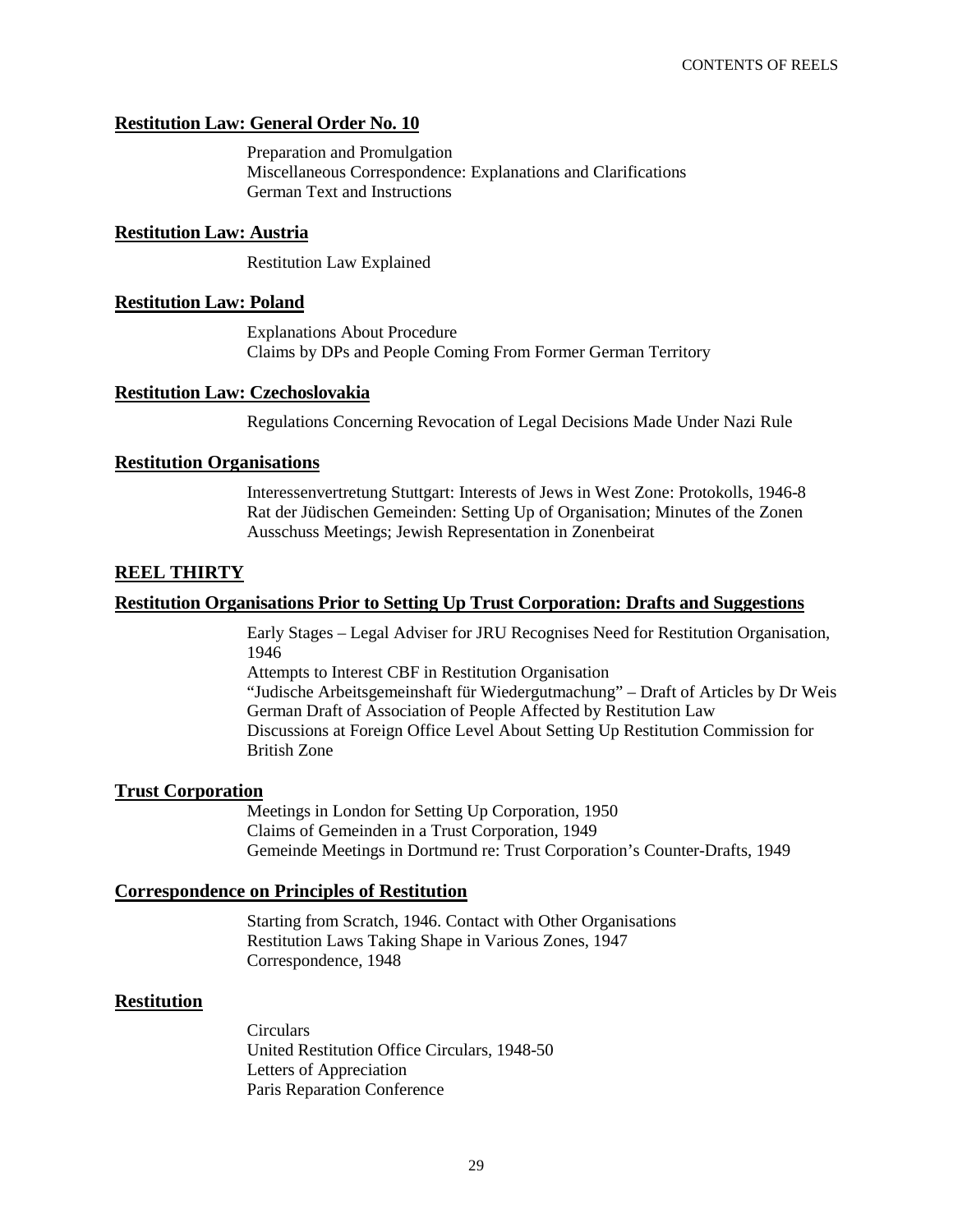London Conference of Deputy Foreign Ministers, 1947 Jewish Patent Agents Lift-Vans in Holland Individual Specimen Cases: Various Restitution Enquiries Showing Complexity of Problem Internal Loot, 1946 Lesser; Eicholz-Hamilton; Salomon de Vries; De Haas; Refugee in Holland; Löwendahl; Jonas; Stadt-Gemeinde Kempen; Van Arkell and Wellman Cases Property Subject to Restitution Lobbenberg & Blumenau Case Wachsmann Case

### **Compulsory Jewish First Names**

Correspondence Hamburg District Niedersachsen Ordinance Berlin Regulations Schleswig Holstein Circular Württemberg Baden Decree

### **REEL THIRTY-ONE**

#### **Declaration of Death**

History of Ordinance Supplementing Law Concerning Missing Persons Technicalities Explained Polish Law on Declaration of Death Declaration of Death Obtained Information Given on Declaration of Death

#### **Amnesty for Persecutees Who Infringed Nazi Laws**

#### **Problems of Marriage and Divorce**

Validity of DP Marriage Doubtful Enforced Divorce in Mixed Marriages Divorce for DPs and Former German Nationals Posthumous Marriages Polygamy and Jewish Law

#### **Legal Status of Israeli Citizens in Germany**

#### **Theresienstadt Money**

Money Earned by Deportees Confiscated on Return to Germany

#### **Special Legal Problems**

Authentification of Documents Statute of Limitation Applied to Nazis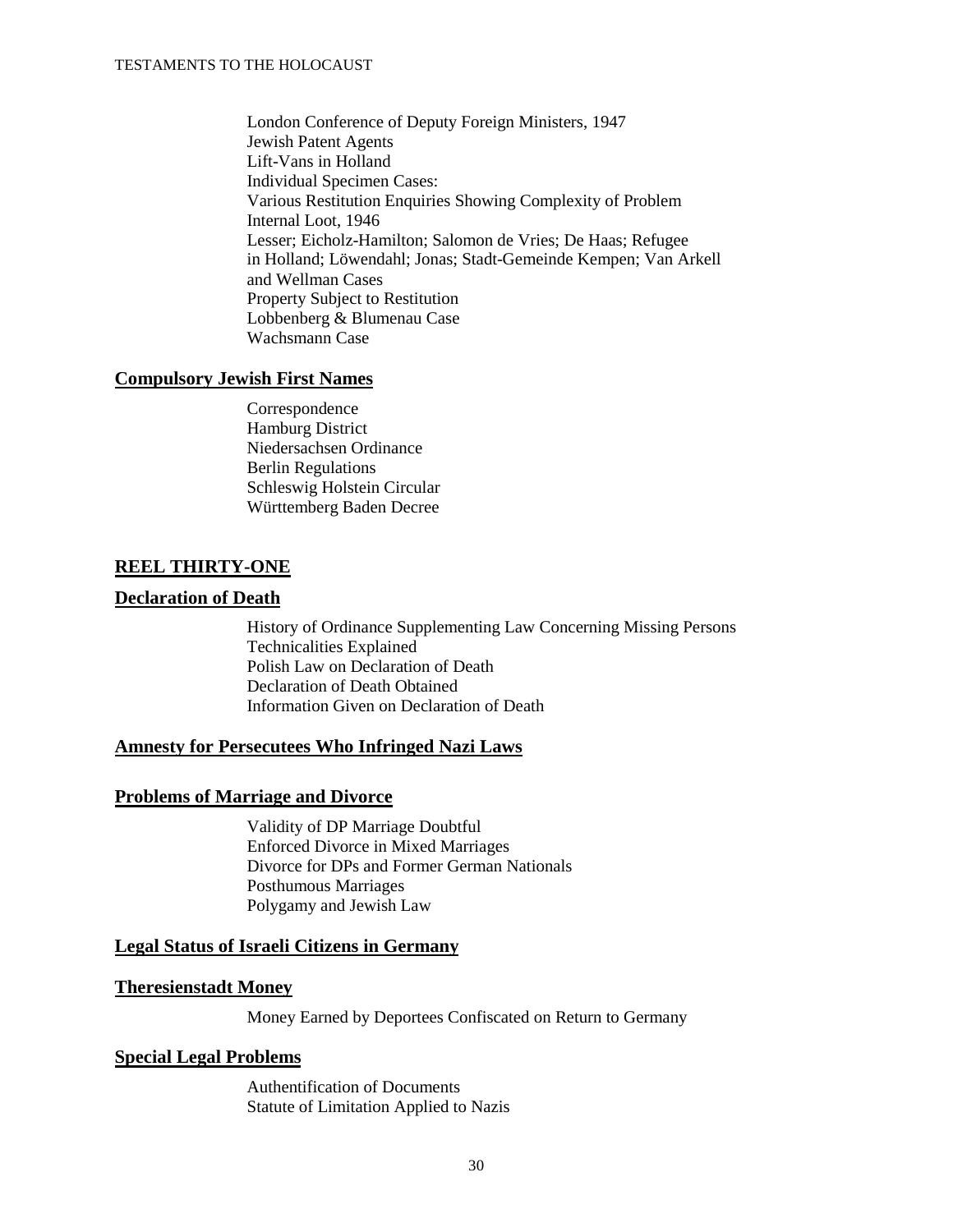Property Claimed for Restitution on Dismantling List

#### **Deprivation of Citizenship**

General Information About Questions of Nationality Card Index of Expatriated Germans Information About Persons Deprived of German Citizenship

#### **Removal of Discriminatory Legislation**

#### **Crimes Committed Against Jews: War Crimes and Crimes Against Humanity**

Financial Assistance Requested for Witnesses and Counsel in War Crimes Trials Gauleiter Schwede-Koburn Police President Zenner Paula Topp Ministerialdirektor Joseph Malwina Hofstedter Ordnungspolizei Ostland Witnesses Wanted Against Karl Spielmann and Elizabeth Ruppert Oberführer Loritz JRU Instrumental in Appeal Against Acquittal for Murderer of a Jew Obersturmführer Bueltermann JRU Contributions to Prosecution of War Criminals Kreishauptmann Glehn War Crimes – Questions of Principle Discussed

#### **The Bremen Murder Trial**

Judgment Against SA Paratroopers Who Murdered Jews in November 1938

#### **The Riga Trial (1948)**

Co-operation Between JRU Legal Adviser and CCG Prosecution Section in Bringing to Book Nazis Involved in Mass Murders at Riga Further Evidence Collected by JRU Legal Department

#### **Anti-Semitism in Post-War Germany**

Remarks on Anti-Semitism and Mass-Defamation Enquiries About Recent Defiling of Cemeteries Incitement to Hatred Against Jews by Court Witnesses Brigadier Ford's Attacks on Jews at German Press Conference Attack on Jewish Club in Celle, 1947 Exodus Report in *Lübecker Nachrichten Niederdeutsche Zeitung* Accuses Belsen Camp of Being Black Market Centre Discrimination Against Jewish Firms *Rheinische Illustrierte* Accuses Zilsheim Camp of Black Market Activities

### **Crimes Committed by Jews: Court Cases Involving Jews**

Salomon Rosendorn Principles of Defence in Criminal Cases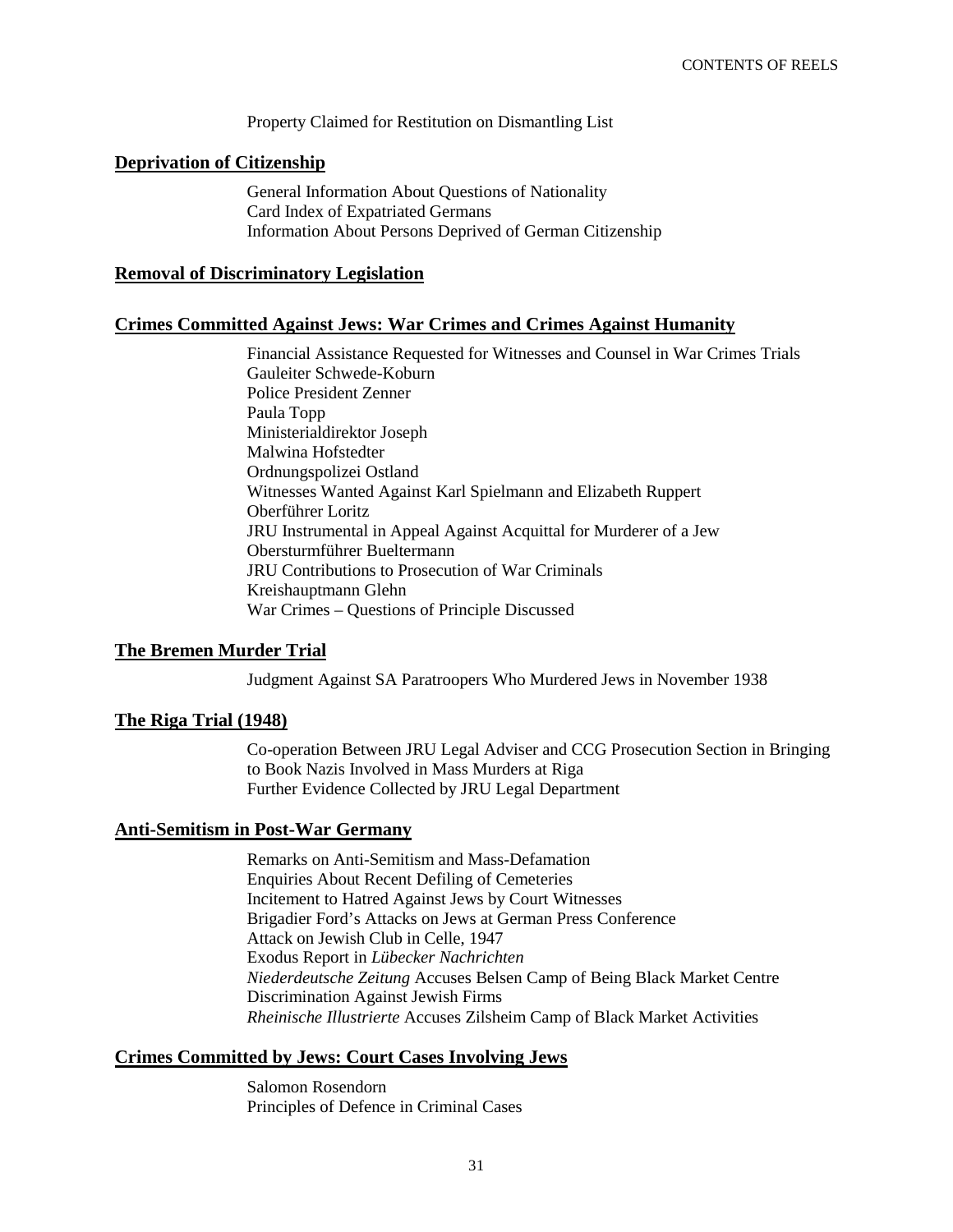Marek Markiewicz Hannover Explosives Case Reze Breines

## **REEL THIRTY-TWO**

#### **Crimes Committed by Jews: Court Cases Involving Jews**

Jan Grabowski Silver Released from Seizure by Military Government Authorities Louis Praver Isaak Lejzorek Abraham Zielinski Jacob Reich Rubin Marttinger Bella Lustig Chaim Katz

#### **Welfare Work Amongst Jewish Prison Inmates**

Heinrich Szepes Georg Politzer Moritz Groman Complaints by Inmates of Aachen Prison Kosher Food for Jewish Inmates Welfare Visits to Werl

### **Requisitioning from Persecutees**

Eviction of Former KZ Inmates Prevented Requisitioned Cars, Furniture, Houses and Rooms Carl Busch: Seizure of His Land and Business Goods Dr Kronheim: Requisitioning of His House Requisitioning of Hamburg Old-Aged People's Home Prevented, 1946 Sewing Machines Requisitioned from Gemeinde at Seesen Edith Koss: Belgian Army Refuses to Release Her Furniture Premises and Furniture Requisitioned from Germans for Use by JRU Units RASC Request for Rent Junkersdorf

### **Money Matters**

Taxes

Reichsfluchtsteuer (Emigration Tax) German-Jewish Property Confiscated in Switzerland German-Jewish Property Held in the UK Jews in Holland May Claim to be Treated as Non-Enemies Enemy Property in the USA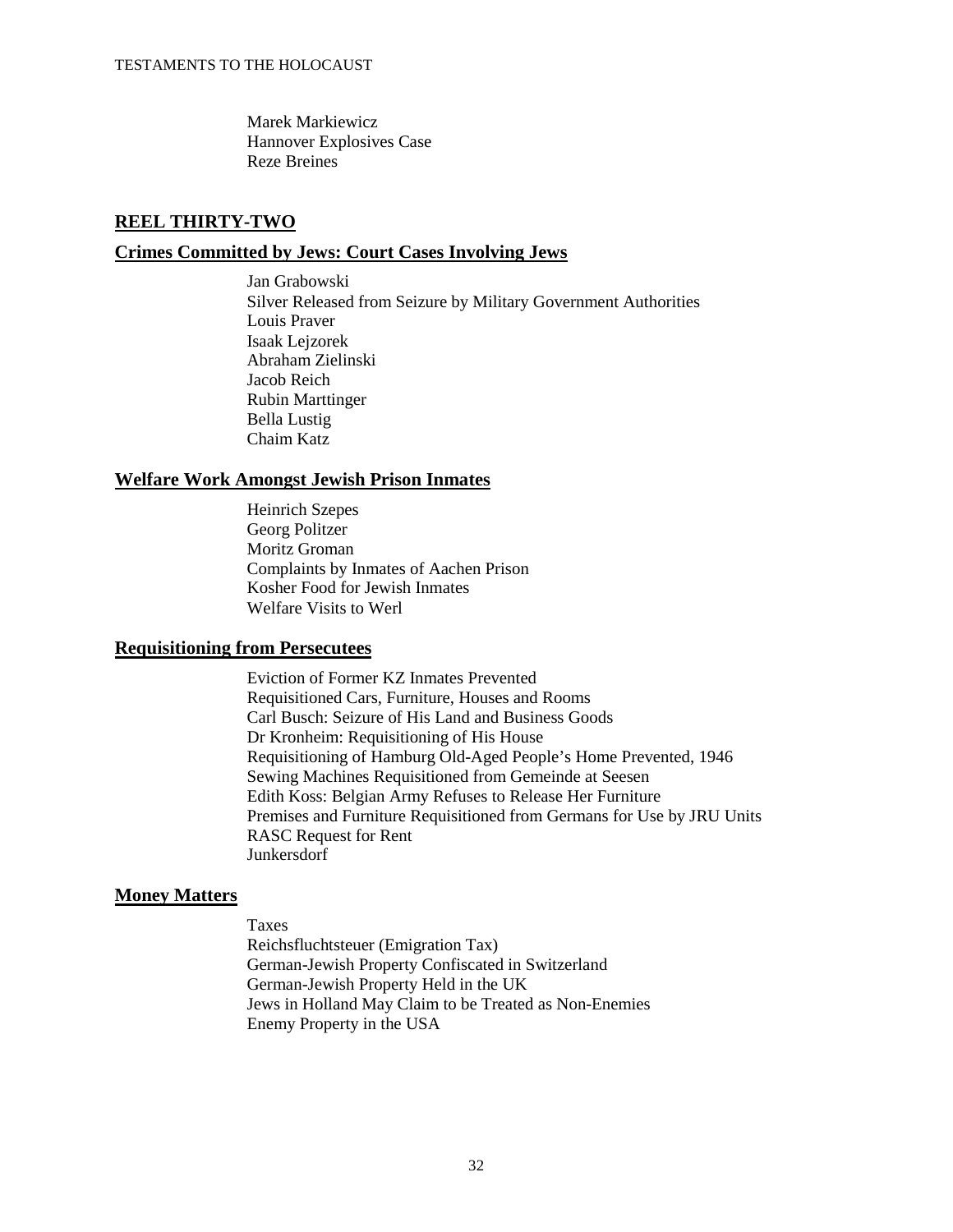### **REEL THIRTY-THREE**

#### **Money Matters: Civil Servants' Pensions**

Transfer of Pensions Pensions in Nordrhein-Westfalen and Schleswig Holstein

#### **Money Matters**

**Bankruptcy** Investments by UN Nationals Brobeker Case: Settlement of Claim for Transfer of Currency Money Imported by DPs Unit Mark Accounts Lastenausgleich

#### **Communities: Status of Jewish Communities**

First Attempts Discussions in London Legal Status of Hamburg Community

### **Communities: Jewish Communal Property**

Berlin Jewish Communal Property Restitution of Jewish Cemetery Verden Restitution of Jewish Endowments and Communal Property Taken Over by Nazis Hamburg Endowments, 1933 **Cemeteries** Communal Property, Kreis Diepholz Report on Property of Jüdischer Frauenbund Synagogues and Land; Libraries Jewish Children's Home, Ochtmissen

### **Emigration: Providing Travel Facilities**

Export of Personal Property Inter-Zonal and Emigration Travel Permits and Papers Travel from and to England Re-Emigration of Jews to Germany Lily Zapf: Non-Jewish Anti-Nazi Wishing to Return to Germany

#### **Emigration: Documentation and Registration**

DP Registration and Legal Position Travel Documents Needed by DPs

#### **Emigration: Repatriation of German Jews: Legal and Psychological Aspects**

Statements on Desirability of German Jews Returning to Germany Specimen Case: Herr & Frau Assenheimer Legal Aspects of Repatriation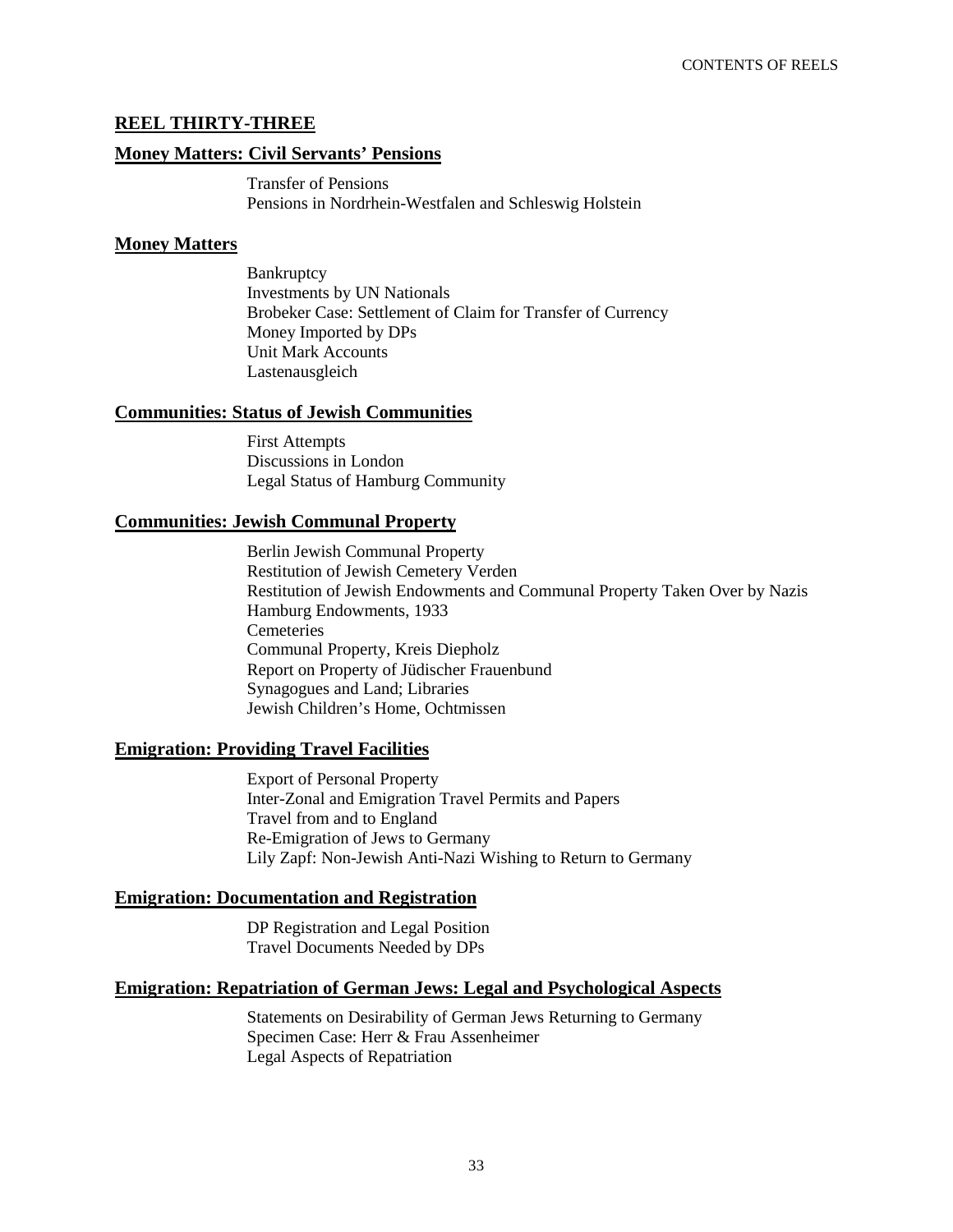#### **Arbitration Cases**

Waldmann, Mainz Ehrengericht, Belsen Kreuzer/Prager, Hannover Katz Dr Asch-Dreyfuss Goldschmidt-Zentralkon-Mitteg, Belsen Eliasewitz Christian Lawyer Fürst Dr Fritz-Wolf

## **REEL THIRTY-FOUR**

#### **Statistics of Kreis-Sonderhilfsausschüsse**

#### **Various Reports**

#### **Lectures by Dr Weis**

#### **Lawyers' Conferences: Detmold Conference of Jewish Lawyers in the British Zone**

Speeches Invitations and Acceptances Messages Summary Report Letters of Thanks to and from JRU Professor Cohn Sir Alfred Brown Speakers Guests from Berlin – Permits, etc. Bills for Billets List of Guests with Seating Order Food Accommodation for Conference and for Guests General Inglis' Lecture: Die Kontroll Kommissions Gerichte General Preparation

#### **Jewish Lawyers' Conferences**

Düsseldorf Congress of Persecutee Lawyers, Frankfurt, March 1948 Congress of Jewish Lawyers, Godesberg, November 1947

#### **Legal Department Publications**

Publications, Circulars, etc. Monthly Reports, 1947-50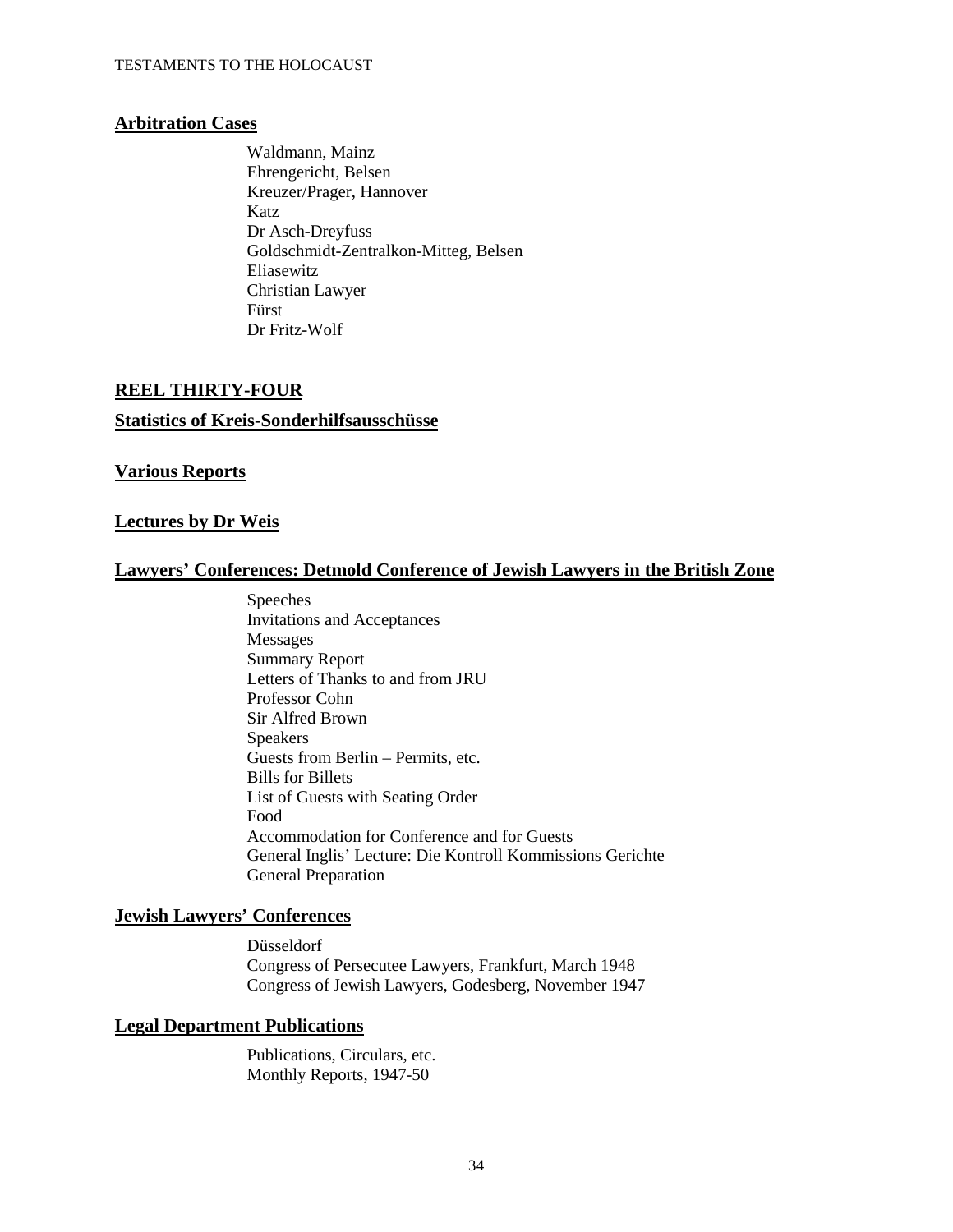#### **Social Benefits for DPs and German Jews (Persecutees)**

Recognition as Persecutees Care for TB Cases Pensions for Invalids and Dependants Loans to DP Enterprises Advances on Pensions Operations to Counteract Nazi Sterilisation Measures Kreis-Sonderhilfsausschüsse General Discussions with Ministerialrat Dr Frankel Medicine Special Assistance to Nordrhein-Westfalen

## **REEL THIRTY-FIVE**

#### **Social Benefits for DPs and German Jews (Persecutees)**

Rentengesetz Niedersachsen: Special Assistance to Persecutees Pensions First UUN Annual Meeting, August 1946 Pensions in Blocked Accounts if Persecutee Lives Abroad Poor Persons' Law Various Social Measures

#### **Emigration: Rules, Schemes and Specimen Forms**

Specimen Forms **Statistics** Schemes of Planned Emigration to UK, USA, Canada, South Africa, Israel Various Reports on the Situation at Various Times Post-emigration Guidance IRO Eligibility

#### **Emigration to Palestine/Israel (including "Grand National" Exodus)**

Survey on Germany by Anglo-American Commission Procedure in 1946 Guidance to Emigrants Certificates for Agudas Reports on the First Transports Israel-bound Infiltrees Hard Core Cases Emigration, 1949-50. Facts and Figures Operation "Grand National": Resumption of Legal Emigration from British Zone to Israel Export of Machinery, 1948 JRU Work in Israel

#### **Emigration and Visits to the UK, 1946-8: Distressed Persons' Scheme**

Actual Order and Relevant Instructions Emigration from the East Sector or Zone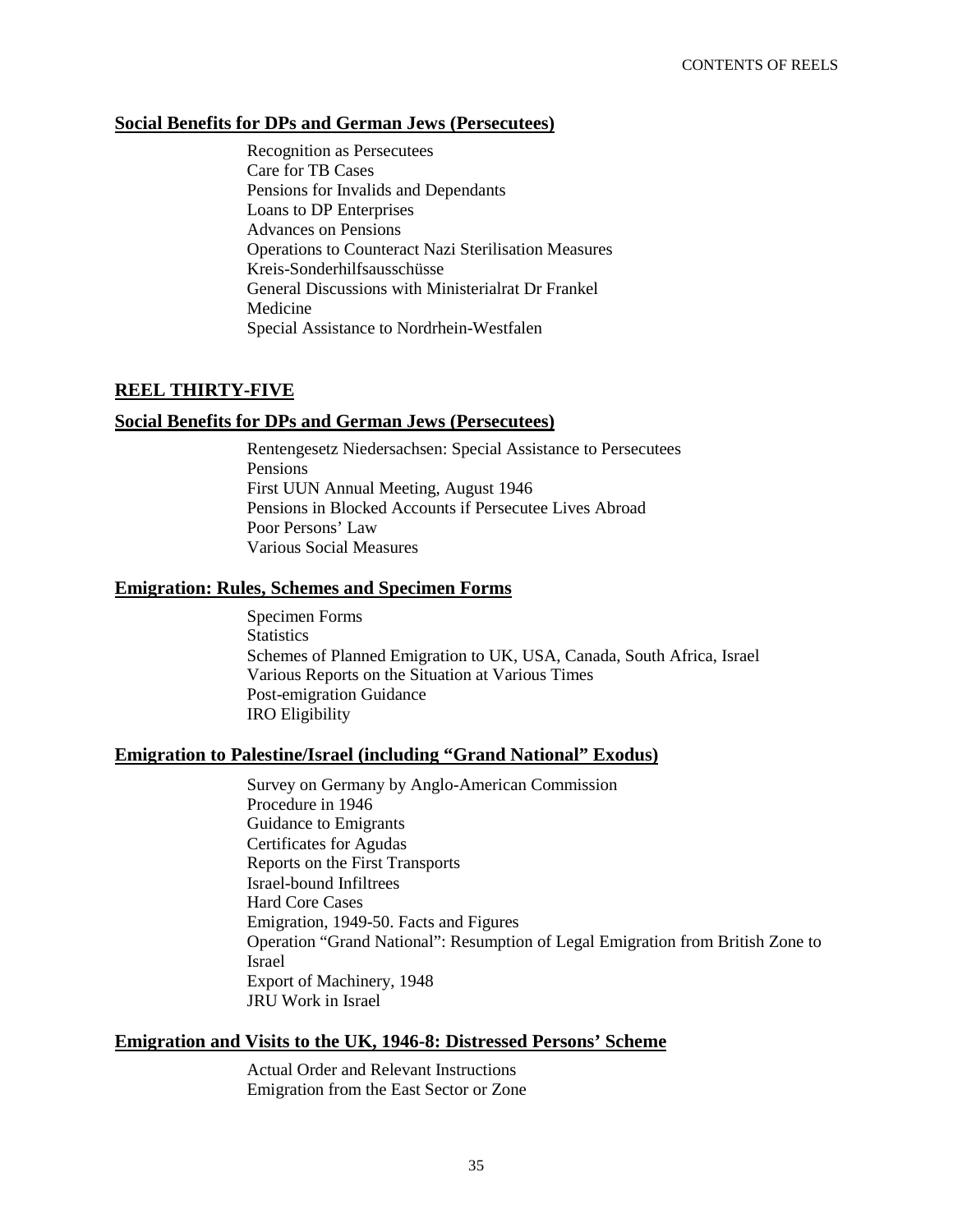Alien Immigration to UK Instructions to Permit Holders Transfer of Money Transport Arrangements Made by Red Cross, 1946 Transport by Sea Transport by Air Return Journeys Fares Visa Difficulties Visitor's Visa **Statistics** 

#### **Emigration and Visits to the UK, 1946-8: Work Permits**

Nurses Farm Workers Domestic Permits Fares for Domestic Permit Holders Operation "Westward Ho!": Scheme and Executive Instruction

#### **Emigration to the USA**

First-Preference Visas First List Wentdorf Transit Camp Instructions to Would-be Emigrants Re-opening of US Consulates for Quota Immigration IRO Eligibility

### **Emigration to Scandinavian Countries**

Norway Accepts DPs Bertha Weingreen's Journey to Denmark and Sweden

#### **Emigration to South Africa**

Procedure for Emigration of People Not British-born Offer to Receive 300 Orphans Declined

#### **Emigration to Canada**

Canadian Military Mission

### **REEL THIRTY-SIX**

#### **Emigration to Australia and New Zealand**

Procedure for Emigration; Eligibility Forms Special Points Discrimination Against DPs New Zealand Possibilities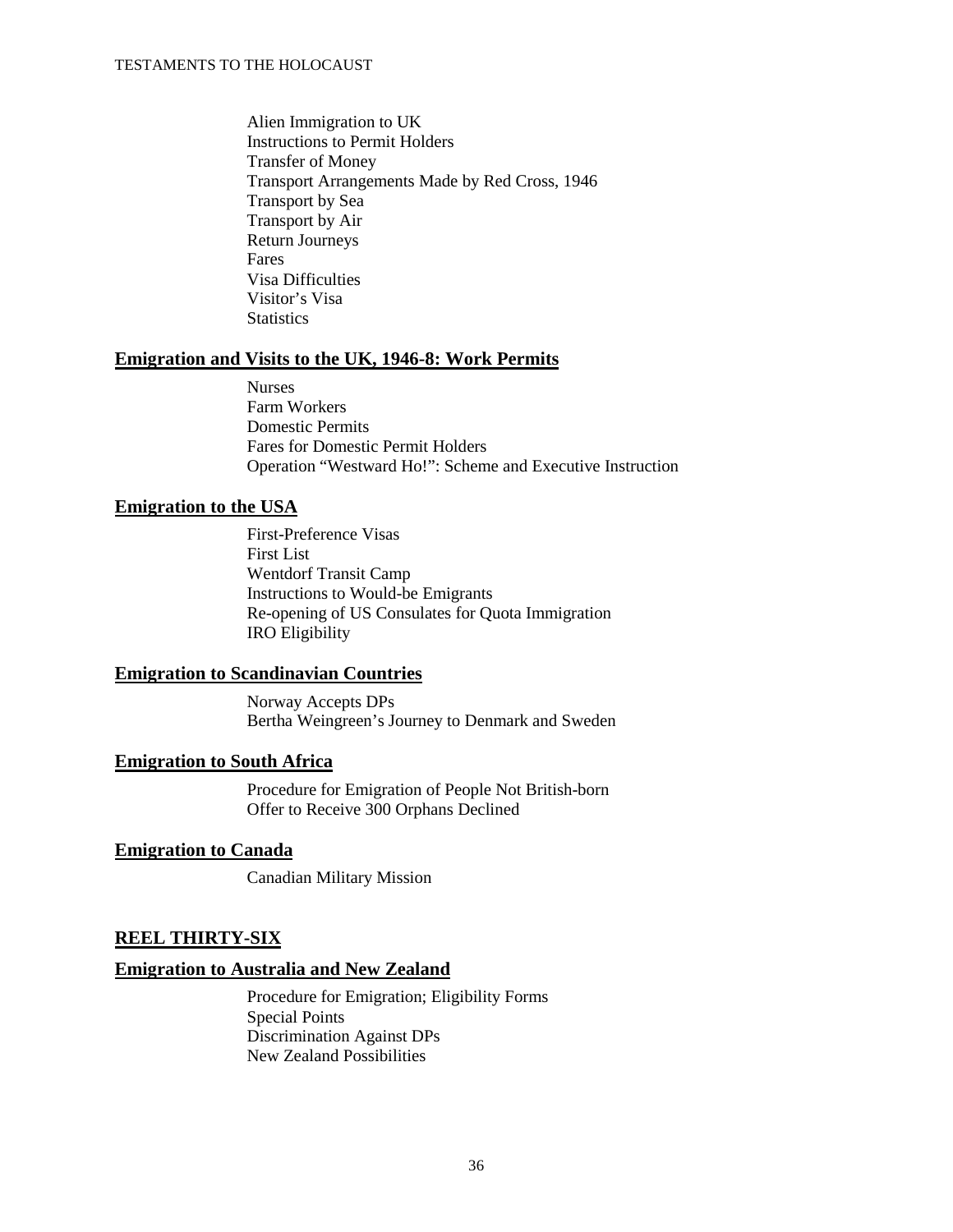#### **Emigration: Specimen Cases**

To Palestine: Operation "Journey's End" Reunion of Family Visa Secured for DP from Sweden Child of Domestic Permit Holder Sent to Israel from Belsen Enquiry About Emigration to Eire Visit to England of Prospective Emigrant Under the "Grand National" Scheme Aftercare for Domestic Permit Holder Emigration to Australia Frustrated Difficult Transport to Holland Enquiry About Emigration (Repatriation) to Egypt

#### **Emigration: Repatriation of Shanghai Jews to Berlin**

News About Repatriation List of Those Returned to Berlin Reception in Berlin

#### **Specimen Cases: Legal**

Pensions Requisitioning of Jewish Property Return of Furniture and Property Jews Accused of Crimes and Transgressions

### **REEL THIRTY-SEVEN**

#### **Specimen Cases: Legal**

Property and Restitution Assets Abroad Recovery of Books Help in Obtaining Documents

#### **Specimen Cases: Contacts**

Tracing Forwarding Letters and Parcels

#### **Specimen Cases: Immigration into Germany**

Return to Germany

## **REEL THIRTY-EIGHT**

#### **Specimen Cases: Immigration into Germany**

Visits to Germany Jews Deported from UK to Germany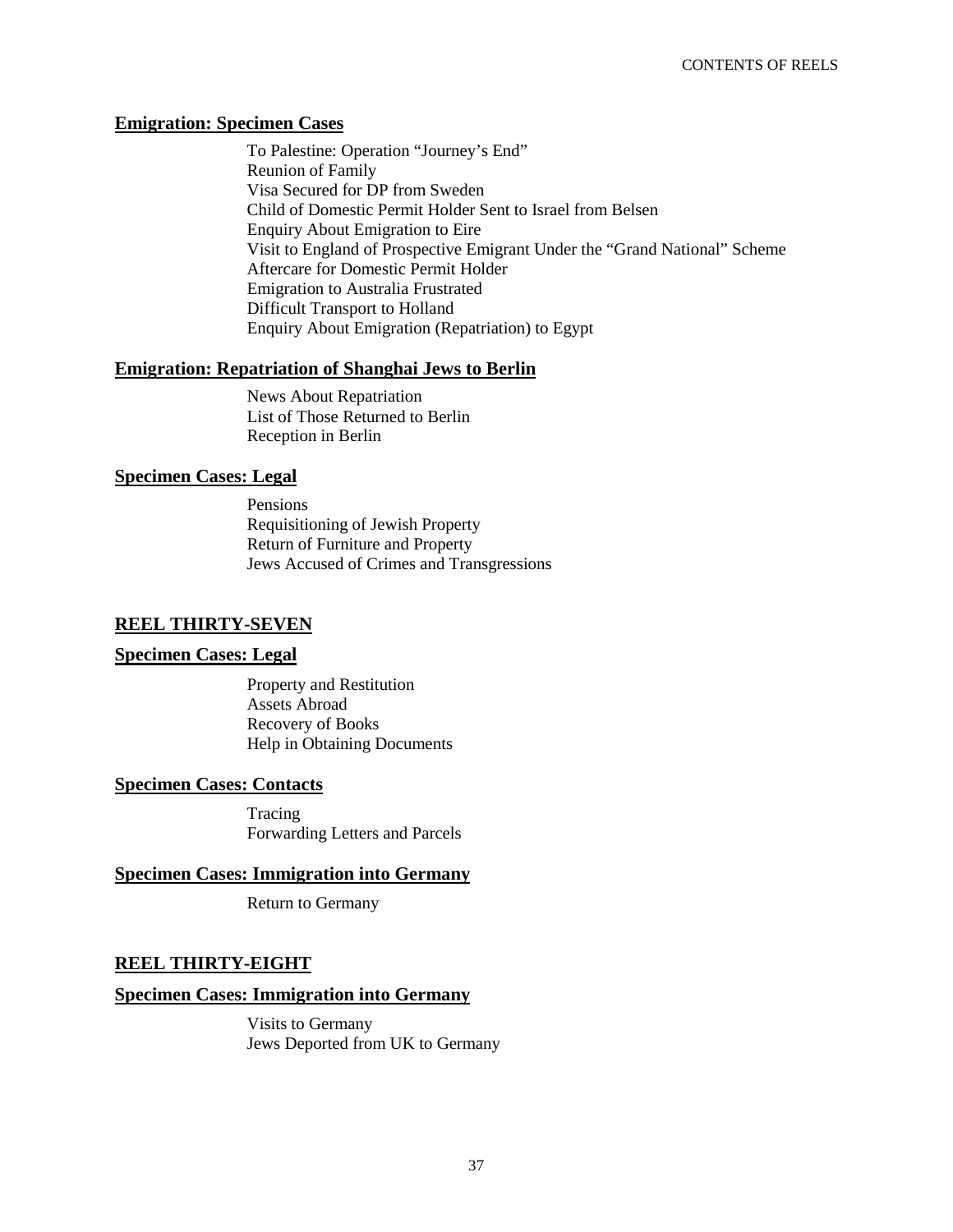#### **Specimen Cases: Emigration from Germany to:**

UK; USA; Palestine; European Countries; Dominions; South America; Rhodesia Visits Outside Germany

#### **REEL THIRTY-NINE**

#### **Specimen Cases: Rehabilitation: Business Matters**

Cars and Petrol General Assistance Miscellaneous Help in Setting Up Small Businesses Help in Finding Employment

#### **Specimen Cases: Rehabilitation: Health**

General Health and Medical Aid Mental Health TB Reports

#### **REEL FORTY**

#### **Specimen Cases: Rehabilitation: Health**

Facilities for Treatment of TB Provided by JCRA and CBF TB Sanatorium in Greece TB Patient Refuses to Return to Germany After Cure TB Patients in Swiss Sanatoria Patients Sent to Switzerland Children

### **REEL FORTY-ONE**

#### **Specimen Cases: Rehabilitation: Health**

Patients Not Sent to Switzerland

#### **Specimen Cases: Welfare**

Individual Cases Moral Welfare Religious Problems Artists

## **Specimen Cases: Recognition**

Kreis-Sonderhilfsausschüsse and IRO Eligibility Compensation Claims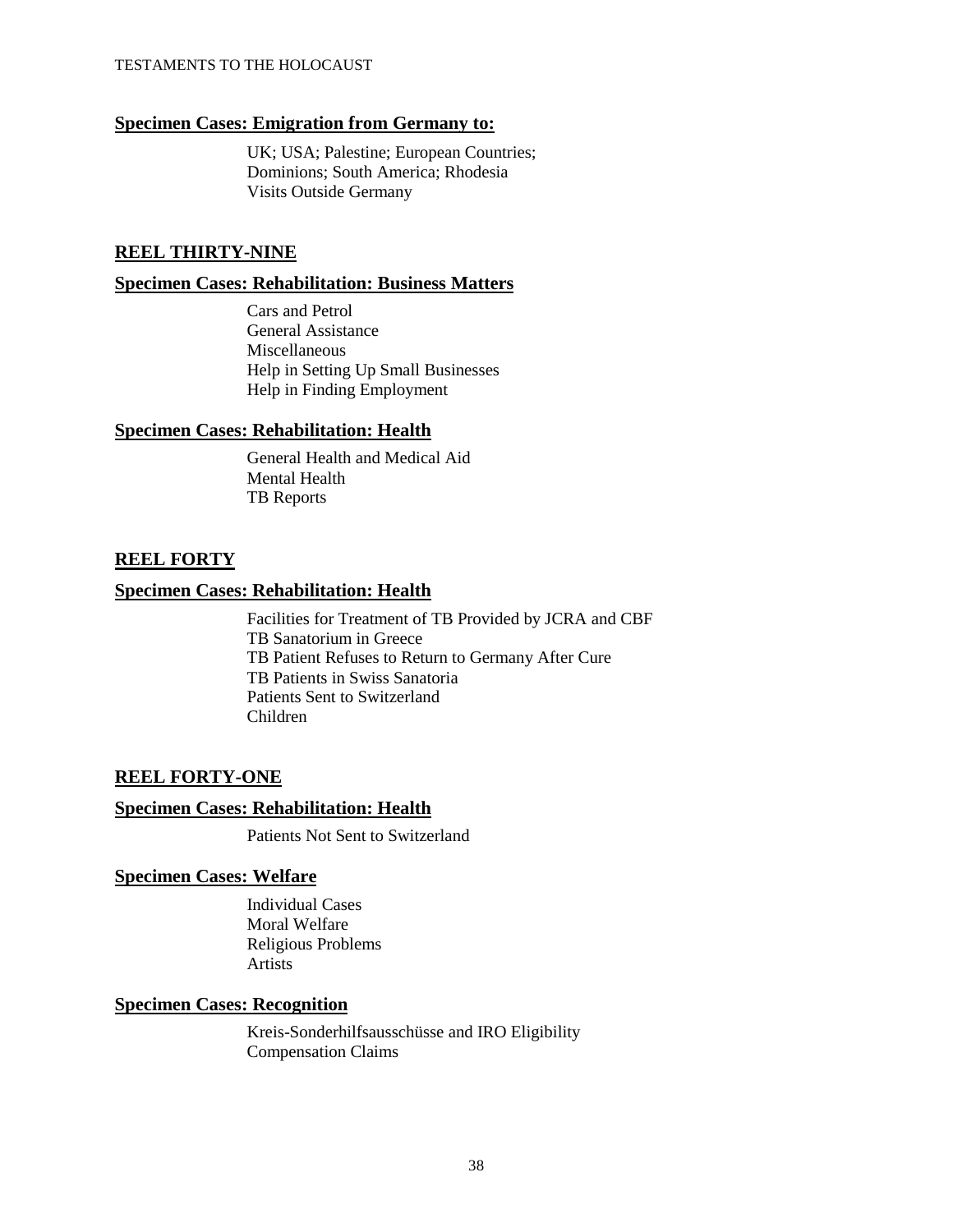#### **Specimen Cases: Miscellaneous**

Transport and Housing Difficulties Amongst Jews

#### **Specimen Cases: Individual Rehabilitation**

Helene Koerner – Actress Dr Jacob Koppel – Lawyer Dr Lewin – Doctor and University Lecturer

### **REEL FORTY-TWO**

#### **Specimen Cases: Individual Rehabilitation**

Dr A.E. Lowenthal – Civil Servant Herbert Bäcker – Pharmaceutical Worker Willi Wendt – Various Jobs Dr Alfred Wolf – Lawyer Dr Arieh Wohlgemuth – Teacher Maier Fischer Gorewicz; Josef Lowenstein

#### **Non-Members of Communities**

Jewish Wives of Non-Jews Christian Widows of Persecutees Non-Aryan Christians Non-Jews

#### **Cemeteries**

General Information A-Z Survey Miscellaneous

### **REEL FORTY-THREE**

### **Religious Affairs: Chief Rabbi's Religious Emergency Council (CRREC)**

Post-War Religious Reconstruction, 1943-9 Rabbis for Germany, 1946-8

### **REEL FORTY-FOUR**

#### **Religious Affairs: Chief Rabbi's Religious Emergency Council (CRREC)**

Rabbis for Germany, 1949-51 David Miller JRU Food Supplements for Orthodox Jews Identifications: Births, Circumcisions, Marriages, Deaths **Oddments**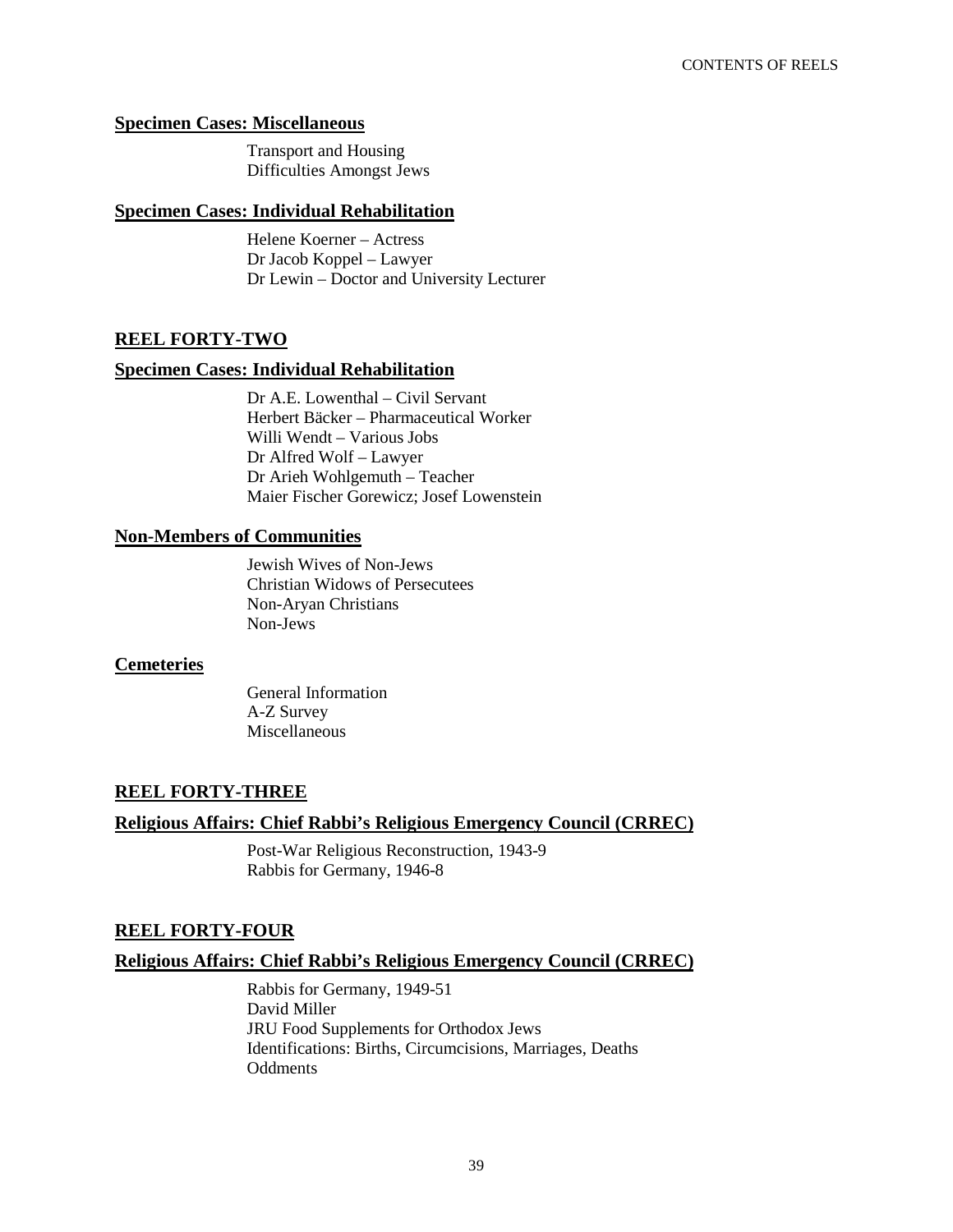#### **Reports on Countries Other Than Germany: Austria, Italy, Greece**

Condition of Austrian Jews, 1943-6 Austria, Italy, Greece – Visits by Oscar Joseph, 1946 Italy – Visits by Oscar Joseph, 1946 & 1948 Linz Area, Austria – Mrs A. Petrie, 1948 Austria, Italy, Greece (AIG) Minutes, 1947-8 Admont Camp, Austria – Various Reports, 1946-9 Semriach Camp, Austria, 1947 Wels Camp, Austria, 1948 Wels and Wegschied Camps, Austria, 1948

### **REEL FORTY-FIVE**

#### **Reports on Countries Other Than Germany: Austria, Italy, Greece**

Hallein and Other Camps, Austria, 1948-9 Correspondence – Oscar Joseph, 1948-9 Austria – Visits to Homes, 1947

#### **Reports on Countries Other Than Germany: Belgium and France**

Belgium – Jane Leverson, 1945 France – Leonard Cohen, 1945

#### **Reports on Countries Other Than Germany: Holland**

Correspondence, 1943-8 Meetings, 1945-6 Circulated Reports and Press Reports, 1944-8 American Joint Distribution Committee (AJDC) Miri Kugelman, 1945 Shalom Markovich, 1945 Sadie Rurka, 1945 Erica Lunzer, 1945-6 Leonard Cohen, 1945 Sydney Kahan, 1945 Bertha Weingreen, 1945 Irma de Miranda, 1945 Dr Alfred Wiener, 1946

## **81 HQ Files**

Association of Baltic Jews in Great Britain Current Events, 1948-9 Leonard Cohen – General Matters DP Employment Scheme in Germany DP Employment Scheme Outside Germany, 1946-9 Education, 1946-50 Reports, 1948-50 Hamburg Finishing School, 1946-7 Heinz Harzberg's File (Education Sponsored by Leonard Cohen)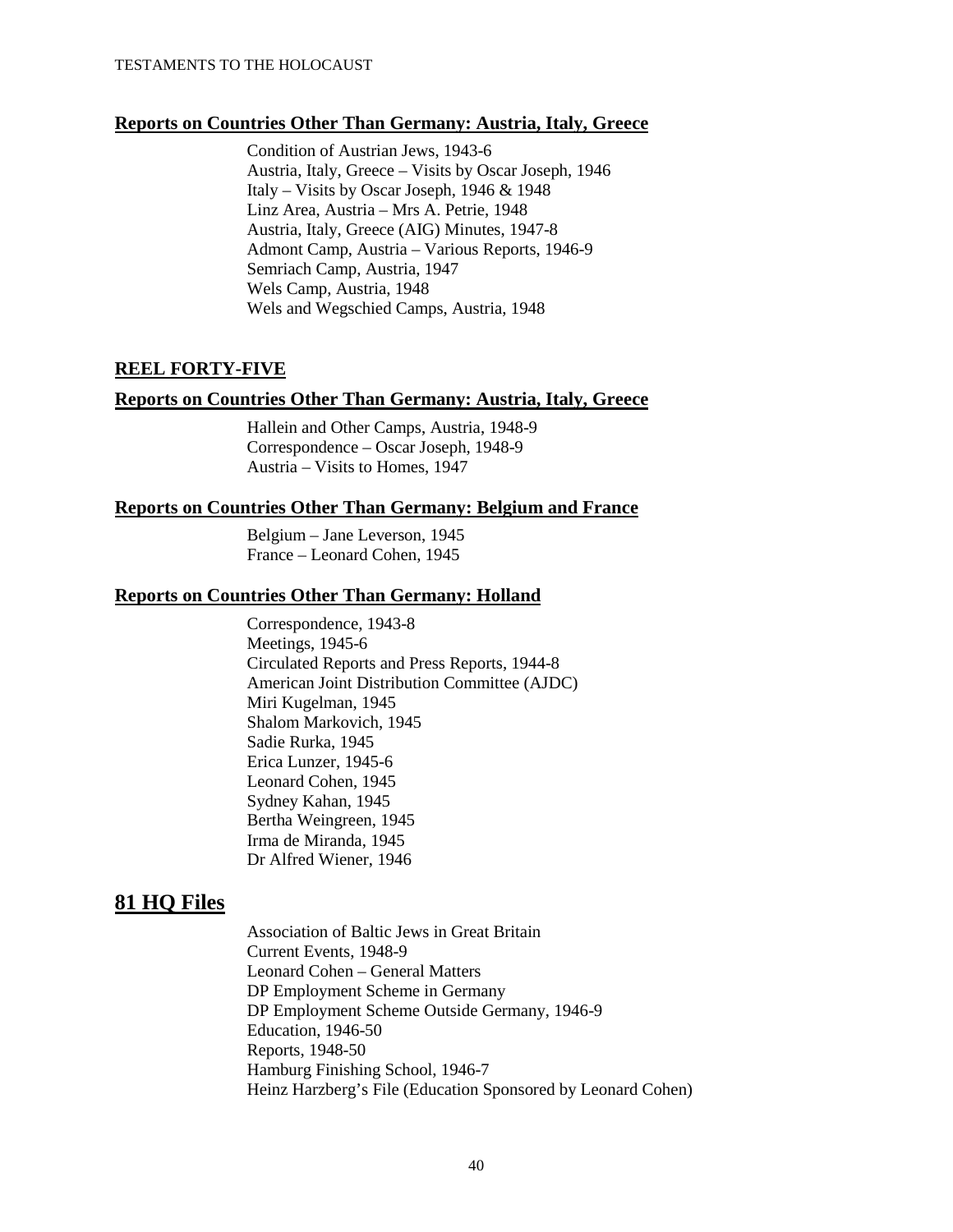## **REEL FORTY-SIX**

#### **81 HQ Files**

Individuals – General Correspondence Individuals – Adopters and Adopted

#### **81 HQ Files: Jewish Libraries and Books**

Found in Germany Religious Collections in the UK Correspondence with the Press Sent with the JCRA Bulletin Jewish Child's Day

#### **81 HQ Files: Mrs Henriques's Files**

Visits to Germany, 1947, 1948 & 1950 Miscellaneous, 1943-50 General, 1949-50 Crafts for Belsen Talks

## **REEL FORTY-SEVEN**

### **81 HQ Files**

Revd Captain Konviser – Visitor Revd Levy - Visitor Lüneberg Children's Home Anglo-Jewish Association (AJA) Lecturers for Germany Maternity and Child Welfare Marrainage Scheme Mobile Medical Clinic Naturalization of Aliens Serving Abroad

#### **81 HQ Files: Parcels to Europe**

Information and Circulars Distribution in Germany and Russian Zone Parcels from Denmark

#### **81 HQ Files: Personnel**

General Correspondence, 1946-9

### **REEL FORTY-EIGHT**

#### **81 HQ Files: Personnel**

General Correspondence from October 1949 Special Personnel, 1946 Team Lists, 1946-8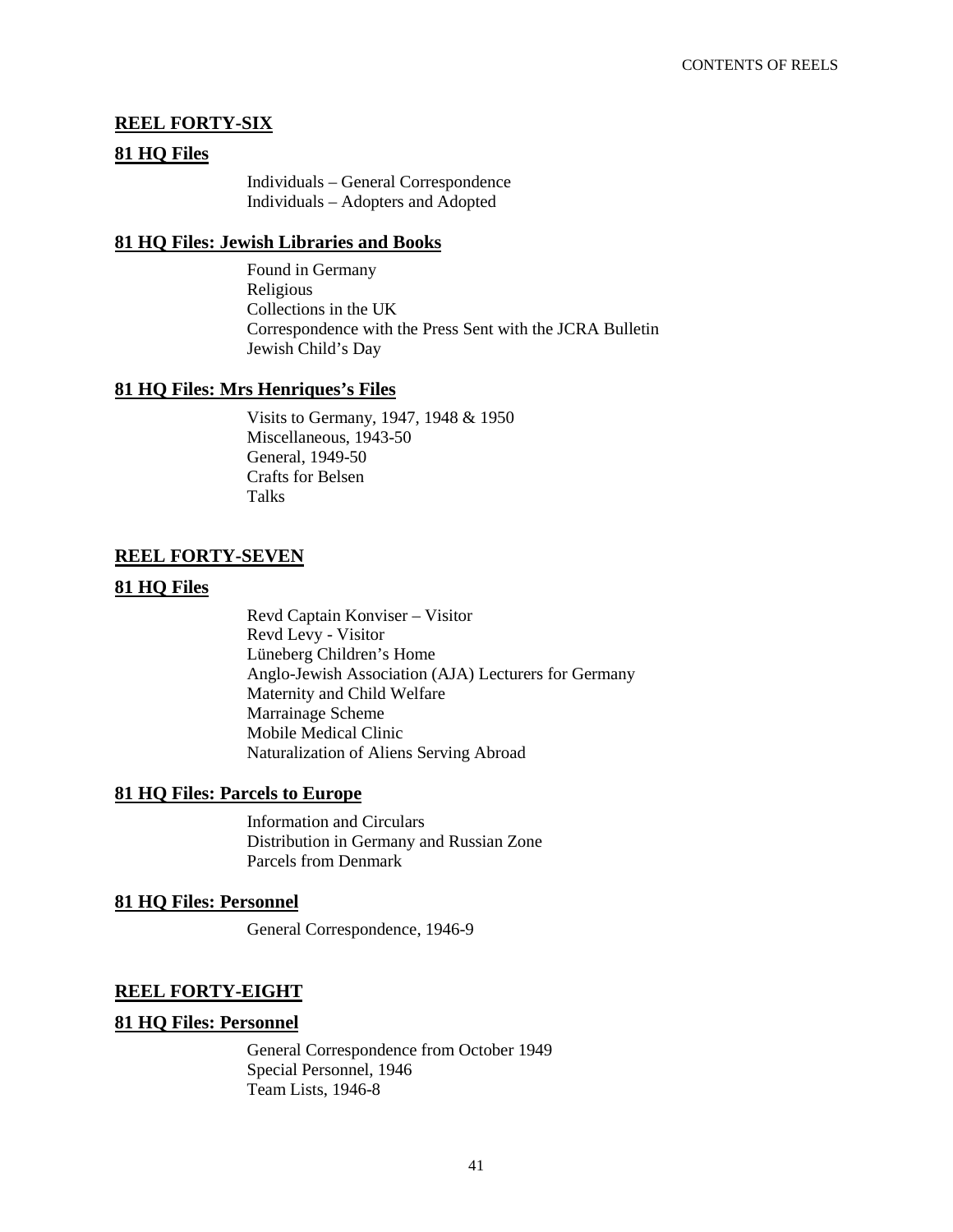Mrs Petrie Personal Enquiries: Individual Welfare Cases, 1947-9

#### **REEL FORTY-NINE**

#### **81 HQ Files: Personnel**

Personal Enquiries: Individual Welfare Cases, 1949-50 Polish Books to be Seen in the Office, 1947

#### **81 HQ Files**

Organisation Charts, 1948 Proposed School for Refugee Children, 1947 Colonel Solomon Statistics, 1949 Supplies, 1950 Collecting Stamps for Fundraising, 1947-8 Ida Trattner – TB Patient, Maintenance in Switzerland, 1949 Treasury Grant, 1946-7 UK Search Bureau, 1946-7 United Jewish Education Committee, 1947-8 US Zone: Meetings of Personnel, 1947-50 Vehicles (Supplies) Visitors to Germany, 1946-9 Wiener Library, 1946-51 Max Witzenhausen, 1947 World Jewish Congress, 1946 & 1948 World Union for Progressive Judaism, 1947-9 Yiddish Mail, 1946-7

#### **REEL FIFTY**

#### **Dominions**

Australia, South Africa, Canada – Statistics on Immigration Australia and New Zealand – Contact Addresses; New Year's Greetings, 1949 Australia – Parcels, 1946-8 Mrs Henriques's Visits to Australia and New Zealand, 1947 & 1948 Proposed Emigration of Children to Australia, 1948-50 Adelaide, Brisbane, Perth, Tasmania, 1948-50 Melbourne, 1949-51 Sydney, 1946-50 New Zealand, 1948-52 South Africa; Southern Rhodesia, 1946-9 Bulletin, 1950

#### **Supplies**

Committee Meetings, 1947-50 Table of Supplies, 1947-50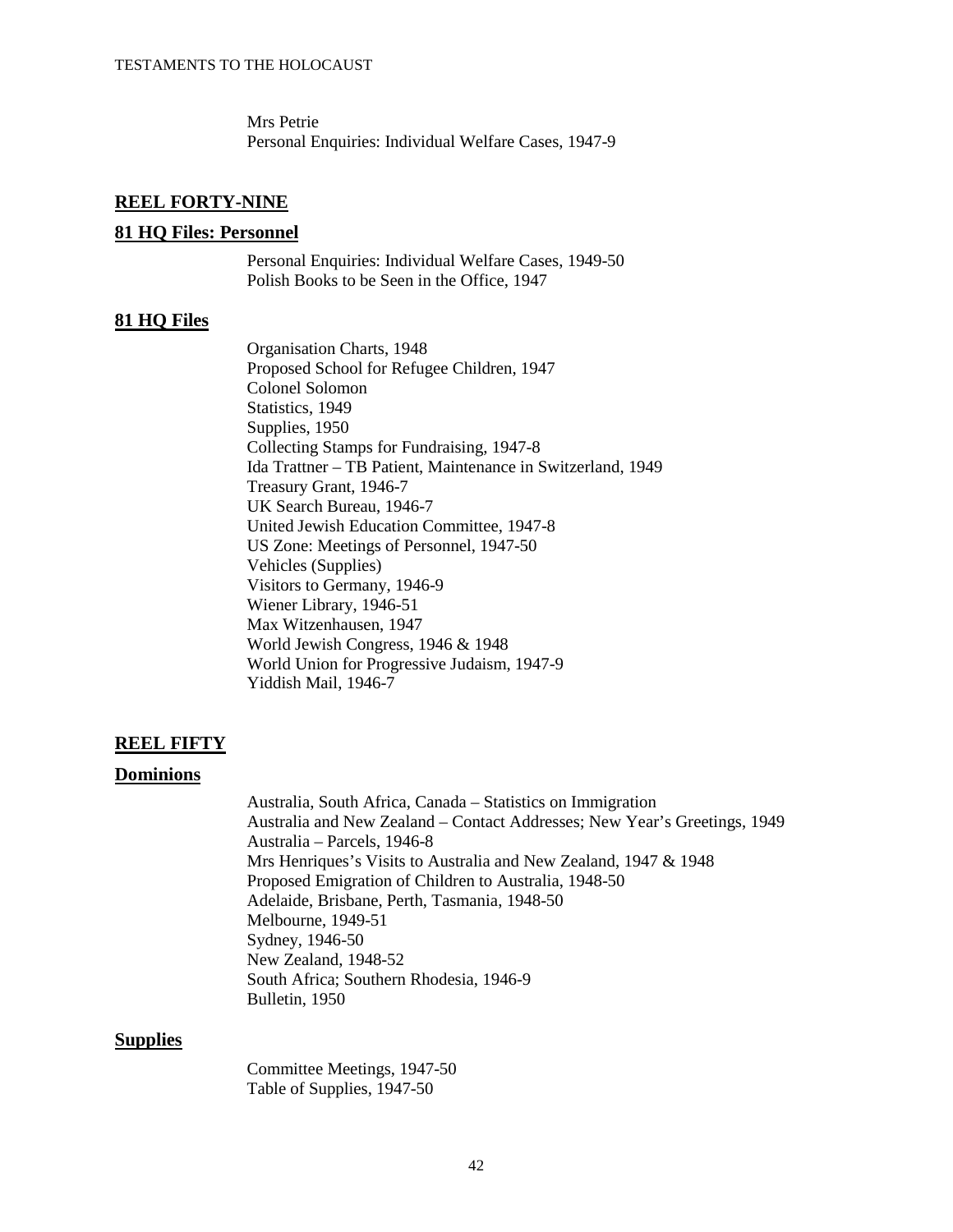Supplies, 1945-7

## **REEL FIFTY-ONE**

## **Supplies**

Supplies, 1948-50 Lord Mayor's Fund, 1949

#### **Supplies**

Books, 1946-8

#### **REEL FIFTY-TWO**

#### **Supplies: Books**

JRU 114 Hannover Library Book Stock, 1949 Books Sent to Bonn Jewish Students' Union, 1949 Prayer Books, 1949-50 Donations from AJR, London 1949-50

#### **Supplies: Selected Cases**

Airlift Berlin, 1948 Austria, 1947-8 Association of Baltic Jews – Relief, 1946-50 Car Repair Order Children's Clothing, 1949 Clothing from Australia and New Zealand Distributed 1947-8 Distribution in Germany, 1947-50 Food, 1948-52 French Sector, 1946 H. Lunzer, 1948-9 Medical, 1946-51 Parcels for Needy People, 1949-50 Receipts, 1947-50 Religious Requisites – 'Loot', 1946-51 Religious Requisites – Purchases, 1947-52 Specimens re: Stores, Shipping, Distribution, Receipts

#### **REEL FIFTY-THREE**

#### **118 JRU**

Guide to Archive: Files and Furniture Joint JRU, 1948-9 JRU Closure – Appreciation and Thanks, 1950 JCRA Closure, 1950 Appreciation and Thanks – Gemeinden and Committees, 1947-50 Letters of Appreciation at Time of Closure, 1949-50 Tributes to Workers, 1946-9 Continued Relief Work in England, 1953-5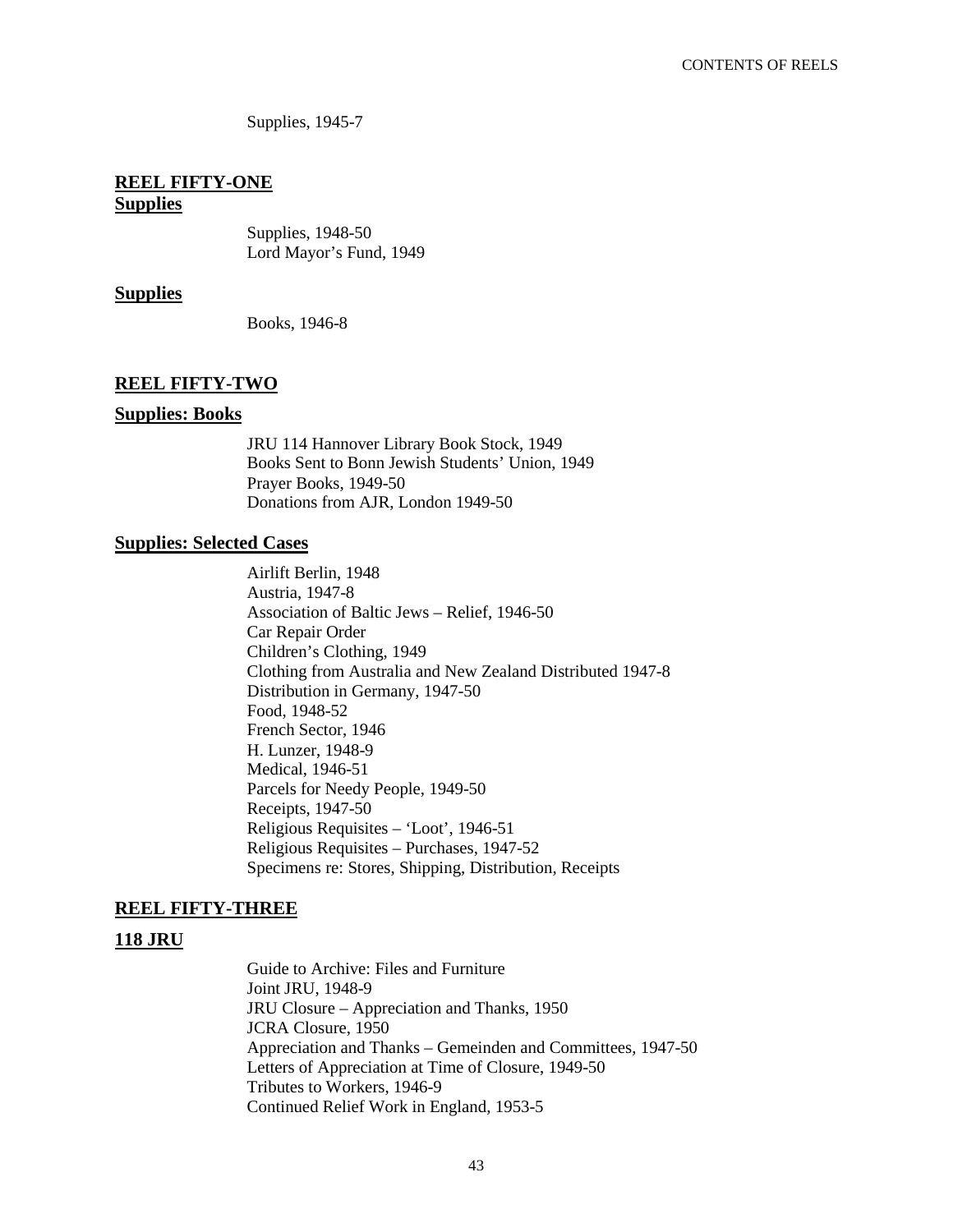JRU Düsseldorf – Team Expenses, 1947-50 Anglo-Jewish Association B'nai Brith Lodge, 1946-7 Berlin Census, 1946 Leo Baeck in Germany, 1948 Anti-Semitism, 1946-50 Continuing Payments: Bursaries, 1950 81 HQ Legal Kit for JRU Staff, 1946-9 JRU Graphs 92 JRU Generalia JRU Finance, 1946-9 JRU Field Worker's Report – A Day's Work Mrs Pottlitzer (of CBF) Working on JRU Archive, 1953 JRU Minutes of Various Committees, 1949-50

#### **REEL FIFTY-FOUR**

#### **118 JRU**

81 HQ, 1949-50 Pioneer and Civil Labour Unit (PCLU), 1947-8 Search (General) – Press Cuttings Reports, 1949-50 Transport, 1946-8 Finance, 1946-7 Jewish Chaplain's Centre, Berlin, 1947 Senior Field Workers' Monthly Meetings, 1947 Berlin Jewish Club Reporter, 1947 Buch Hospital Photographs Export of Personal Property – Passengers' Baggage and Effects, 1946 Postal Parcels Colonel Solomon's Jewish Agency Christian Jews – Statistics, Welfare and Supplies Christian Re-admission to Jewish Faith – Rabbinical Directives, 1946-7 Help for Non-Aryan Christians, 1946 Leonard Cohen Tours, 1945-9 Conference of Jewish Lawyers in the British Zone Congress of Liberated Jews Comité Israélite des Refugies des Lois Raciales (COREF) Currency Transfer from Blocked Accounts Currency Restrictions

## **REEL FIFTY-FIVE**

#### **118 JRU**

Jewish Dentists, 1948 De-Nazification, 1946-8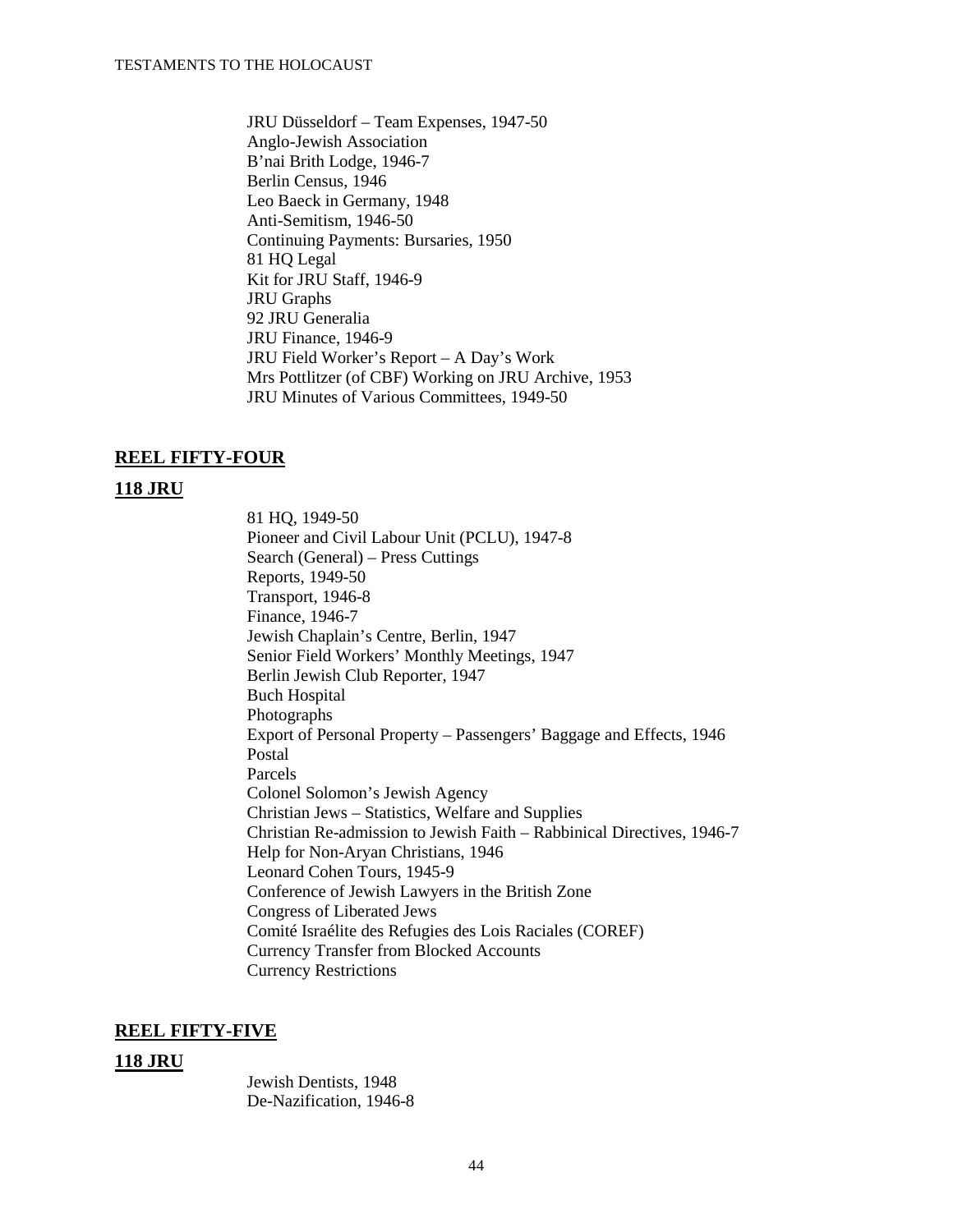DP Employees in US Zone JRU Permits DP Flying Squad Financial Matters, 1946 Finance – Deutsche Mark Account, 1949-50 Labour Meals, 1949-51 Friends' Ambulance Unit Future Policy and Work, 1948-50 Victor Gollancz, 1946-7 Graphs and Charts – Numbers of Jewish People Who's Who in German Government, 1949

#### **Statistics: JCRA, JRU, etc.**

Issued by AJR and AJDC, 1946-8 Issued by Various Organisations and Authorities, 1945-9 Gemeinde, 1946-50 Gemeinde Lists, 1933-50

#### **REEL FIFTY-SIX**

#### **Statistics: JCRA, JRU, etc.**

Religious Affairs – Press Digests, 1948-9 Operation "Grand National" – Technical Matters, 1947-8 Operation "Grand National Junior", 1947-8 Operation "Grand National" – Reports, 1947

#### **Statistics: UNRRA, IRO, Voluntary Agencies: British Zone**

DPs in Assembly Stations, 1946-50 Monthly Assembly Centre Reports, 1947-8 Voluntary Agencies' Team Location Lists, 1948-9 Team Location Lists, 1947-50 Monthly Reports – Refugees, 1948-50 Refugees Receiving IRO Care and Assistance, 1948-9 Refugees – Hard Core Cases

### **REEL FIFTY-SEVEN**

#### **Statistics: UNRRA, IRO, Voluntary Agencies: US Zone**

Station Lists: Assembly Centres, 1946-7 DP Population Summary, 1946-9

#### **Statistics: UNRRA, IRO, Voluntary Agencies: Headquarters, Paris**

Bi-Weekly Situation Reports, 1946-7 Office of Statistics: "Vital Statistics of Refugees", 1948 Statistical Report, 1949 Statistical Report – Italy, 1951 Operational Report, 1949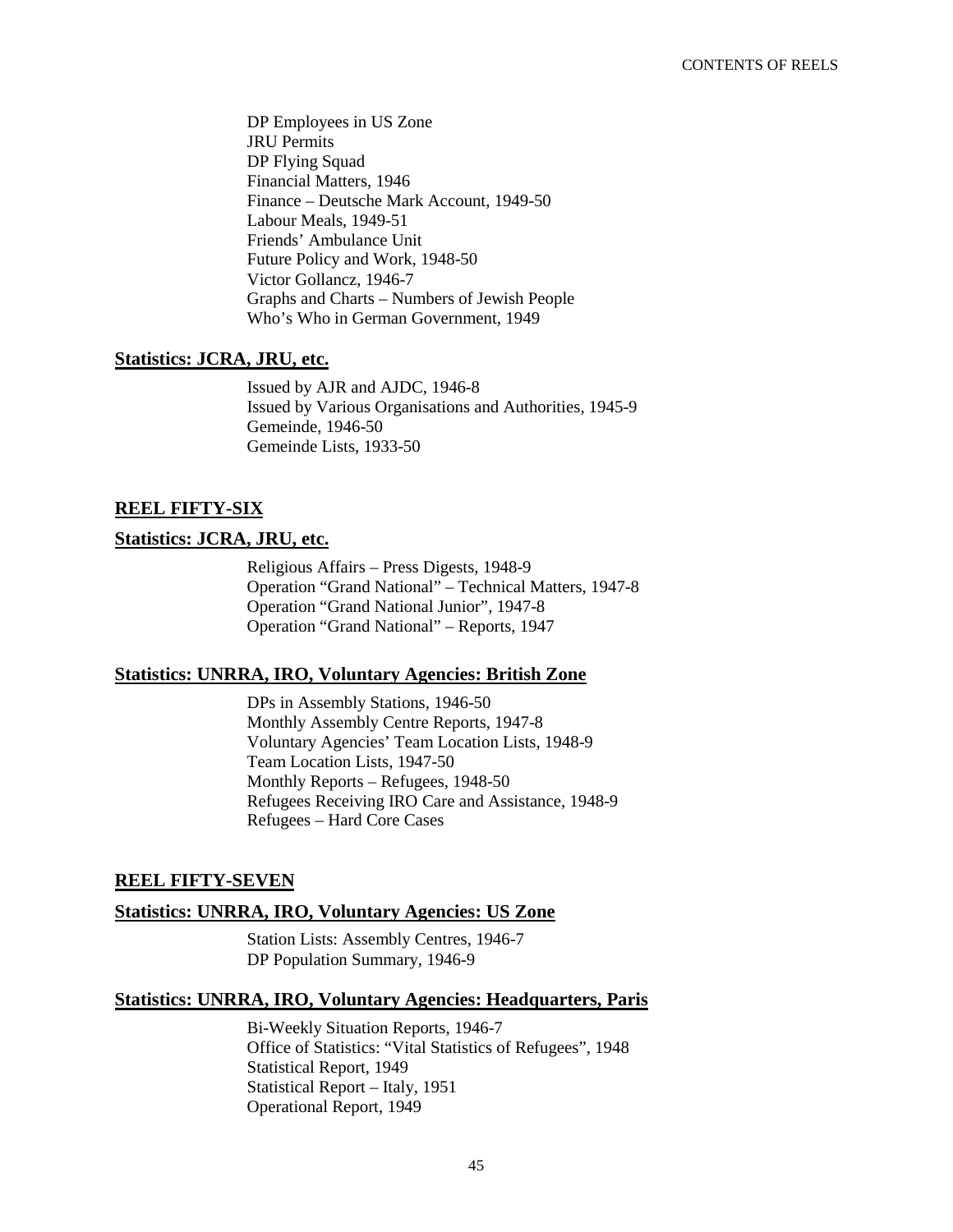### **REEL FIFTY-EIGHT**

#### **Statistics: UNRRA, IRO, Voluntary Agencies: Headquarters, Paris**

Operational Reports, 1950

#### **Miscellaneous**

British Red Cross, 1946 DPs' Education, 1948-9 Employment: German Civilians – Jewish and Non-Jewish, 1946-9 English Language Teaching, 1948 Friends' Relief Service – Child Welfare Report, 1946-7 Health: Children's Holidays in Switzerland, 1946-8 Mental Health of DPs, 1947-8 Hilfsverein Zürich, 1947-8 Annely Juda & Herr Heide v. ORT, 1955 International Money Orders – No Service to Germany, 1949 Israel: Team, 1948-9 Jewish Agency for Palestine Conference, Montreal 1951 Jewish Brigade, 1946 Jewish Christian Matters, 1949-50 Jewish Chronicle Press Releases, 1946-7

#### **REEL FIFTY-NINE**

#### **Miscellaneous**

Jewish TB Convalescent Homes – US Zone, 1947-8 Jewish Customs – Guidance, 1945 Jewish-Gentile Relations, 1943-52 Federation of Jewish Relief Organisations, 1949 Jewish Song Books, 1952 Jewish Students' Union Newsletter, 1954 Jewish Trust Corporation, 1951 League of Jewish Women, 1945-6 & 1949-50 Legal, 1947-50 Felix Bartholdy Mendelssohn, 1946 Max Nurock, 1945-7 Office Accommodation – 13 Joachimsthalerstrasse, 1946 Orphans, 1946-8 Orphans and Unaccompanied Children Under UNRRA Care, 1947 Paris Conference, November 1948 Poland – Missing DPs, 1946-7 Polish Jews, 1947 Postal Facilities for DPs, 1945-7 Postal Facilities for German Jews, 1945-6 Propaganda Documentary "The Survivors", 1946-50 Publicity: Jüdisches Gemeindeblatt, Düsseldorf, 1946-50 Publicity, 1946-9 Pensions and Cost of Living – Germany, 1949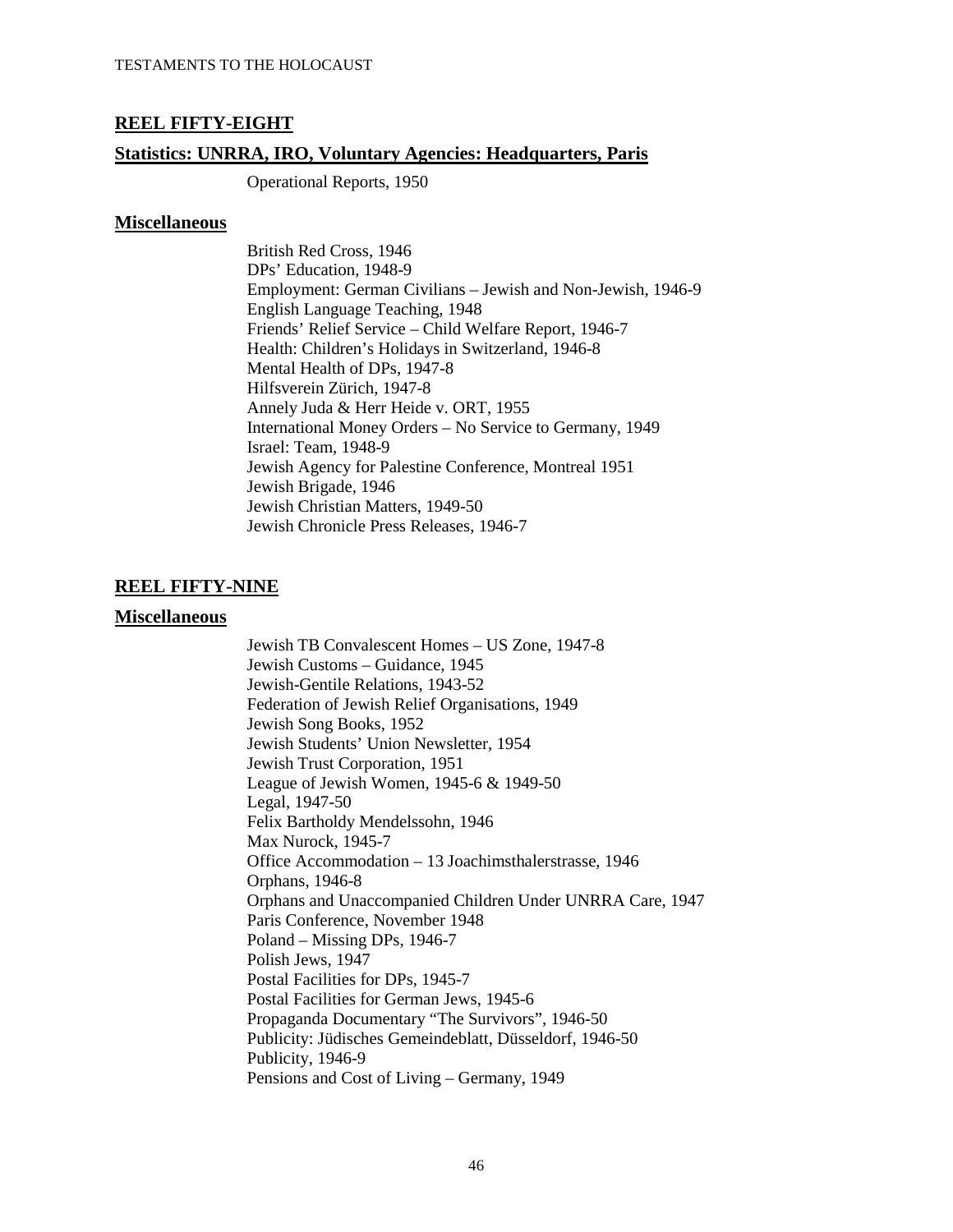## **REEL SIXTY**

#### **Miscellaneous**

Reports, 1947-9 Self Help Inc., New York, 1947-9 Mr & Mrs Alfred Ephraim: Visits to England, 1946-9 Sonya Weissbrod, TB Patient Sent from Berlin to Switzerland, 1947-8 Stateless Person's Travel Document, 1947 Statistics: Jews in Germany, 1947 Supplies for TB Patients, 1948-9 Transactions in Germany by Non-Residents, 1950 Transport: Cars Bought in Düsseldorf, 1946 Transport, 1946 Transport: Vehicles, 1946-8 Transport: Donation of Ambulances to Israel, 1949 Union of Democratic Control: "Nationalism in Germany", Basil Davidson, 1950-1 UNRRA Finance, 1946-9 Vereinigung der Verfolgten des Naziregimes (VVN), 1946-9 Visits: Victor Gollancz, 1947 & 1948 Voluntary Agencies in the British Zone, 1947-9 War Criminals: German Civilian Internees etc., 1947-8 Norbert Wollheim Sues IG Farben for Exploitation as Slave Labourer, 1947 Yiddish Phrase Book – Organisation and Preparation, 1943-5 Yiddish Phrase Book – Drafts and Published Booklet

### **REEL SIXTY-ONE**

#### **Miscellaneous**

United Restitution Office (URO) News, 1949-50 UN Standing Conference of British Organisations for Aid to Refugees, 1953-7

#### **Miscellaneous: Confidential Correspondence**

Various, 1946-50 Susan Asch, 1946-9 Rabbi Broch, 1949 Sydney Kahan, 1947 David Kalnitsky, 1947 Kathleen Kirke, 1946-7 Alice Muhlberg, 1948 Bernard Rawlins, 1949-50 Sydney Rose, 1947 Selma Selby, 1947 Additional Rabbis for British Zone, 1946-8 Rose Henriques – Device for Submarines, 1951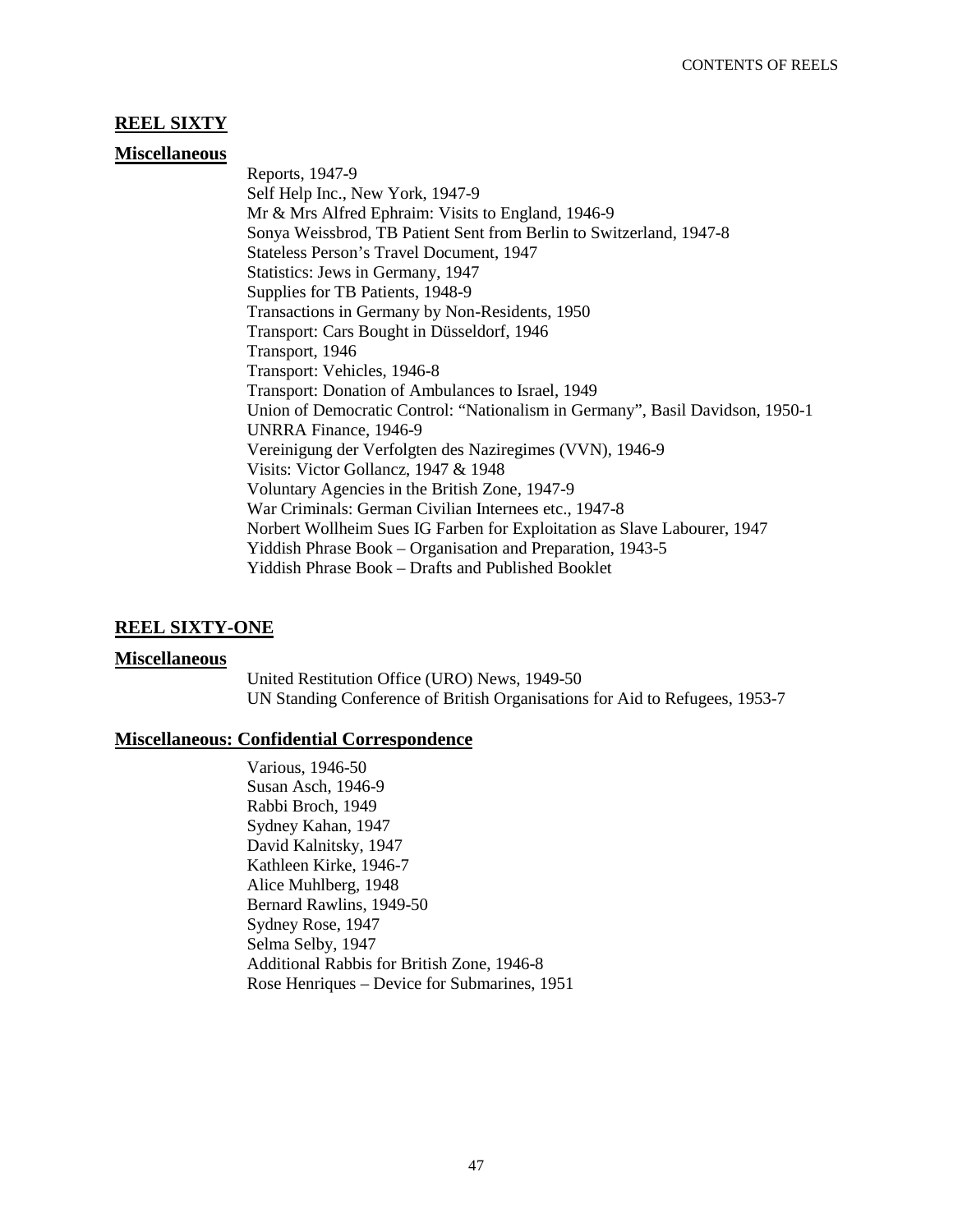## **REEL SIXTY-TWO**

#### **Miscellaneous: Confidential Correspondence**

Ernst Heymann, 1949-50 Colonel Solomon E.G. Lowenthal, 1948 Theft of Clothing, 1949

#### **Miscellaneous: Colonel Solomon's Files**

Anti-Semitism, 1946-8 Attacks on JCRA and JRU, 1947 Dr Philipp Auerbach, 1946 Austria, including GR/N/A, 1946-8 Belsen: Joseph Rosensaft & Norbert Wollheim, 1946-7 Belsen Congress, 1947 Bergen Belsen, 1946 Simon Bloomberg, 1947 Board of Deputies of British Jews: Correspondence, 1946-8 Camp Reports, 1946-7 CBF, 1947 Communities' Affairs, 1947-8 Council of Christians and Jews – Religious Affairs, 1947-8 Council for the Protection of the Rights and Interests of Jews from Germany, 1947 Diepholz, Düsseldorf, 1946-7 DPs' Employment, 1947 Elections – Bergen Belsen, 1946-7 Foreign Office Correspondence with R.S. Crawford, 1947 Glyn Hughes Hospital, 1948 A.G. Hildenkronprinz, 1947-8 Jewish Agency, 1947 Lawyers' Conferences, 1947 & 1948 Marriages and Deaths, 1946-7 Miscellaneous

### **REEL SIXTY-THREE**

#### **Miscellaneous: Colonel Solomon's Files**

Ollesheim Training Farm, 1947 ORT Jewish Maritime Training School, 1947-8 Palestine Correspondence, 1947 Palestine House, 1946-8 Polish Jewish Officers (Warburg Group), 1947-8 Polish Restitution Claims, 1947 Propaganda and Publications, 1946-7 Reports, Memoranda, Speeches, 1946-7 Representation and Liaison, 1947 Requisitioning Houses – Zone Policy Instructions, 1946 Restitution, from November 1946 Rabbi Scher – Cocoa Scandal, 1947